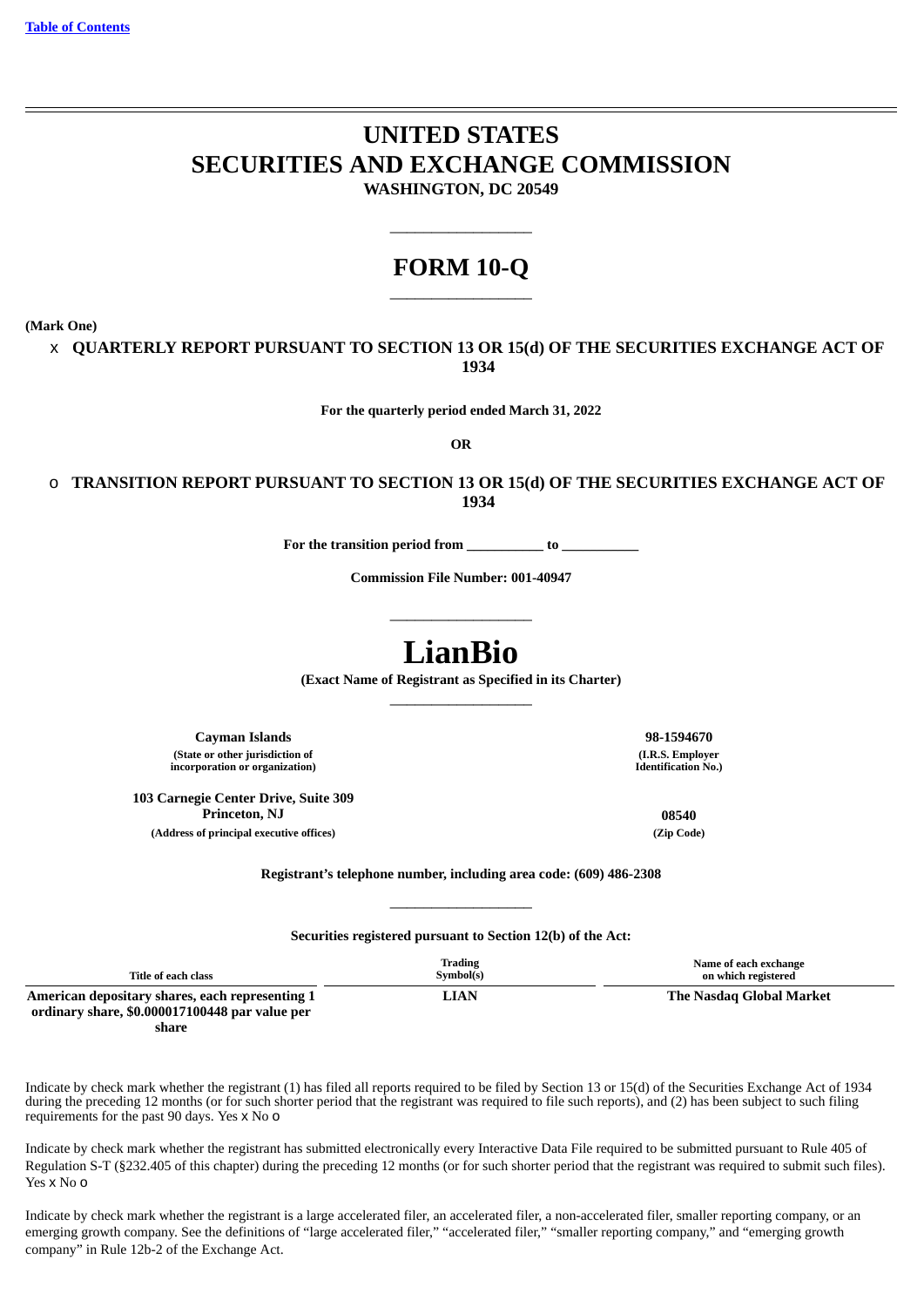| Large accelerated filer |   | Accelerated filer         | 0 |
|-------------------------|---|---------------------------|---|
| Non-accelerated filer   |   | Smaller reporting company | X |
| Emerging growth company | х |                           |   |

If an emerging growth company, indicate by check mark if the registrant has elected not to use the extended transition period for complying with any new or revised financial accounting standards provided pursuant to Section 13(a) of the Exchange Act. x

Indicate by check mark whether the registrant is a shell company (as defined in Rule 12b-2 of the Exchange Act). Yes o No x

<span id="page-1-0"></span>As of May 10, 2022, 108,275,458 ordinary shares of the registrant, par value \$0.000017100448 per share, were outstanding, of which 28,853,178 ordinary shares were held in the form of American Depositary Shares.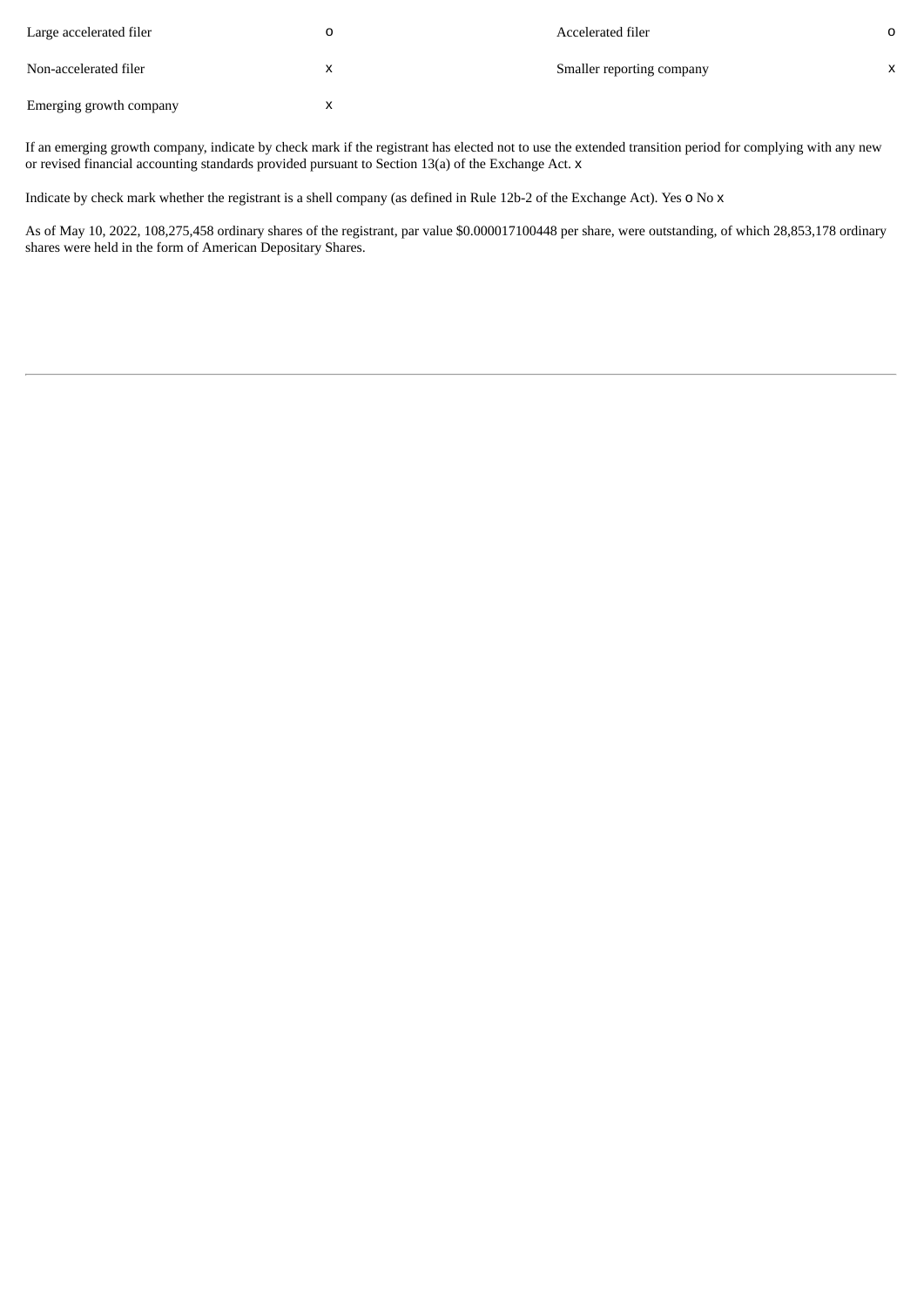# **Table of Contents**

|                   |                                                                                                              | Page |
|-------------------|--------------------------------------------------------------------------------------------------------------|------|
| PART I.           | <b>FINANCIAL INFORMATION</b>                                                                                 | 5    |
| ITEM 1.           | <b>Financial Statements (Unaudited)</b>                                                                      | 5    |
|                   | <b>Consolidated Balance Sheets</b>                                                                           | 5    |
|                   | <b>Consolidated Statements of Operations and Comprehensive Loss</b>                                          | 6    |
|                   | <b>Consolidated Statements of Redeemable Convertible Preferred Shares and Shareholders' Equity (Deficit)</b> | 7    |
|                   | <b>Consolidated Statements of Cash Flows</b>                                                                 | 8    |
|                   | <b>Notes to Consolidated Financial Statements</b>                                                            | 9    |
| ITEM 2.           | Management's Discussion and Analysis of Financial Condition and Results of Operations                        | 20   |
| ITEM 3.           | <b>Quantitative and Qualitative Disclosures About Market Risk</b>                                            | 27   |
| ITEM 4.           | <b>Controls and Procedures</b>                                                                               | 27   |
| PART II           | <b>OTHER INFORMATION</b>                                                                                     | 28   |
| ITEM 1.           | <b>Legal Proceedings</b>                                                                                     | 28   |
| ITEM 1A.          | <b>Risk Factors</b>                                                                                          | 28   |
| ITEM 2.           | Unregistered Sales of Equity Securities and Use of Proceeds                                                  | 30   |
| ITEM 3.           | <b>Defaults Upon Senior Securities</b>                                                                       | 30   |
| ITEM 4.           | <b>Mine Safety Disclosures</b>                                                                               | 30   |
| ITEM 5.           | <b>Other Information</b>                                                                                     | 31   |
| ITEM 6.           | <b>Exhibits</b>                                                                                              | 31   |
| <b>Signatures</b> |                                                                                                              | 32   |
|                   |                                                                                                              |      |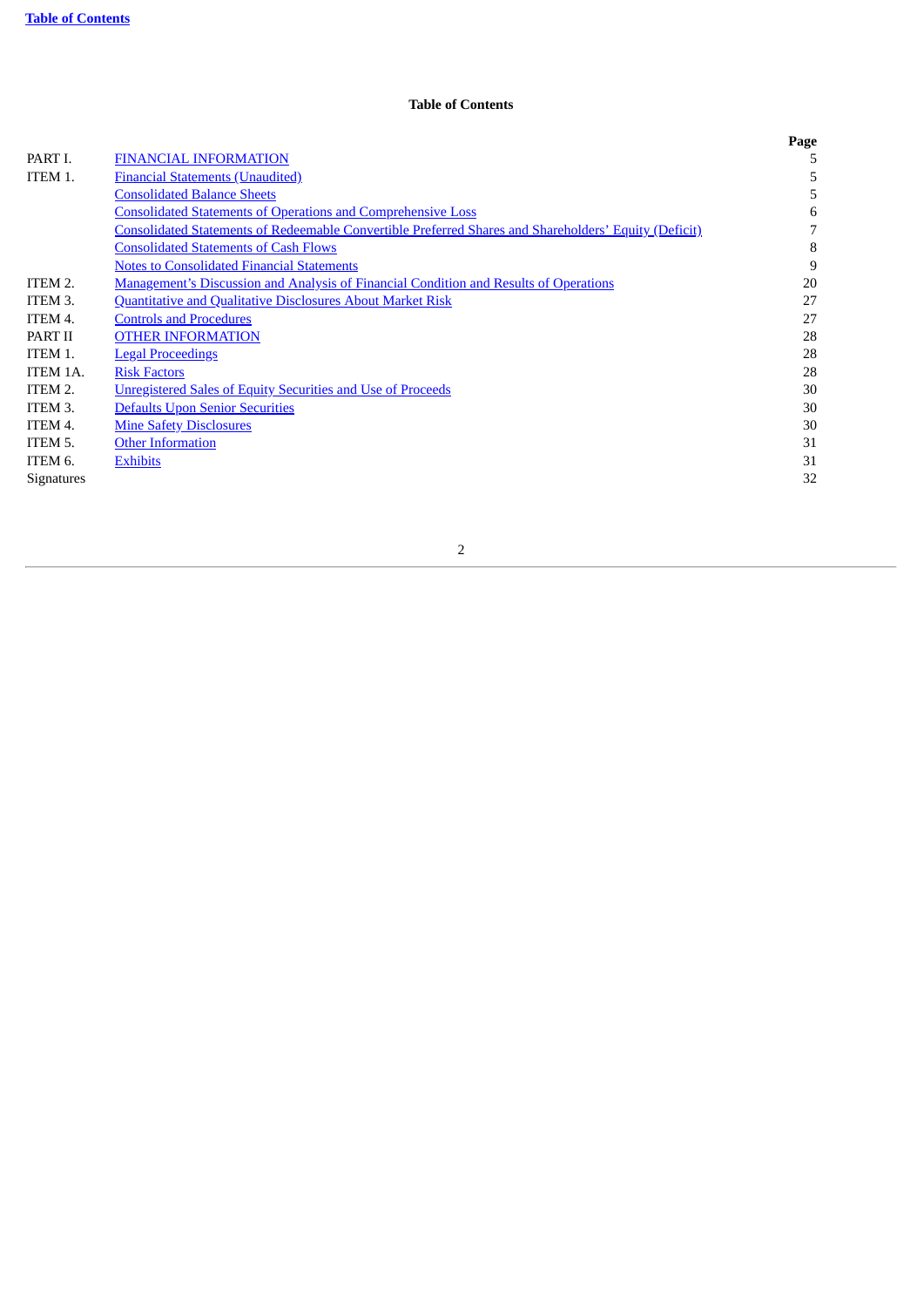## **CAUTIONARY NOTE REGARDING FORWARD-LOOKING STATEMENTS**

This Quarterly Report on Form 10-Q contains forward-looking statements, within the meaning of the Private Securities Litigation Reform Act of 1995, about us and our industry that involve substantial risks and uncertainties because they relate to events and depend on circumstances that may or may not occur in the future. All statements other than statements of historical facts contained in this Quarterly Report on Form 10-Q, including statements regarding our strategy, future operations, future financial position, prospects, plans, objectives of management and expected growth, are forward-looking statements. These statements are based on our current beliefs, expectations and assumptions regarding our intentions, beliefs or current expectations concerning, among other things, the future of our business, future plans and strategies, our operational results and other future conditions. Forward-looking statements involve known and unknown risks, uncertainties and other important factors that may cause our actual results, performance or achievements to be materially different from any future results, performance or achievements expressed or implied by the forward-looking statements.

Forward-looking statements can be identified by words such as "anticipate," "believe," "estimate," "expect," "intend," "may," "plan," "predict," "project," "seek," "target," "will," "would," "could," "should," "continue," "contemplate" and other similar expressions, although not all forward-looking statements contain these identifying words. These forward-looking statements include, among other things, statements about:

- our ability to successfully develop, gain regulatory approval for and launch commercial products in Greater China and other Asian markets;
- our ability to deliver innovative therapeutic solutions to patients and become a leading biopharmaceutical company in Greater China, including Mainland China, Hong Kong, Taiwan and Macau, and other Asian markets;
- our plans and ability to leverage data generated in our partners' global registrational trials and clinical development programs to obtain regulatory approval for and bring our current product candidates to market in our licensed territories, and our plans to maximize patient reach for each of our product candidates;
- our partners' announced plans and expectations with respect to the success, cost and timing of their product development activities, preclinical studies and clinical trials, including statements regarding the timing of initiation and completion of studies or trials and related preparatory work, the timing of expected review from regulatory authorities and the period during which the results of the trials are expected to become available;
- our ability to expand our pipeline through the continued strategic in-licensing of innovative and complementary product candidates with the potential to become the new standard of care in Greater China and other Asian markets;
- our ability to successfully establish an international infrastructure, including by building a focused salesforce in China and leveraging the commercial infrastructure we create to benefit our other assets;
- our ability to establish and maintain relationships and collaborations with investors and our current and any future licensing partners that will contribute to our success in sourcing value and creating partnerships to enable us to build out a broad and clinically validated pipeline;
- our ability to design, initiate and complete any clinical trials to advance our current product candidates, including mavacamten, TP-03, NBTXR3, infigratinib, BBP-398, LYR-210, omilancor, NX-13 and sisunatovir, as well as any future product candidates, towards regulatory approval in China and our other licensed territories;
- our ability to conduct, and the timing of and costs related to, our product development activities, including any preclinical studies and related clinical trials in Greater China and other Asian markets of our current and any future product candidates, and our ability to obtain, and the timing of and costs related to, potential regulatory approval of such product candidates in Greater China and other Asian markets;
- our plans to pursue the development of certain product candidates for additional treatment indications;
- our ability to successfully utilize the data we may generate from any clinical trials we conduct in Greater China or other territories, including in conjunction with data from clinical trials conducted by our partners, to seek regulatory approval in Greater China and other Asian markets;
- our plans and ability to join our current and future partners' clinical and registrational trials and our plans and ability to initiate and complete our standalone clinical and registrational trials;

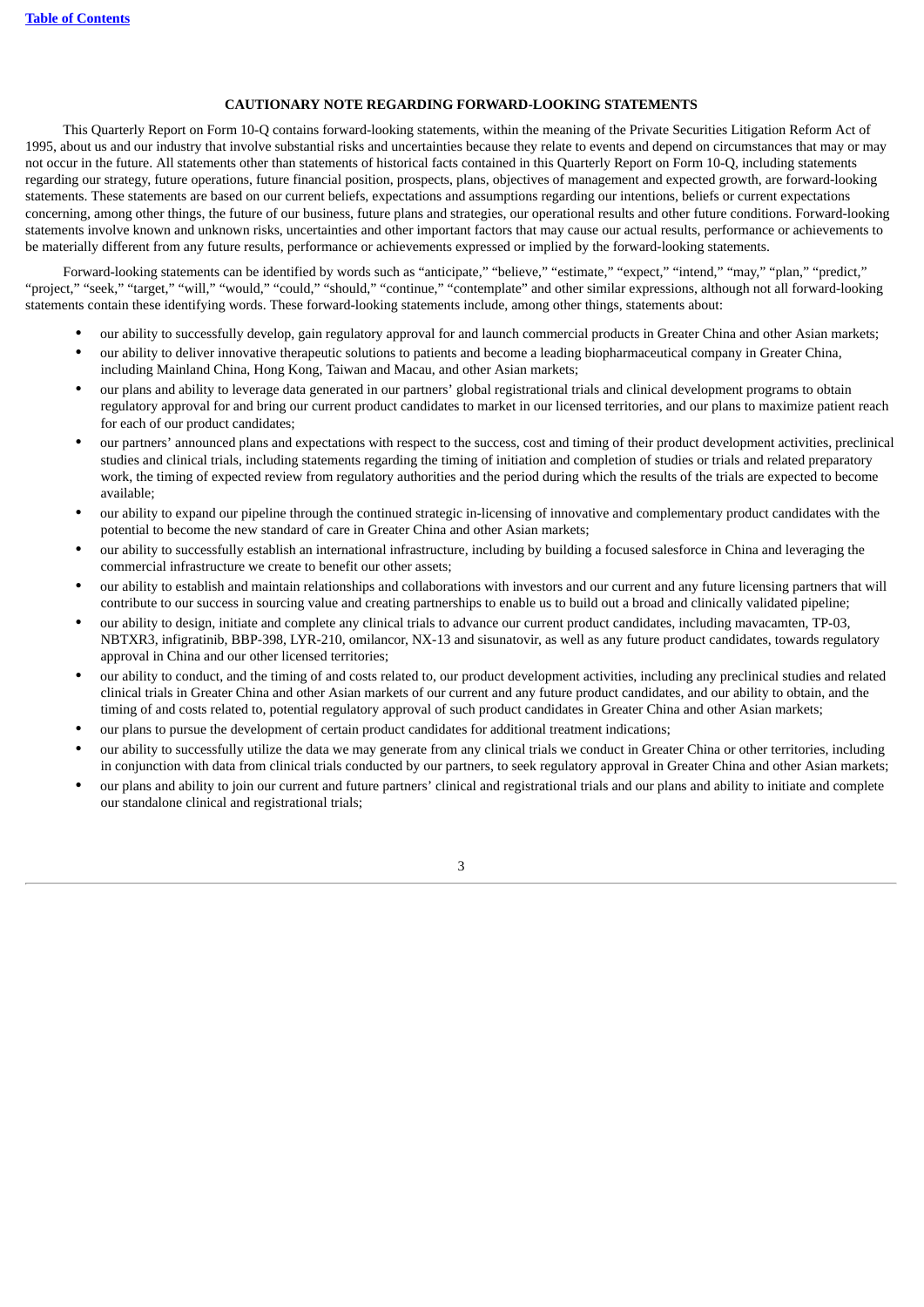- our ability to design and implement the development strategies for our product candidates in each of our licensed territories and, where applicable, our ability to design and implement global development strategies for our product candidates in new indications in connection with our local development strategies;
- the potential for certain of our current and future product candidates to have more benign safety profiles or result in differentiated safety profiles than currently available therapeutic options;
- the size, composition and growth potential of the patient populations and markets we intend to target with our product candidates and our ability to develop and commercialize product candidates to address those patient populations and markets;
- our ability to successfully procure from our partners or other third parties, as applicable, sufficient supply of our product candidates for any preclinical studies, clinical trials or commercial use, if approved;
- our ability to obtain funding for our operations, including funding necessary to complete further development and commercialization of our product candidates and our general and administrative expenses;
- the rate and degree of market acceptance of our product candidates;
- our ability to attract and retain key scientific or management personnel;
- the impact of laws and regulations and of any legal and regulatory developments in our licensed territories or internationally;
- our expectations regarding our ability to obtain and maintain intellectual property protection for our product candidates;
- our ability to license intellectual property relating to our product candidates and to comply with our existing license and collaboration agreements;
- our reliance on third parties to conduct product development, manufacturing and other services, and any agreements we have or into which we may enter with such parties in connection with the commercialization of our product candidates and any other approved product;
- our expectations regarding the time during which we will be an emerging growth company or smaller reporting company;
- the direct and indirect impact of the COVID-19 pandemic on our business, operations (including clinical trials) and the markets and communities in which we and our partners, collaborators and vendors operate;
- our estimates of our expenses, capital requirements and needs for additional financing; and
- other risks and uncertainties, including those listed under the caption "Risk Factors".

Although we base these forward-looking statements on assumptions that we believe are reasonable when made, we caution investors that forwardlooking statements are not guarantees of future performance and that our actual results of operations, financial condition and liquidity, and the development of the industry in which we operate may differ materially from those made in or suggested by the forward-looking statements contained in this Quarterly Report on Form 10-Q. In addition, even if our results of operations, financial condition and liquidity, and the development of the industry in which we operate are consistent with the forward-looking statements contained in this Quarterly Report on Form 10-Q, those results or developments may not be indicative of results or developments in subsequent periods.

Given these risks and uncertainties, investors are cautioned not to place undue reliance on these forward-looking statements. Any forward-looking statement that we make in this Quarterly Report on Form 10-Q speaks only as of the date of such statement, and we undertake no obligation to update any forward-looking statements or to publicly announce the results of any revisions to any of those statements to reflect future events or developments. Comparisons of results for current and any prior periods are not intended to express any future trends or indications of future performance, unless specifically expressed as such, and should only be viewed as historical data. Investors should, therefore, not rely on these forward-looking statements as representing our views as of any date subsequent to the date of this Quarterly Report on Form 10-Q.

<span id="page-4-0"></span>In addition, statements that "we believe" and similar statements reflect our beliefs and opinions on the relevant subject. These statements are based upon information available to us as of the date of this Quarterly Report on Form 10-Q, and while we believe such information forms a reasonable basis for such statements, such information may be limited or incomplete, and our statements should not be read to indicate that we have conducted an exhaustive inquiry into, or review of, all potentially available relevant information. These statements are inherently uncertain and investors are cautioned not to unduly rely upon these statements. Unless the context requires otherwise, references in this report to the "Company," "LianBio," "we," "us" and "our" refer to LianBio and its consolidated subsidiaries.

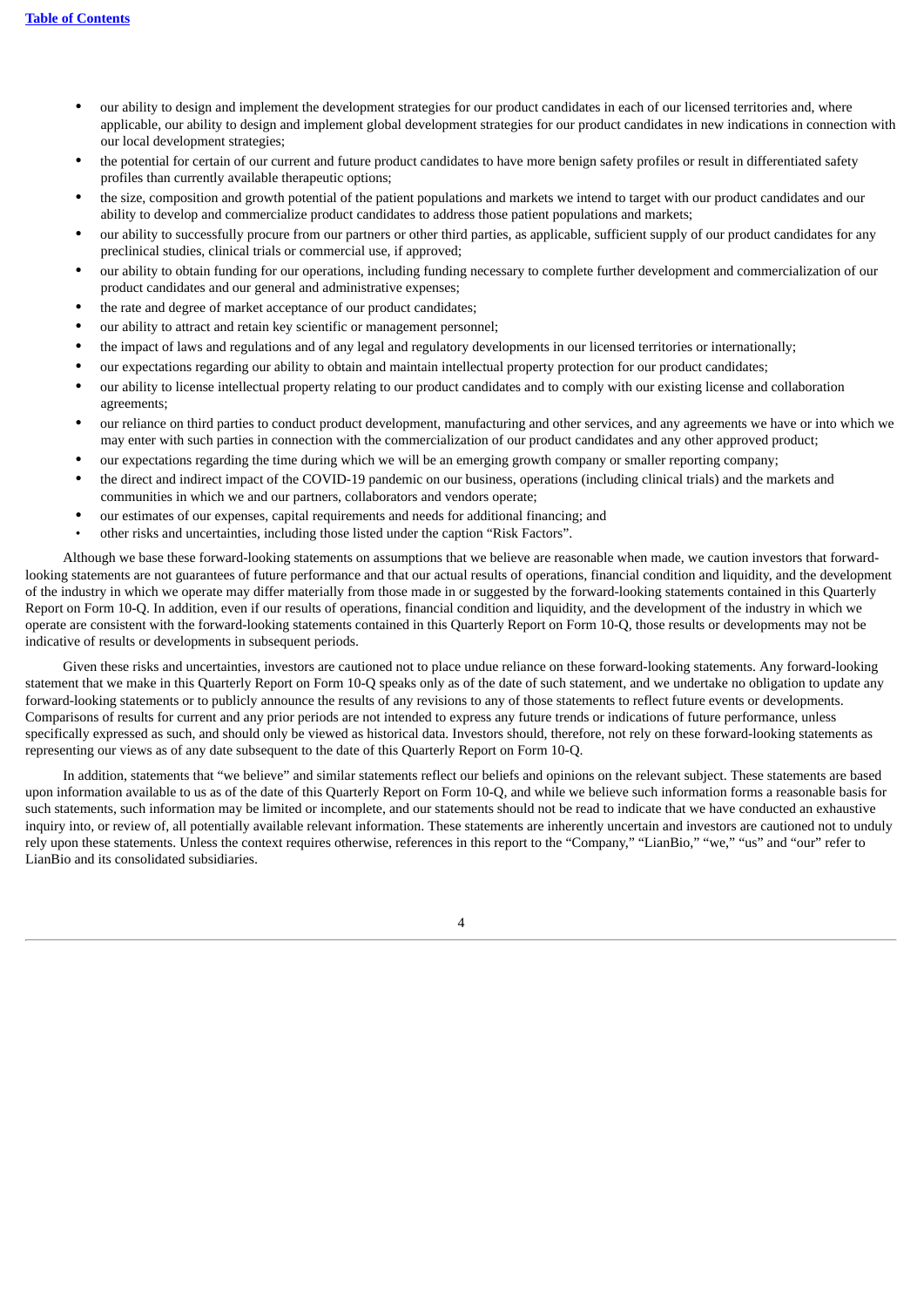# **PART I-FINANCIAL INFORMATION**

# <span id="page-5-0"></span>**Item 1. Financial Statements**

# **LianBio Consolidated Balance Sheets (In thousands, except share and per share amounts) (Unaudited)**

|                                                                                                                                                                                                                                                                                                 |                | March 31,<br>2022 |     | December 31,<br>2021 |
|-------------------------------------------------------------------------------------------------------------------------------------------------------------------------------------------------------------------------------------------------------------------------------------------------|----------------|-------------------|-----|----------------------|
| <b>Assets</b>                                                                                                                                                                                                                                                                                   |                |                   |     |                      |
| Current assets:                                                                                                                                                                                                                                                                                 |                |                   |     |                      |
| Cash and cash equivalents                                                                                                                                                                                                                                                                       | $\mathbb{S}$   | 139,857           | -S  | 228,182              |
| Marketable securities                                                                                                                                                                                                                                                                           |                | 229,278           |     | 155,067              |
| Related party receivable                                                                                                                                                                                                                                                                        |                | 2,062             |     |                      |
| Prepaid expenses and other current assets                                                                                                                                                                                                                                                       |                | 8,973             |     | 10,354               |
| Other receivable                                                                                                                                                                                                                                                                                |                | 5,966             |     | 6,044                |
| Total current assets                                                                                                                                                                                                                                                                            |                | 386,136           |     | 399,647              |
| Restricted cash, non-current                                                                                                                                                                                                                                                                    |                | 20,000            |     | 20,000               |
| Property and equipment, net                                                                                                                                                                                                                                                                     |                | 2,923             |     | 1,882                |
| Operating lease right-of-use assets                                                                                                                                                                                                                                                             |                | 4,370             |     | 4,763                |
| Other non-current assets                                                                                                                                                                                                                                                                        |                | 50                |     | 51                   |
| <b>Total assets</b>                                                                                                                                                                                                                                                                             | $\mathfrak{s}$ | 413,479           | \$  | 426,343              |
| <b>Liabilities and Shareholders' Equity</b>                                                                                                                                                                                                                                                     |                |                   |     |                      |
| <b>Current liabilities:</b>                                                                                                                                                                                                                                                                     |                |                   |     |                      |
| Accounts payable                                                                                                                                                                                                                                                                                | \$             | 7,927             | -\$ | 3,231                |
| Accrued expenses                                                                                                                                                                                                                                                                                |                | 14,874            |     | 9,976                |
| Current portion of operating lease liabilities                                                                                                                                                                                                                                                  |                | 1,374             |     | 1,125                |
| Other current liabilities                                                                                                                                                                                                                                                                       |                | 979               |     | 760                  |
| Total current liabilities                                                                                                                                                                                                                                                                       |                | 25,154            |     | 15,092               |
| <b>Operating lease liabilities</b>                                                                                                                                                                                                                                                              |                | 3,345             |     | 3,709                |
| Other liabilities                                                                                                                                                                                                                                                                               |                | 207               |     | 206                  |
| Nonrefundable research deposit                                                                                                                                                                                                                                                                  |                | 20,000            |     | 20,000               |
| <b>Total liabilities</b>                                                                                                                                                                                                                                                                        |                | 48,706            |     | 39,007               |
| Commitments and contingencies (Note 8)                                                                                                                                                                                                                                                          |                |                   |     |                      |
| Shareholders' equity (deficit):                                                                                                                                                                                                                                                                 |                |                   |     |                      |
| Ordinary shares, \$0.000017100448 par value. Authorized 2,923,900,005 shares as of March 31, 2022;<br>107,275,458 shares issued and outstanding at March 31, 2022; Authorized 2,923,900,005 shares as of<br>December 31, 2021; 107, 275, 458 shares issued and outstanding at December 31, 2021 |                | $\overline{2}$    |     |                      |
| Additional paid-in capital                                                                                                                                                                                                                                                                      |                | 719,648           |     | 713,269              |
| Accumulated other comprehensive (loss) income                                                                                                                                                                                                                                                   |                | (690)             |     | 526                  |
| Accumulated deficit                                                                                                                                                                                                                                                                             |                | (387, 961)        |     | (360, 235)           |
| Total LianBio shareholders' equity                                                                                                                                                                                                                                                              |                | 330,999           |     | 353,562              |
| Non-controlling interest                                                                                                                                                                                                                                                                        |                | 33,774            |     | 33,774               |
| Total shareholders' equity                                                                                                                                                                                                                                                                      |                | 364,773           |     | 387,336              |
| Total liabilities and shareholders' equity                                                                                                                                                                                                                                                      | \$             | 413,479           | \$  | 426,343              |
|                                                                                                                                                                                                                                                                                                 |                |                   |     |                      |

<span id="page-5-1"></span>See accompanying notes to the consolidated financial statements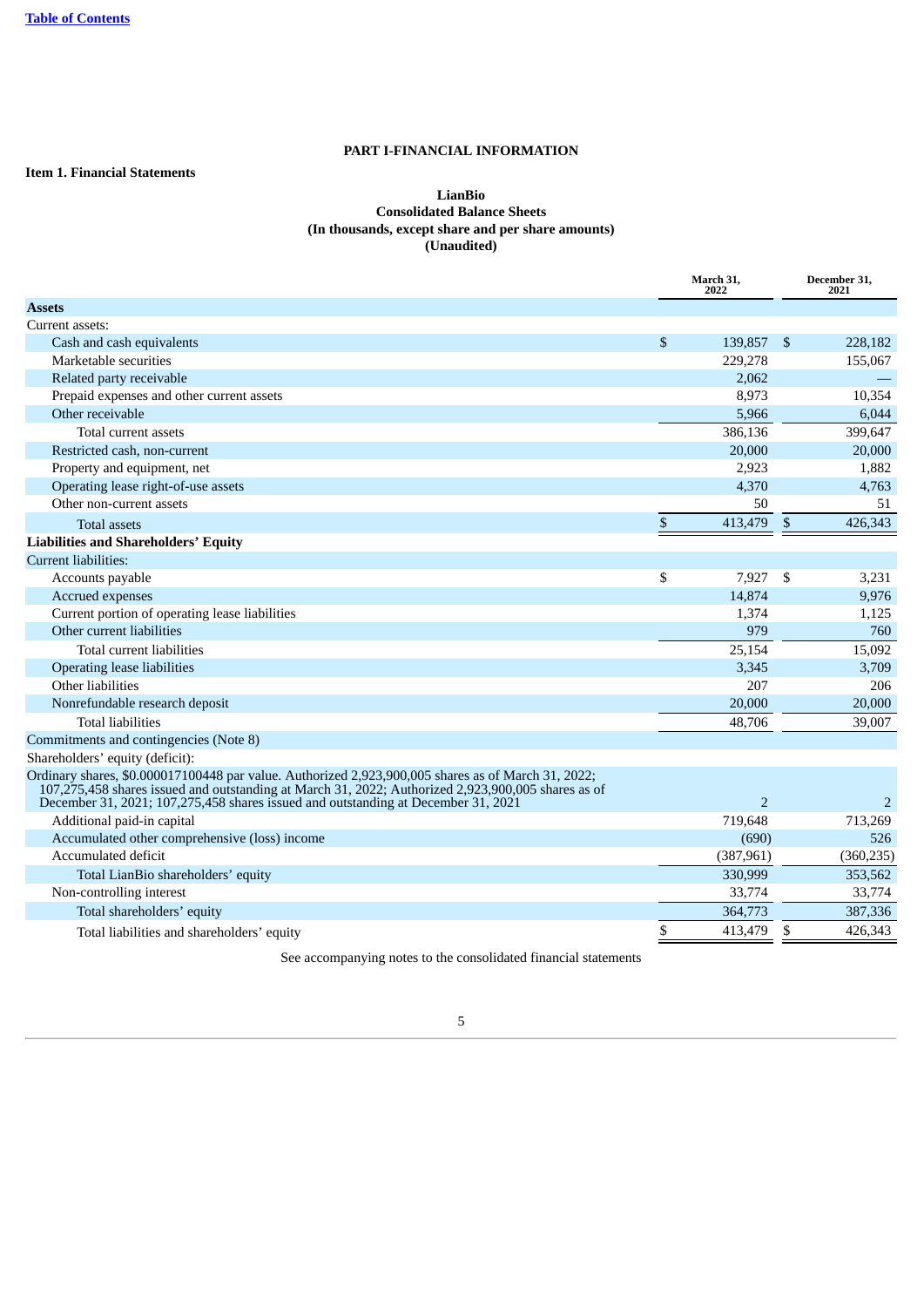# **LianBio Consolidated Statements of Operations and Comprehensive Loss (In thousands, except share and per share amounts) (Unaudited)**

|                                                                                                                                      |    | <b>Three Months Ended</b><br>March 31, 2022 |     | <b>Three Months Ended</b><br>March 31, 2021 |
|--------------------------------------------------------------------------------------------------------------------------------------|----|---------------------------------------------|-----|---------------------------------------------|
| <b>Operating expenses:</b>                                                                                                           |    |                                             |     |                                             |
| Research and development                                                                                                             | \$ | 12,329                                      | -\$ | 53,353                                      |
| General and administrative                                                                                                           |    | 16,088                                      |     | 7,146                                       |
| Total operating expenses                                                                                                             |    | 28,417                                      |     | 60,499                                      |
| Loss from operations                                                                                                                 |    | (28, 417)                                   |     | (60, 499)                                   |
| Other income (expense):                                                                                                              |    |                                             |     |                                             |
| Interest income                                                                                                                      |    | 280                                         |     | 33                                          |
| Other income (expense), net                                                                                                          |    | 417                                         |     | (124)                                       |
| Net loss before income taxes                                                                                                         |    | (27, 720)                                   |     | (60, 590)                                   |
| Income taxes                                                                                                                         |    | 6                                           |     | 975                                         |
| Net loss                                                                                                                             |    | (27, 726)                                   |     | (61, 565)                                   |
| Other comprehensive (loss) income:                                                                                                   |    |                                             |     |                                             |
| Foreign currency translation (loss) income, net of tax                                                                               |    | (393)                                       |     | 8                                           |
| Unrealized loss on marketable securities, net of tax                                                                                 |    | (823)                                       |     |                                             |
| Comprehensive loss                                                                                                                   |    | $(28, 942)$ \$                              |     | (61, 557)                                   |
| Net loss per share attributable to ordinary shareholders, basic and diluted                                                          | S  | $(0.26)$ \$                                 |     | (3.01)                                      |
| Weighted-average shares outstanding used in computing net loss per share attributable to ordinary<br>shareholders, basic and diluted |    | 107,275,458                                 |     | 20,477,338                                  |

<span id="page-6-0"></span>See accompanying notes to the consolidated financial statements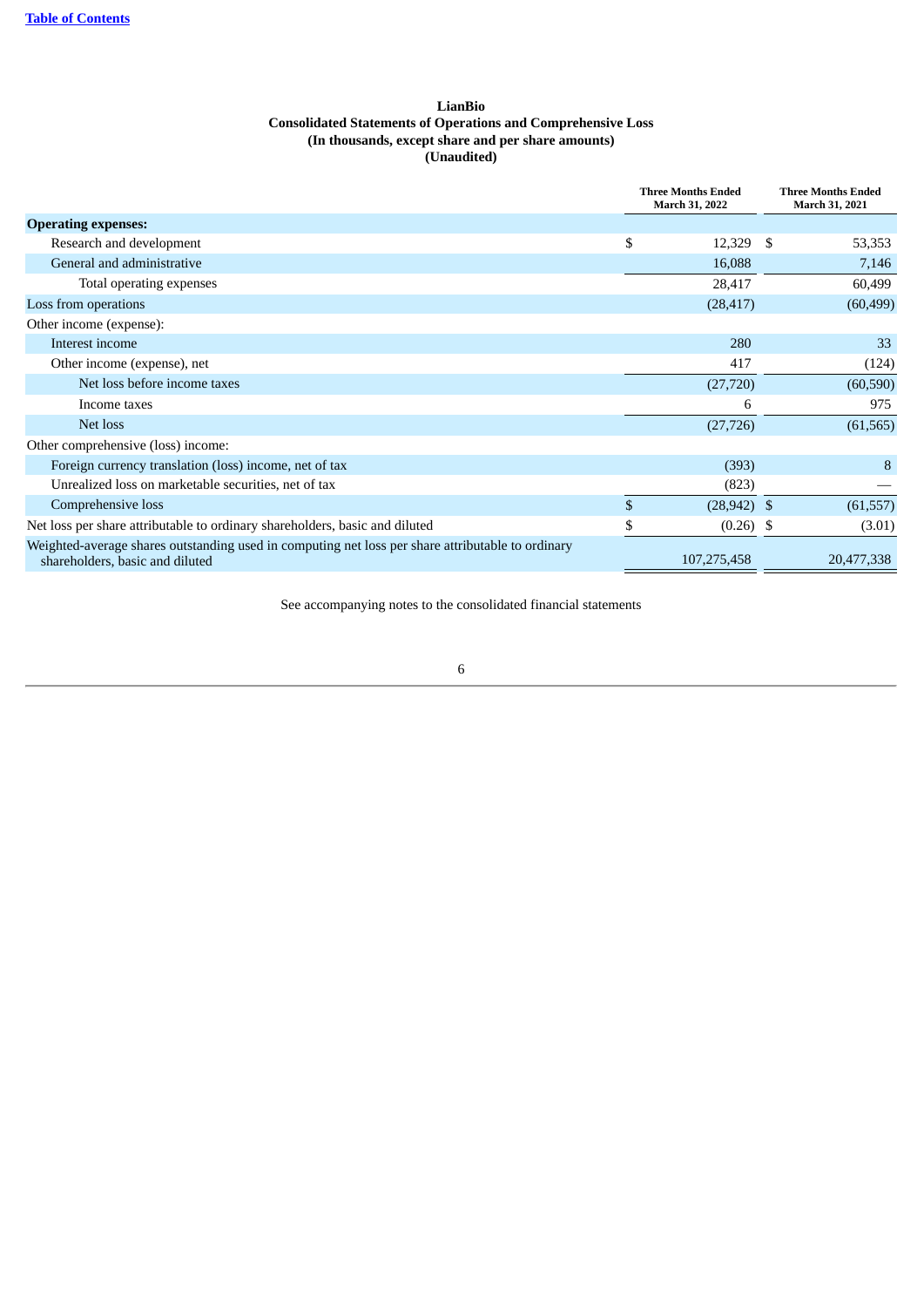# **LianBio Consolidated Statements of Redeemable Convertible Preferred Shares and Shareholders' Equity (Deficit) (In thousands, except share amounts) (Unaudited)**

|                                        | Redeemable<br><b>Convertible Preferred</b><br><b>Shares</b> |        | <b>Ordinary Shares</b> |        |                | <b>Additional</b><br>Paid in | Accumulated<br>Other<br>Comprehensive |               | Accumulated     | Total LianBio<br>Shareholders' | Non-<br>Controlling |    | <b>Total</b><br>Shareholders' |
|----------------------------------------|-------------------------------------------------------------|--------|------------------------|--------|----------------|------------------------------|---------------------------------------|---------------|-----------------|--------------------------------|---------------------|----|-------------------------------|
|                                        | <b>Shares</b>                                               | Amount | <b>Shares</b>          | Amount |                | Capital                      | Income (Loss)                         |               | Deficit         | <b>Equity</b>                  | Interest            |    | <b>Equity (Deficit)</b>       |
| Balance, December<br>31, 2021          |                                                             |        | 107,275,458            | \$     | 2 <sub>5</sub> | 713,269 \$                   | 526                                   | <sup>\$</sup> | $(360, 235)$ \$ | 353,562 \$                     | 33,774              | S  | 387,336                       |
| Share-based<br>compensation<br>expense |                                                             |        |                        |        |                | 4,669                        |                                       |               |                 | 4,669                          |                     |    | 4,669                         |
| Receivable from<br>related party       |                                                             |        |                        | _      |                | 1,710                        |                                       |               |                 | 1,710                          |                     |    | 1,710                         |
| Net Loss                               |                                                             | ---    |                        |        |                |                              |                                       |               | (27, 726)       | (27, 726)                      | ---                 |    | (27, 726)                     |
| Comprehensive Loss                     |                                                             | _      |                        |        |                |                              | (1,216)                               |               | —               | (1,216)                        |                     |    | (1,216)                       |
| Balance, March 31,<br>2022             |                                                             |        | 107,275,458            | \$     |                | 719,648                      | (690)                                 | - 55          | $(387, 961)$ \$ | 330,999                        | 33,774              | -S | 364,773                       |

<span id="page-7-0"></span>

|            |               |                                               |        |                                                          | <b>Additional</b>        |         | Other                 |                                                      |                   |                |                                                                                    | Non-                                             |                         | <b>Total</b><br>Shareholders' |
|------------|---------------|-----------------------------------------------|--------|----------------------------------------------------------|--------------------------|---------|-----------------------|------------------------------------------------------|-------------------|----------------|------------------------------------------------------------------------------------|--------------------------------------------------|-------------------------|-------------------------------|
| Shares     | Amount        | Shares                                        | Amount |                                                          | Capital                  |         |                       | Deficit                                              |                   |                |                                                                                    |                                                  |                         | <b>Equity (Deficit)</b>       |
| 10,971,231 | 349,789<br>S  |                                               |        | -S                                                       |                          |         | (40)                  |                                                      |                   |                |                                                                                    | 34,773                                           | \$                      | (98,070)                      |
|            |               |                                               |        |                                                          | 1,674                    |         |                       |                                                      |                   | 1,674          |                                                                                    |                                                  |                         | 1,674                         |
| 52,947     | 2,940         |                                               |        |                                                          |                          |         |                       |                                                      |                   |                |                                                                                    |                                                  |                         |                               |
|            |               |                                               |        |                                                          |                          |         |                       |                                                      |                   |                |                                                                                    | 9,415                                            |                         | 9,415                         |
|            |               |                                               |        |                                                          |                          |         |                       | (61, 565)                                            |                   | (61, 565)      |                                                                                    |                                                  |                         | (61, 565)                     |
|            |               |                                               |        |                                                          |                          |         | 8                     |                                                      |                   | 8              |                                                                                    |                                                  |                         | 8                             |
| 11,024,178 | 352,729<br>-S |                                               |        |                                                          |                          | - \$    | (32)                  | S                                                    |                   |                |                                                                                    | 44,188                                           | \$                      | (148, 538)                    |
|            |               | <b>Convertible Preferred</b><br><b>Shares</b> |        | <b>Ordinary Shares</b><br>20,477,338 \$<br>20,477,338 \$ | $\overline{\phantom{m}}$ | Paid in | $31,132$ \$<br>32,806 | <b>Accumulated</b><br>Comprehensive<br>(Loss) Income | Accumulated<br>S. | $(225,500)$ \$ | <b>Total LianBio</b><br>Shareholders'<br><b>Equity (Deficit)</b><br>$(163,935)$ \$ | Redeemable<br>$(132, 843)$ \$<br>$(192, 726)$ \$ | Controlling<br>Interest |                               |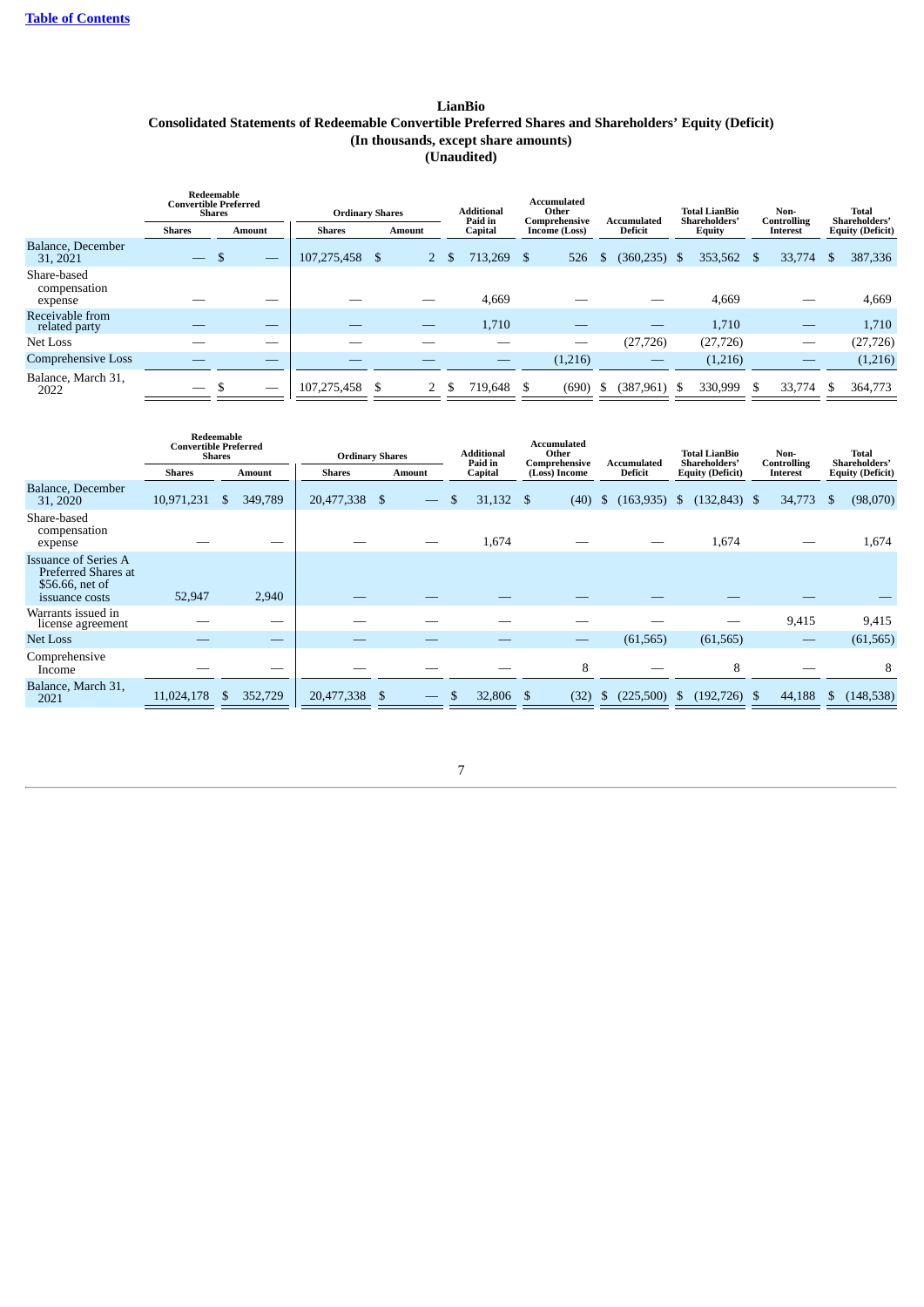# **LianBio Consolidated Statements of Cash Flows (In thousands) (Unaudited)**

|                                                                             |              | <b>Three Months Ended</b><br><b>March 31, 2022</b> |                           | <b>Three Months Ended</b><br><b>March 31, 2021</b> |
|-----------------------------------------------------------------------------|--------------|----------------------------------------------------|---------------------------|----------------------------------------------------|
| <b>Net loss</b>                                                             | $\mathbb{S}$ | (27, 726)                                          | $\mathfrak{s}$            | (61, 565)                                          |
| Adjustments to reconcile net loss to net cash used in operating activities: |              |                                                    |                           |                                                    |
| Non-cash share consideration, issued in acquisition of IPR&D                |              |                                                    |                           | 9,415                                              |
| Non-cash operating lease expense (benefit)                                  |              | 277                                                |                           | (20)                                               |
| Depreciation expense                                                        |              | 271                                                |                           | 66                                                 |
| Share based compensation expense                                            |              | 4,669                                              |                           | 1,674                                              |
| Amortization of discounts on investments, net                               |              | (44)                                               |                           |                                                    |
| Unrealized foreign currency transaction gain, net                           |              | (294)                                              |                           | (66)                                               |
| Changes in operating assets and liabilities:                                |              |                                                    |                           |                                                    |
| Increase in prepaid expenses and other current assets                       |              | 1,460                                              |                           | 173                                                |
| Decrease in other receivable                                                |              |                                                    |                           | 20,000                                             |
| Increase in related party receivable                                        |              | (352)                                              |                           |                                                    |
| Increase (decrease) in accounts payable                                     |              | 3,783                                              |                           | (1,171)                                            |
| Increase in accrued expenses                                                |              | 4,739                                              |                           | 28,654                                             |
| Increase in other current liabilities                                       |              | 116                                                |                           | 929                                                |
| Net cash used in operating activities                                       |              | (13, 101)                                          |                           | (1, 911)                                           |
| Cash flows from investing activities:                                       |              |                                                    |                           |                                                    |
| Purchase of property and equipment                                          |              | (344)                                              |                           | (29)                                               |
| Purchase of marketable securities                                           |              | (93, 364)                                          |                           |                                                    |
| Sales and redemption of marketable securities                               |              | 18,375                                             |                           |                                                    |
| Net cash used for investing activities                                      |              | (75, 333)                                          |                           | (29)                                               |
| Cash flows from financing activities:                                       |              |                                                    |                           |                                                    |
| Proceeds from issuance of redeemable convertible preferred shares           |              |                                                    |                           | 3,000                                              |
| Issuance costs related to redeemable convertible preferred shares           |              |                                                    |                           | (60)                                               |
| Net cash provided by financing activities                                   |              |                                                    |                           | 2,940                                              |
| Effect of exchange rate changes on cash and cash equivalents                |              | 109                                                |                           | (82)                                               |
| Net (decrease) increase in cash, cash equivalents and restricted cash       | \$           | (88, 325)                                          | $\boldsymbol{\mathsf{S}}$ | 918                                                |
| Cash and cash equivalents, and restricted cash-beginning of period          |              | 248,182                                            |                           | 254,350                                            |
| Cash and cash equivalents, and restricted cash-ending of period             | $\mathbb{S}$ | 159,857                                            | $\boldsymbol{\mathsf{S}}$ | 255,268                                            |
| Cash and cash equivalents-end of period                                     | \$           | 139,857                                            | \$                        | 235,268                                            |
| Restricted cash-end of period                                               | \$           | 20,000                                             | $\boldsymbol{\mathsf{S}}$ | 20,000                                             |
| Cash and cash equivalents, and restricted cash-ending of period             | \$           | 159,857                                            | \$                        | 255,268                                            |
| Supplemental disclosure of non-cash operating activities:                   |              |                                                    |                           |                                                    |
| Related party receivable                                                    | \$           | 1,710                                              | \$                        |                                                    |
| Issuance costs in accounts payable and other accrued liabilities            | \$           | 630                                                | $\mathfrak{s}$            | 314                                                |
| Purchase of property and equipment in accounts payable                      | \$           | 963                                                | \$                        |                                                    |

<span id="page-8-0"></span>See accompanying notes to the consolidated financial statements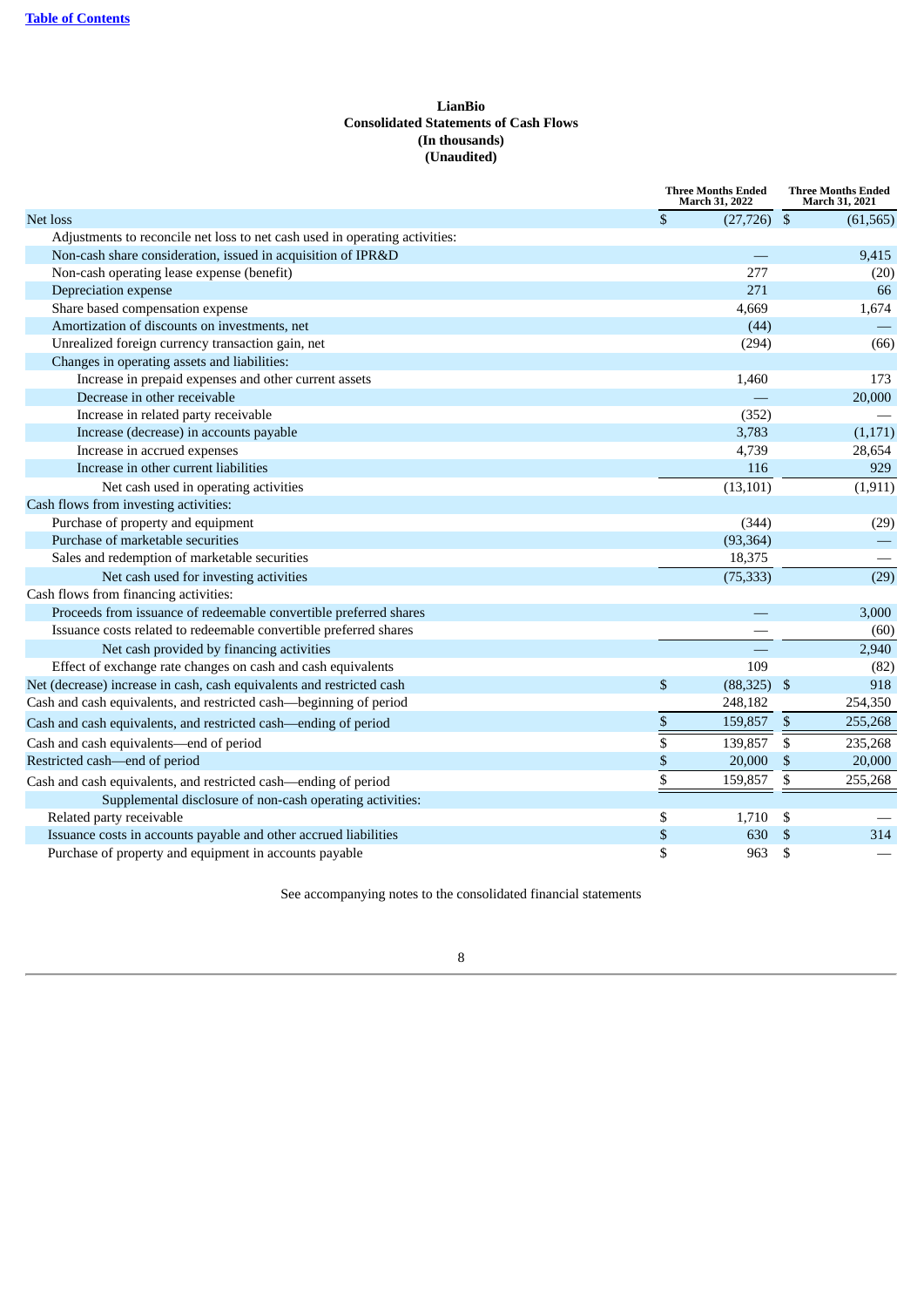# **NOTES TO CONSOLIDATED FINANCIAL STATEMENTS (Tabular Dollars in Thousands, Except Share and per Share Data) (Unaudited)**

#### **1. Nature of Business**

LianBio ("LianBio" or the "Company") is a global, science-driven biopharmaceutical company dedicated to developing and commercializing innovative medicines for patients with unmet medical needs, with an initial focus on in-licensing assets for Greater China and other Asian markets.

The Company was incorporated in the Cayman Islands in July 2019 and maintains its Chinese headquarters in Shanghai, China. The Company conducts its corporate activities at its United States headquarters located in Princeton, New Jersey.

On November 3, 2021, the Company completed its initial public offering ("IPO") through an underwritten sale of 20,312,500 American Depositary Shares ("ADSs") representing 20,312,500 ordinary shares at a price of \$16.00 per share. Following the close of the IPO, on December 1, 2021, the underwriters partially exercised their option to purchase additional shares and purchased an additional 593,616 ADSs at the IPO price of \$16.00 per ADS. The Company received gross proceeds of \$334.5 million in connection with the IPO and subsequent exercise of the underwriters' option and aggregate net proceeds of \$304.8 million after deducting underwriting discounts, commissions and other offering expenses.

Concurrent with the IPO, all of the Company's convertible preferred shares then-outstanding were automatically converted into an aggregate of 64,467,176 ordinary shares and were reclassified into permanent equity. Following the IPO, there were no preferred shares outstanding.

#### **2. Significant Accounting Policies**

#### *(A) Basis of presentation*

The Company's consolidated financial statements have been prepared in conformity with accounting principles generally accepted in the United States of America ("U.S. GAAP"). Any reference in these notes to applicable guidance is meant to refer to the authoritative U.S. GAAP as found in the Accounting Standards Codification ("ASC") and Accounting Standards Updates ("ASU") of the Financial Accounting Standards Board ("FASB").

The accompanying consolidated financial statements include the accounts of the Company and its wholly owned subsidiaries, which include the People's Republic of China ("PRC") registered entities directly owned by the Company. All intercompany accounts and transactions have been eliminated in consolidation.

The interim balance sheet as of March 31, 2022, and the interim consolidated statements of operations and comprehensive loss, changes in redeemable convertible preferred shares and shareholders' equity (deficit) for the three months ended March 31, 2022 and 2021, and the cash flows for the three months ended March 31, 2022 and 2021 are unaudited. These unaudited interim financial statements have been prepared on the same basis as the Company's annual financial statements and, in the opinion of management, reflect all adjustments, which consist of only normal recurring adjustments, necessary for the fair statement of the Company's financial information. The financial data and other information disclosed in these notes related to the three-month periods are also unaudited. The interim results for the three months ended March 31, 2022 are not necessarily indicative of results to be expected for the year ending December 31, 2022, any other interim periods or any future year or period.

# *(B) Use of Estimates*

The preparation of financial statements in conformity with U.S. GAAP requires the Company's management to make estimates and assumptions that affect the reported financial position at the date of the financial statements and the reported results of operations during the reporting period. Such estimates and assumptions affect the reported amounts of assets, liabilities, and expenses, and disclosure of contingent assets and liabilities in the consolidated financial statements and accompanying notes. The only material estimates in the accompanying financial statements are the fair value of warrants, sharebased compensation, and share options. Actual results could differ from those used in evaluating these accounting estimates.

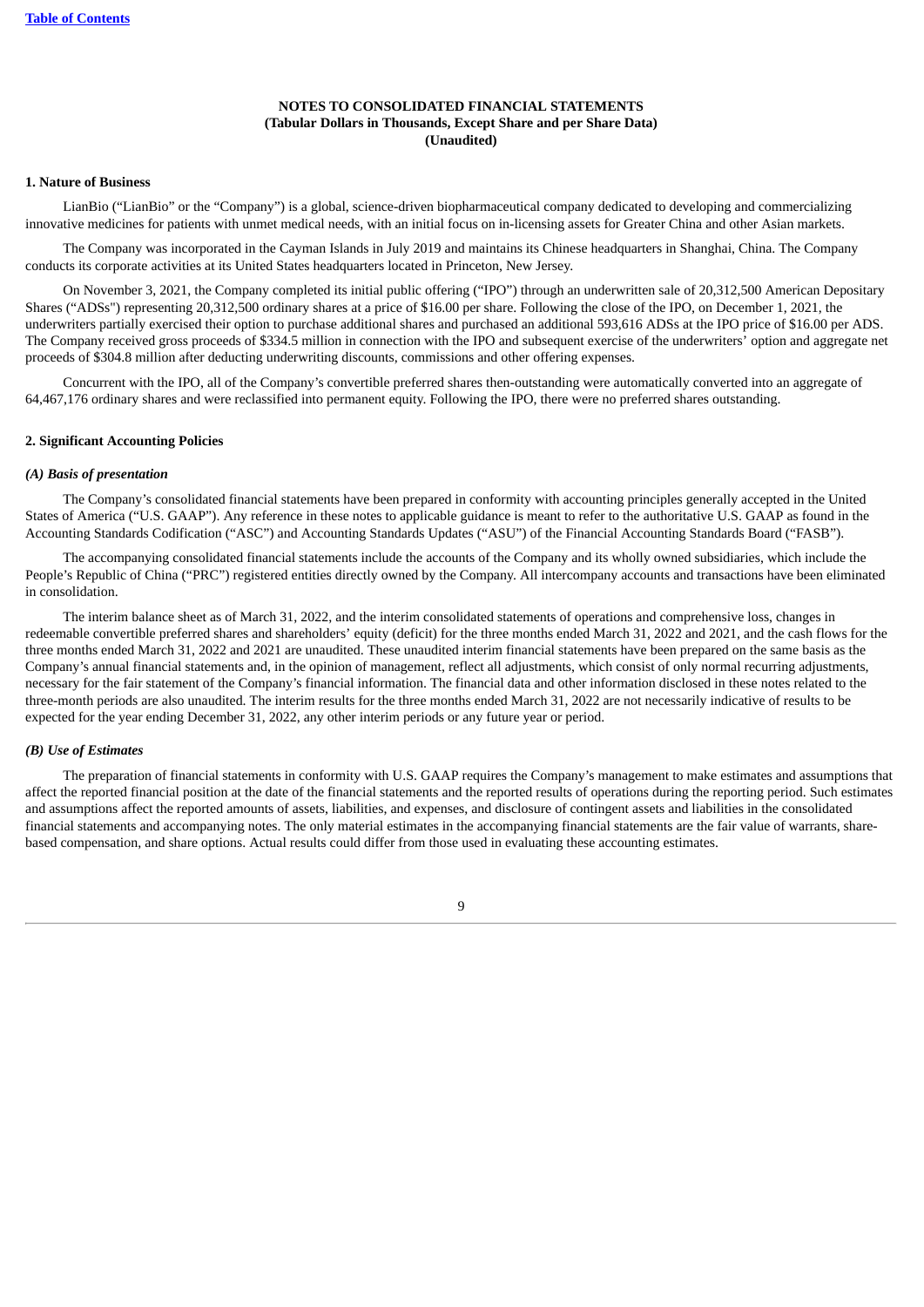#### *(i) Concentration of Credit Risk and Other Risks and Uncertainties*

In March 2020, the World Health Organization declared the global novel coronavirus disease 2019 ("COVID-19") outbreak a pandemic. The Company's operations have not been significantly impacted by the COVID-19 pandemic. However, the Company cannot at this time predict the specific extent, duration, or full impact that the COVID-19 pandemic will have on its financial condition and operations, including planned clinical trials. The impact of the COVID-19 pandemic on the Company's financial performance will depend on future developments, including the duration and spread of the pandemic and related governmental advisories and restrictions. These developments and the impact of the COVID-19 pandemic on the financial markets and the overall economy are highly uncertain and cannot be predicted. If the financial markets and/or the overall economy continue to be impacted for an extended period, the Company's results may be materially adversely affected.

Financial instruments that potentially subject the Company to significant concentrations of credit risk consist primarily of cash and cash equivalents in deposits at financial institutions that exceed federally insured limits. The Company has not experienced any losses in such accounts and management believes that the Company is not exposed to material credit risk due to the financial position of the banking institutions. The Company has no off-balance sheet risk, such as foreign exchange contracts, option contracts, or other foreign hedging arrangements. The Company's results of operations involve numerous risks and uncertainties. Factors that could affect the Company's operating results and cause actual results to vary materially from expectations include, but are not limited to, uncertainty of results of clinical trials, uncertainty of regulatory approval of the Company's potential product candidates, uncertainty of market acceptance of its product candidates, competition from substitute products and larger companies, securing and protecting proprietary technology, strategic relationships and dependence on key individuals and sole source suppliers. Each of the Company's product candidates require approvals from the National Medical Products Administration ("NMPA") in China and comparable foreign regulatory agencies prior to commercial sales in their respective jurisdictions. There can be no assurance that any product candidates will receive the necessary approvals. If the Company is denied approval, approval is delayed or the Company is unable to maintain approval for any product candidate, such events could have a materially adverse impact on the Company's business.

#### *(ii) Liquidity*

The Company has incurred operating losses since inception and had an accumulated deficit of \$388.0 million as of March 31, 2022 and \$360.2 million as of December 31, 2021. The Company's cash and cash equivalents and marketable securities were \$369.1 million and \$383.2 million as of March 31, 2022 and December 31, 2021, respectively. The Company has financed its operations to date primarily through equity capital raises.

The Company believes that existing capital resources, including the net proceeds from the IPO in November 2021, will be sufficient to meet projected operating requirements for at least 12 months from the date of issuance of the accompanying consolidated financial statements, though it expects to continue to incur operating losses and negative operating cash flows. The Company will be required to raise additional capital to fund future operations, however, no assurance can be given as to whether additional needed financing will be available on terms acceptable to the Company, if at all. If sufficient funds on acceptable terms are not available when needed, the Company may be required to curtail planned activities to preserve cash resources. These factors may adversely impact the Company's ability to achieve its business objectives and would likely have an adverse effect on its future business prospects, or even its ability to remain a going concern.

#### *(C) Significant Accounting Policies Update*

The Company's significant accounting policies are disclosed in Note 2, *Significant Accounting Policies* in the Annual Report on Form 10-K for the year ended December 31, 2021. There have been no material changes to the Company's significant accounting policies during the three months ended March 31, 2022.

#### *(D) Recently Issued Accounting Pronouncements Not Yet Adopted*

The Company is an emerging growth company, as defined in the Jumpstart Our Business Startups Act of 2012 (the "JOBS Act"). Under the JOBS Act, emerging growth companies can delay adopting new or revised accounting standards until such time as those standards apply to private companies. As an emerging growth company, the Company has elected to "opt out" of such extended transition period for the implementation of new or revised accounting standards and, as a result, the Company will comply with new or revised accounting standards on the same timeline as other public companies. The Company believes that the impact of recently issued accounting standards that are not yet effective will not have a material impact on its financial position or results of operations upon adoption.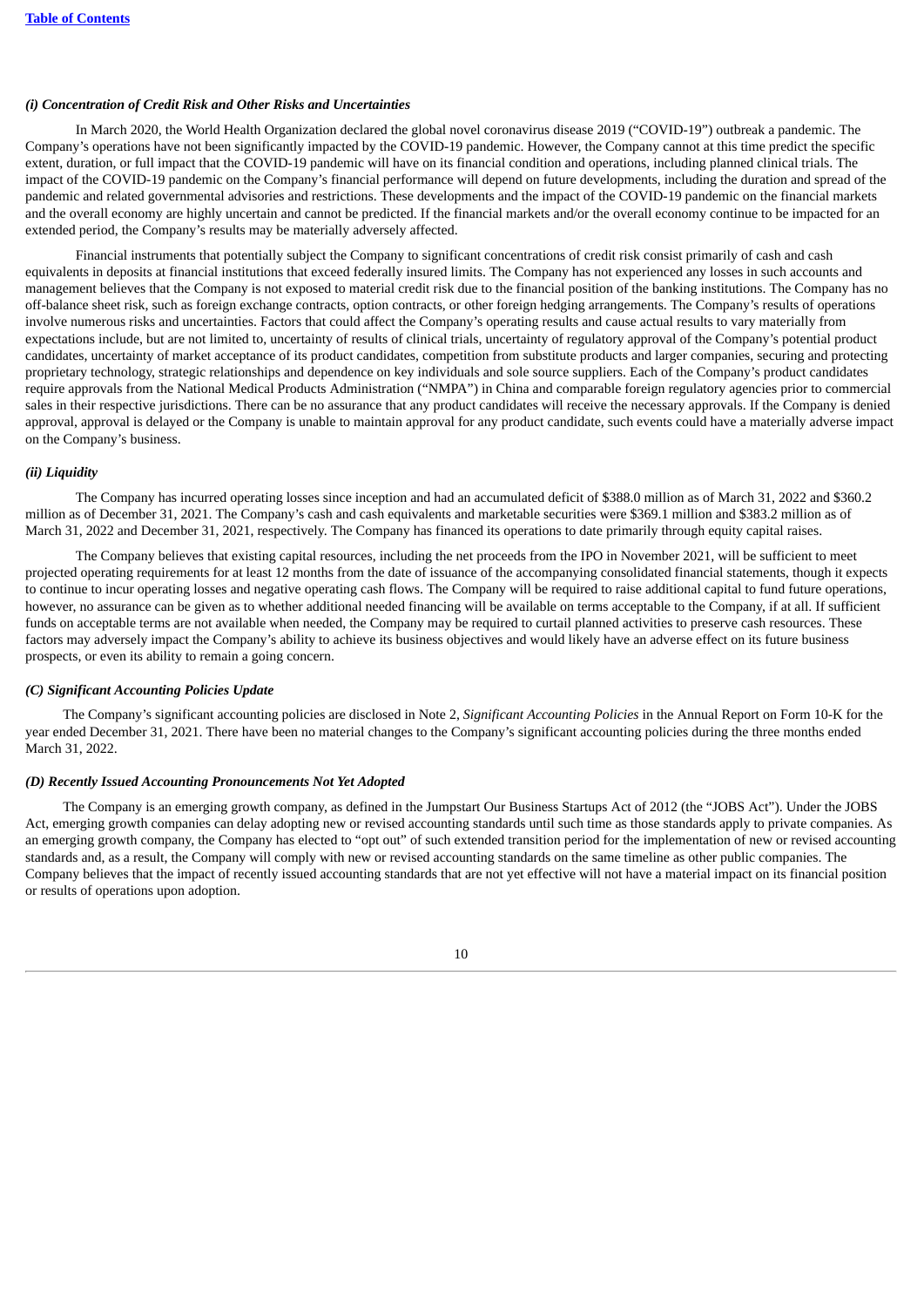## **3. Material Agreements**

## *License Agreement with QED Therapeutics, Inc.*

In October 2019, the Company entered into a license agreement (as subsequently amended, the "QED License Agreement") with QED Therapeutics, Inc. ("QED"), under which the Company obtained an exclusive license under certain patents and know-how (including patents and know-how that QED licensed from QED's upstream licensor) to develop, manufacture, use, sell, import, and commercialize QED's ATP-competitive, FGFR1-3 tyrosine kinase inhibitor, infigratinib, in pharmaceutical products in the licensed territory of Mainland China, Macau, Hong Kong, Taiwan, Thailand, Singapore and South Korea, in the licensed field of human prophylactic and therapeutic uses in cancer indications. In September 2020, the Company entered into an amendment with QED to reduce the licensed territories to include Mainland China, Macau and Hong Kong. In December 2021, the Company entered into a second amendment with QED to modify the Company's development obligations with respect to certain clinical trials, and change the development milestone payments the Company owes to QED and the royalty rates for the tiered royalties on net sales of licensed products the Company will pay to QED. Under the QED License Agreement, QED received a nonrefundable upfront payment of \$10.0 million and was granted warrants to purchase 100,000 ordinary shares in Lian Oncology, a subsidiary of LianBio, valued at \$1.0 million. Pursuant to ASC 505-50, as the fair value of the warrants were more reliably determinable than the fair value of the benefits received from the licensing agreement, the Company valued the warrants using the Black-Scholes Model. The warrants were issued in three tranches with the aggregate number of shares across all tranches equaling 10% of the fully diluted equity of Lian Oncology as of the issue date. Vesting of the warrant shares are linked to regulatory milestones and the warrants expire 10 years from the issue date. The amended and restated option agreement also provides QED with the option to choose to either convert the warrant ("Subsidiary Warrant") into ordinary shares of the Company ("Parent Company Shares") or a warrant to purchase a certain number of Parent Company Shares ("Parent Company Warrant") immediately prior to an IPO of the Company. In the event QED chooses to convert the Subsidiary Warrant into Parent Company Shares, the number of Parent Company Shares QED is entitled to receive would be calculated as the aggregate fair market value of the ordinary shares of Lian Oncology that are under the Subsidiary Warrant, divided by the per share fair market value of the Parent Company Shares, on a fully diluted and as-converted basis and as of the date the Company sent QED the notice of the IPO. In the event QED chose to convert the Subsidiary Warrant into the Parent Company Warrant, the number of Parent Company Shares under the Parent Company Warrant QED was entitled to receive would have been calculated as the aggregate intrinsic value of the Subsidiary Warrant (the number of the ordinary shares of Lian Oncology under the Subsidiary Warrant multiplied by the difference between the strike price of the Subsidiary Warrant and the per share fair market value of Lian Oncology), divided by the per share intrinsic value of the Parent Company Warrant (the difference between the strike price of the Parent Company Warrant and the per share fair market value of Parent Company Shares), on a fully diluted and as-converted basis on the date of the warrant conversion. This conversion feature was not required to be bifurcated as it is clearly and closely related to the equity host instrument, pursuant to ASC 815. On October 18, 2021, based on the conversion feature, LianBio issued to QED a warrant to purchase 347,569 of its ordinary shares at an exercise price of \$0.000017100448 per share and, concurrently with such issuance, the Subsidiary Warrant was deemed to be performed and settled in full and was irrevocably terminated. The QED License Agreement also required the Company to refund QED for costs incurred on the study through the execution date which was determined to be \$2.8 million. Additionally, QED is entitled to receive from the Company development milestone payments of up to \$7.0 million upon achievement of specified development milestones, and sales milestone payments of up to \$87.5 million based on cumulative net sales of infigratinib, in addition to tiered royalties on net sales of licensed products at the greater of (a) percentage rates in the mid- to high-teens on the net sales of the licensed products, or (b) the applicable rate payable under QED's agreement with its upstream licensor (capped in the mid-teens).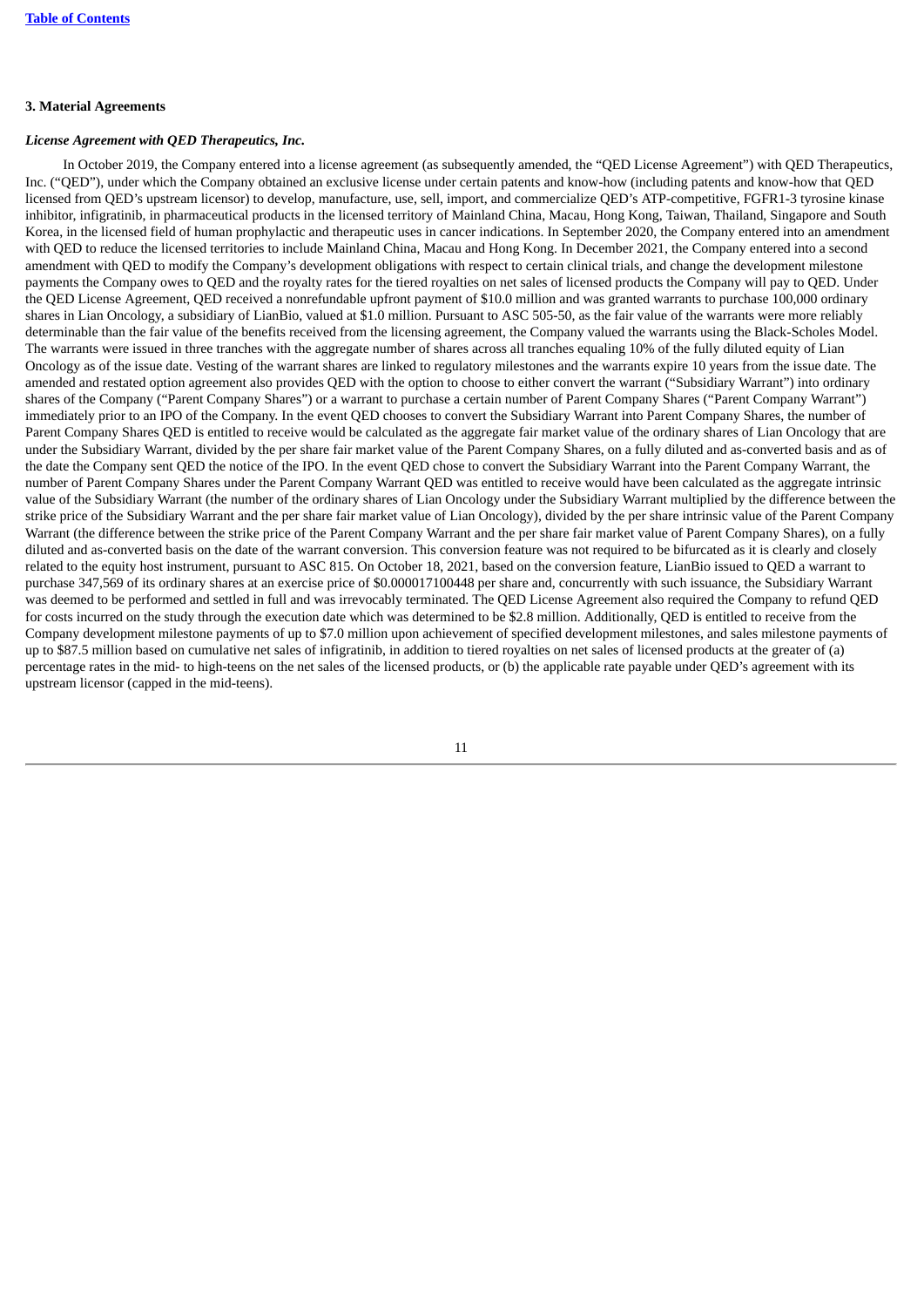#### *License Agreement with MyoKardia*

In August 2020, the Company entered into an exclusive license agreement (the "MyoKardia License Agreement") with MyoKardia Inc. ("MyoKardia," now a wholly-owned subsidiary of Bristol-Myers Squibb ("BMS")), under which the Company obtained an exclusive license under certain patents and know-how of MyoKardia to develop, manufacture, use, sell, import and commercialize MyoKardia's proprietary compound, mavacamten, in the licensed territory of Mainland China, Hong Kong, Macau, Taiwan, Thailand and Singapore, and in the licensed field of any indication in humans, which includes any prophylactic or therapeutic use in humans. Under the MyoKardia License Agreement, MyoKardia received a nonrefundable upfront payment of \$40.0 million and was granted a warrant to purchase 170,000 ordinary shares in Lian Cardiovascular, a subsidiary of LianBio, valued at \$33.8 million. Pursuant to ASC 505-50, as the fair value of the warrants were more reliably determinable than the fair value of the benefits received from the licensing agreement, the Company valued the warrants using the Black-Scholes Model and the underlying assumptions are discussed in further detail in Note 10 in the Company's Annual Report on Form 10-K for the year ended December 31, 2021. The warrants, representing 17% of the fully diluted equity of Lian Cardiovascular, are exercisable by MyoKardia at any time after issuance. The amended and restated option agreement also provides MyoKardia with the option to choose to either convert the warrant ("Subsidiary Warrant") into ordinary shares of the Company ("Parent Company Shares") or a warrant to purchase a certain number of Parent Company Shares ("Parent Company Warrant") immediately prior to an IPO of the Company. MyoKardia was entitled to choose to convert the Subsidiary Warrant into Parent Company Shares, and the number of Parent Company Shares MyoKardia was entitled to receive would have been calculated as the aggregate fair market value of the ordinary shares of Lian Cardiovascular that are under the Subsidiary Warrant, divided by the per share fair market value of the Parent Company Shares, on a fully diluted and as-converted basis on the date the Company sent MyoKardia the notice of the IPO. Alternatively, MyoKardia was entitled to choose to convert the Subsidiary Warrant into the Parent Company Warrant, the number of Parent Company Shares under the Parent Company Warrant MyoKardia was entitled to receive would be calculated as the aggregate intrinsic value of the Subsidiary Warrant (the number of the ordinary shares of Lian Cardiovascular under the Subsidiary Warrant multiplied by the difference between the strike price of the Subsidiary Warrant and the per share fair market value of Lian Cardiovascular), divided by the per share intrinsic value of the Parent Company Warrant (the difference between the strike price of the Parent Company Warrant and the per share fair market value of Parent Company Shares), on a fully diluted and as-converted basis on the date of the warrant conversion. This conversion feature was not required to be bifurcated as it was clearly and closely related to the equity host instrument, pursuant to ASC 815. As of October 12, 2021, MyoKardia elected not to exercise this option and, therefore, continues to hold its warrant to purchase 170,000 ordinary shares in Lian Cardiovascular. MyoKardia's option to convert the warrant irrevocably terminated upon the completion of the Company's IPO. Additionally, MyoKardia was entitled to receive a nonrefundable financing milestone payment of \$35.0 million upon a specified financing event, which occurred on October 29, 2020. The financing milestone was recorded at present value upon execution of the MyoKardia License Agreement, with total imputed interest of \$2.3 million accreted under the effective interest method through the date the liability was settled. The financing milestone was paid to MyoKardia in December 2020 as a result of the Series A Preferred financing. Additionally, MyoKardia is entitled to receive from the Company development milestone payments of up to \$60.0 million upon achievement of specified development milestones, and sales milestone payments of up to \$87.5 million based on cumulative net sales of mavacamten, plus tiered royalties on net sales ranging from the low to upperteens.

#### *Navire License*

In August 2020, pursuant to the BridgeBio exclusivity agreement, the Company entered into an exclusive license agreement with Navire Pharma, Inc. ("Navire"), a BridgeBio affiliate. Pursuant to the license agreement, Navire granted to the Company an exclusive, sublicensable license under certain patents and know-how of Navire to develop, manufacture, use, sell, import and commercialize Navire's proprietary SHP2 inhibitor, BBP-398 (formerly known as IACS-15509) in the licensed territory of Mainland China, Hong Kong, Macau, Taiwan, Thailand, Singapore, and South Korea. Under the license agreement, Navire received a nonrefundable upfront payment of \$8.0 million. Additionally, Navire is entitled to receive from the Company development milestone payments of up to \$24.5 million upon achievement of specified development milestones, and sales milestone payments of up to \$357.6 million upon achievement of specified commercialization milestones, plus tiered royalties on net sales ranging from approximately 5-15% on the net sales of the licensed products. The Company paid the first development milestone of \$8.5 million for IND acceptance in the PRC during the third quarter of 2021.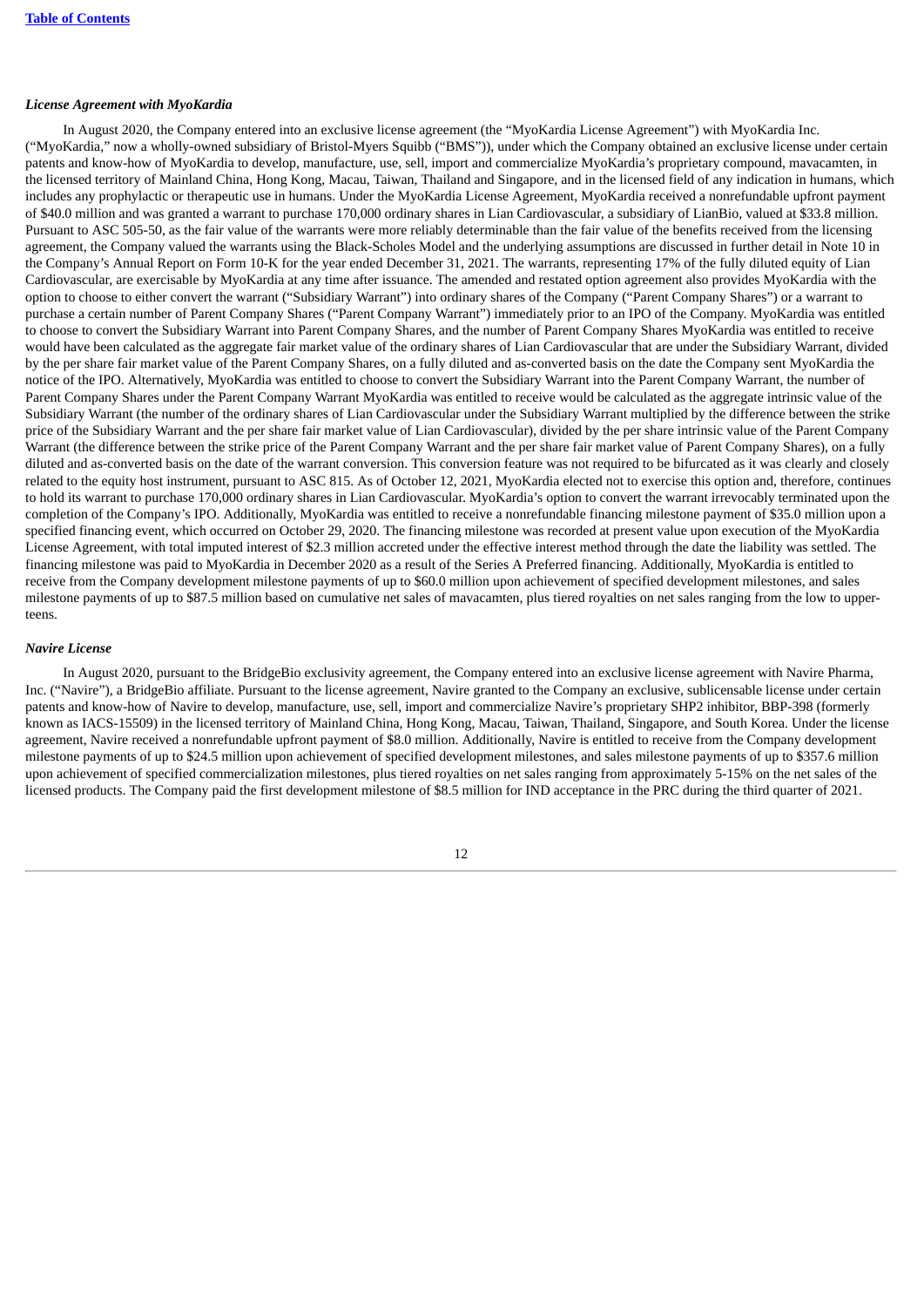#### *Pfizer Strategic Collaboration*

In November 2020, the Company entered into a strategic collaboration agreement (the "Pfizer Agreement") with Pfizer Inc. ("Pfizer"), pursuant to which Pfizer will contribute up to \$70.0 million of restricted, non-dilutive capital (the "Funds"), including a \$20.0 million upfront payment, toward the Company's in-licensing and co-development activities in Greater China. The Company has accounted for the Pfizer Agreement as a contract to perform research and development services for others under ASC 730-20 and the consideration received for performing these services will be recognized as contra-R&D in the consolidated statement of operations as the services are performed. Additionally, as the upfront payment of the \$20.0 million was received subsequent to December 31, 2020, the Company recognized a receivable for this amount on the consolidated balance sheet as of December 31, 2020. Upon receipt in 2021, the upfront payment was recorded as restricted cash within consolidated balance sheet and will remain restricted until such time as the upfront payment is utilized for specified in-licensing and co-development activities or until the Pfizer Agreement terminates. Under the Pfizer Agreement, Pfizer and LianBio will form a joint collaboration committee to discuss potential third party in-license opportunities and development and commercialization of the Company's products in Greater China. In the event the Company seeks to engage a third-party commercialization partner with respect to the commercialization of the Company's future products in Greater China, Pfizer will have a right to opt into such product. Upon opting in, a portion of the Funds will be used to pay for development and commercialization costs of such product and Pfizer will thereafter have a right of first negotiation and right of last refusal to obtain the commercialization rights of such product in Greater China, in each instance for additional, separate financial consideration. During the collaboration, Pfizer may provide in-kind support to us for marketing, development and regulatory activities.

#### *ReViral License*

In March 2021, the Company entered into an exclusive license agreement (the "ReViral License Agreement") with ReViral Ltd. ("ReViral"). Pursuant to the license agreement, ReViral granted to the Company an exclusive, sublicensable license under the licensed patent rights and know-how to develop, manufacture and commercialize novel antiviral therapeutics that target respiratory syncytial virus in Mainland China, Macau, Hong Kong, and Singapore. Under the license agreement, ReViral received a nonrefundable upfront payment of \$14.0 million. Additionally, ReViral is entitled to receive payments from the Company totaling an aggregate of up to \$105.0 million upon the achievement of specified development and commercial milestones, up to \$45.0 million and \$60.0 million, respectively, plus tiered royalties on net sales ranging from ten to the low-teens.

#### *Tarsus License*

In March 2021, the Company entered into an exclusive license agreement (the "Tarsus License Agreement") with Tarsus Pharmaceuticals, Inc. ("Tarsus"). Pursuant to the license agreement, Tarsus granted to the Company an exclusive, sublicensable license under the licensed patent rights and knowhow to develop, manufacture and commercialize TP-03 for the treatment of patients with Demodex blepharitis and Meibomian Gland Disease in Mainland China, Macau, Hong Kong and Taiwan. Under the license agreement, Tarsus received a nonrefundable upfront payment of \$15.0 million and was granted three warrants to purchase 125,000 ordinary shares in Lian Ophthalmology, a subsidiary of LianBio, valued at \$9.4 million (the "Tarsus Warrants"). Pursuant to ASC 505-50, as the fair value of the warrants were more reliably determinable than the fair value of the benefits received from the licensing agreement, the Company valued the warrants using the Black-Scholes Model and the underlying assumptions are discussed in further detail in Note 10 in the Company's Annual Report on Form 10-K for the year ended December 31, 2021. The warrants were issued in three tranches with the aggregate number of shares across all tranches equaling 12.5% of the fully diluted equity of Lian Ophthalmology as of the issue date. Vesting of the warrant shares are linked to regulatory milestones and the warrants expire 10 years from the issue date. Pursuant to a related option agreement (the "Tarsus Option Agreement"), Tarsus also had the option to convert the warrants into ordinary shares of the Company or warrants to purchase a certain number of the Company's ordinary shares based on appreciation of the value in the Lian Ophthalmology since the inception of the Tarsus License Agreement. This conversion feature was not required to be bifurcated as it was clearly and closely related to the equity host instrument, pursuant to ASC 815. On October 18, 2021, Tarsus exercised its options to convert the Tarsus Warrants under the Tarsus Option Agreement and the Company subsequently issued to Tarsus 78,373 of its ordinary shares and two warrants to purchase an aggregate of 156,746 of its ordinary shares at an exercise price of \$0.000017100448 per share. Following the issuances, the Tarsus Warrants were irrevocably terminated. Additionally, Tarsus is entitled to receive a nonrefundable second milestone payment of \$10.0 million due and payable within forty-five days following the effective date. Additionally, Tarsus is entitled to receive payments from the Company totaling an aggregate of up to \$175.0 million upon the achievement of specified development and commercial milestones, up to \$75.0 million and \$100.0 million, respectively, plus tiered royalties at percentage rates ranging from the low- to high-teens on net sales. During 2021, the Company was notified that Tarsus had achieved certain development milestones. The Company paid an aggregate of \$30.0 million to Tarsus as a result of the achievement of these milestones during 2021.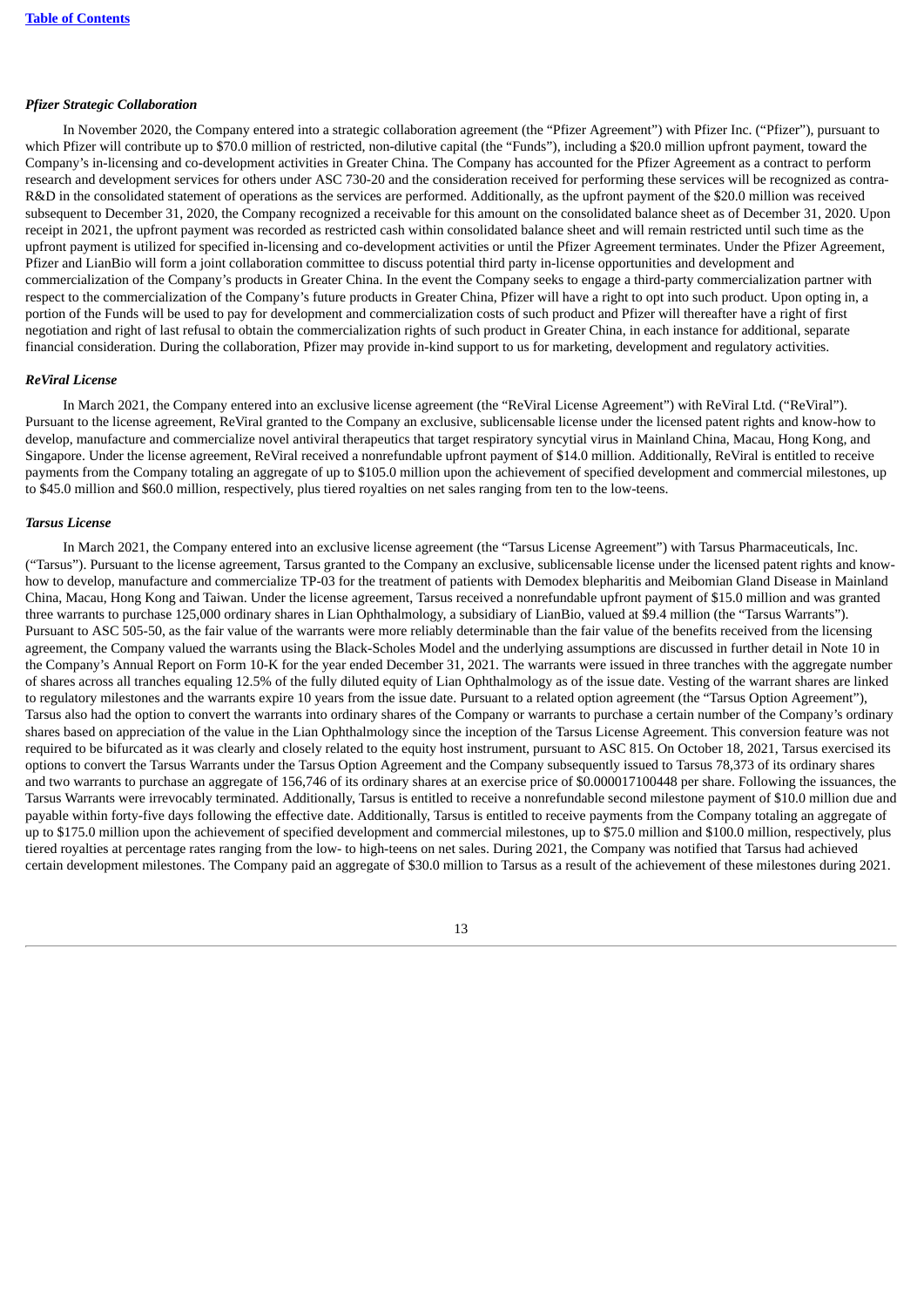#### *Landos License*

In May 2021, the Company entered into an exclusive license agreement (the "Landos License Agreement") with Landos BioPharma, Inc. ("Landos"). Pursuant to the license agreement, Landos granted to the Company an exclusive, sublicensable license under the licensed patent rights and know-how to develop, manufacture and commercialize novel, gut-restricted small molecule omilancor (formerly known as BT-11) and NX-13 for the treatment of inflammatory bowel disease, that targets the NLRX1 pathway in Mainland China, Hong Kong, Macau, Taiwan, Cambodia, Indonesia, Myanmar, Philippines, Singapore, South Korea, Thailand and Vietnam. Under the license agreement, Landos received a nonrefundable upfront payment of \$18.0 million. Additionally, Landos is entitled to receive payments from the Company totaling an aggregate of up to \$200.0 million upon the achievement of specified development and commercial milestones, up to \$95.0 million and \$105.0 million, respectively, plus tiered royalties at percentage rates ranging from the low- to the mid-teens on net sales.

## *Nanobiotix License*

In May 2021, the Company entered into an exclusive license agreement (the "Nanobiotix License Agreement") with Nanobiotix S.A. ("Nanobiotix"). Pursuant to the license agreement, Nanobiotix granted to the Company an exclusive, sublicensable license under the licensed patent rights and know-how to develop and commercialize NBTXR3, a potential first-in-class radioenhancer in Mainland China, Hong Kong, Taiwan, Macau, South Korea, Singapore and Thailand. Under the license agreement, Nanobiotix received a nonrefundable upfront payment of \$20.0 million. Additionally, Nanobiotix is entitled to receive payments from the Company totaling an aggregate of up to \$220.0 million upon the achievement of specified development and commercial milestones, up to \$65.0 million and \$155.0 million, respectively, plus tiered royalties of 10-13% of net sales.

#### *Lyra License*

In May 2021, the Company entered into an exclusive license agreement (the "Lyra License Agreement") with Lyra Therapeutics, Inc. ("Lyra"). Pursuant to the license agreement, Lyra granted to the Company an exclusive, sublicensable license under the licensed patent rights and know-how to develop and commercialize LYR-210, an anti-inflammatory, intra-nasal drug matrix in late-stage development that is designed to treat chronic rhinosinusitis in Mainland China, Hong Kong, Taiwan, Macau, South Korea, Singapore and Thailand. Under the license agreement, Lyra received a nonrefundable upfront payment of \$12.0 million. Additionally, Lyra is entitled to receive payments from the Company totaling an aggregate of up to \$135.0 million upon the achievement of specified development and commercial milestones, up to \$40.0 million and \$95.0 million, respectively, plus tiered royalties from the low- to high-teens on net sales. As of March 31, 2022, the Company had recorded a payable for the first development milestone of \$5.0 million.

## **4. Marketable Securities and Fair Value Measurements**

The following is a summary of marketable securities accounted for as available-for-sale securities at March 31, 2022 and December 31, 2021:

| As of March 31, 2022 (in<br>thousands) | <b>Amortized Cost</b> | Gains | <b>Gross Unrealized</b> | Losses | <b>Gross Unrealized</b> | <b>Estimated Fair</b><br>Value |
|----------------------------------------|-----------------------|-------|-------------------------|--------|-------------------------|--------------------------------|
| Commercial paper                       | 156.218               |       |                         |        | (449)                   | 155,769                        |
| Corporate debt securities              | 14.315                |       |                         |        | (122)                   | 14,193                         |
| Government obligations                 | 59,511                |       |                         |        | (195)                   | 59,316                         |
| Total                                  | 230.044               |       |                         |        | (766)                   | 229,278                        |

| As of December 31, 2021 (in thousands) | <b>Amortized Cost</b> | <b>Gross Unrealized Gains</b> | <b>Gross Unrealized</b><br>Losses | <b>Estimated Fair</b><br>Value |
|----------------------------------------|-----------------------|-------------------------------|-----------------------------------|--------------------------------|
| Commercial paper                       | 145,894               | 55                            | $\overline{\phantom{a}}$          | 145.949                        |
| Corporate debt securities              | 4.138                 |                               |                                   | 4,138                          |
| Government obligations                 | 4.986                 |                               | (6)                               | 4.980                          |
| Total                                  | 155.018               | 55                            | (6)                               | 155,067                        |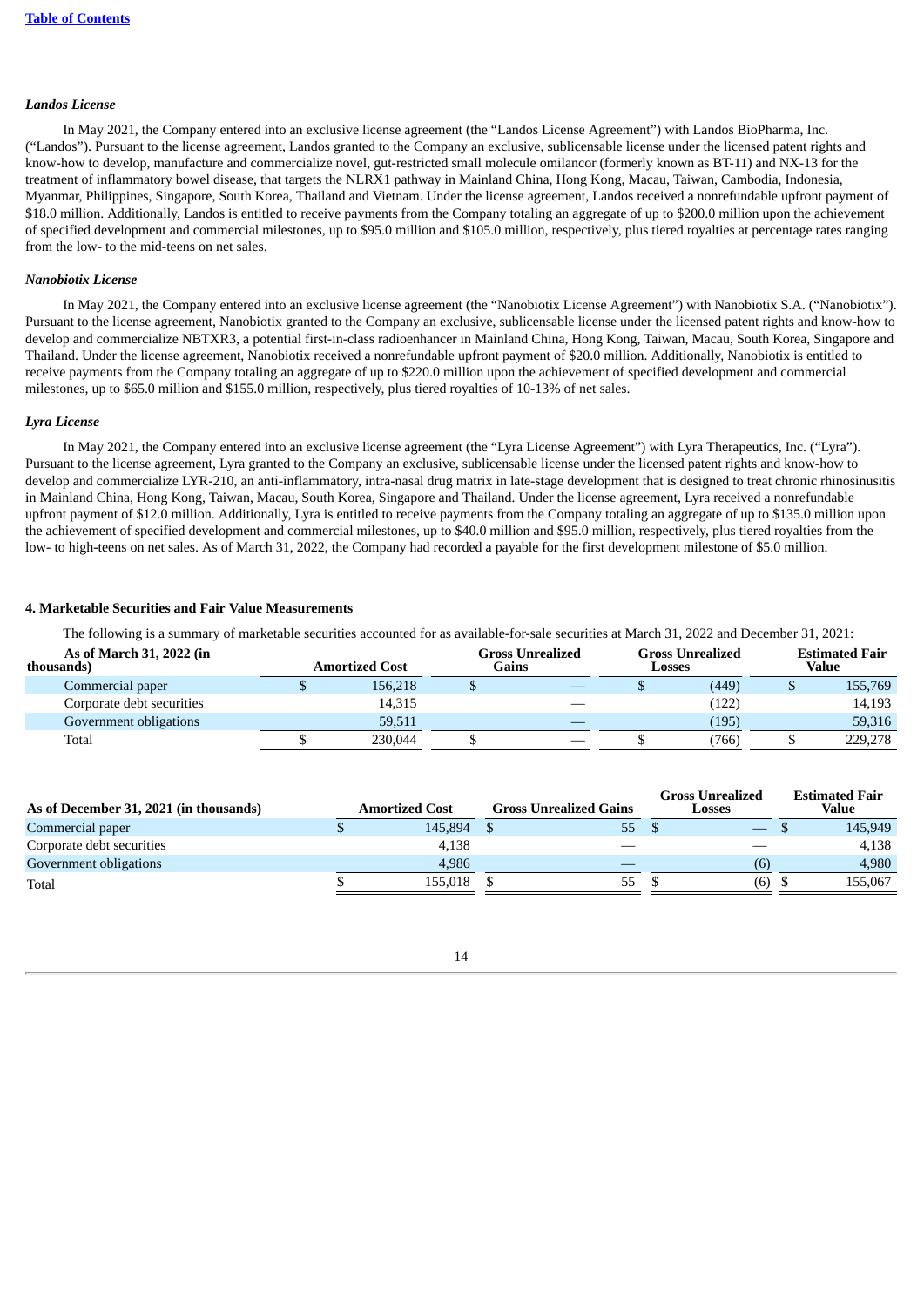The unrealized losses and fair values of available-for-sale securities that have been in an unrealized loss position for a period of less than and greater than 12 months as of March 31, 2022 are as follows:

| As of March 31, 2022 (in<br>thousands) | Securities in an unrealized loss<br>position less than 12 months |            | Securities in an unrealized loss<br>position greater than 12 months |            | Total |                   |  |                   |  |
|----------------------------------------|------------------------------------------------------------------|------------|---------------------------------------------------------------------|------------|-------|-------------------|--|-------------------|--|
|                                        | Unrealized losses                                                | Fair Value | Unrealized losses                                                   | Fair Value |       | Unrealized losses |  | <b>Fair Value</b> |  |
| Commercial paper                       | (449)                                                            | 155,769    |                                                                     |            |       | (449)             |  | 155,769           |  |
| Corporate debt securities              | (122)                                                            | 14,193     |                                                                     |            |       | (122)             |  | 14,193            |  |
| Government obligations                 | (184)                                                            | 56.291     | (11)                                                                | 3.025      |       | (195)             |  | 59,316            |  |
| Total                                  | (755)                                                            | 226.253    | 41)                                                                 | 3.025      |       | (766)             |  | 229,278           |  |

The unrealized losses and fair values of available-for-sale securities that have been in an unrealized loss position for a period of less than and greater than 12 months as of December 31, 2021 are as follows:

| As of December 31, 2021<br>(in thousands) | Securities in an unrealized loss<br>position less than 12 months |                   |       | Securities in an unrealized loss<br>position greater than 12 months |                   | Total |                   |            |       |  |
|-------------------------------------------|------------------------------------------------------------------|-------------------|-------|---------------------------------------------------------------------|-------------------|-------|-------------------|------------|-------|--|
|                                           | Unrealized losses                                                | <b>Fair Value</b> |       | Unrealized losses                                                   | <b>Fair Value</b> |       | Unrealized losses | Fair Value |       |  |
| Commercial paper                          |                                                                  |                   |       |                                                                     |                   |       |                   |            |       |  |
| Corporate debt securities                 |                                                                  |                   |       |                                                                     |                   |       |                   |            |       |  |
| Government obligations                    |                                                                  |                   | 4.980 |                                                                     |                   |       | 61                |            | 4,980 |  |
| <b>Total</b>                              | (6)                                                              |                   | 4.980 |                                                                     |                   |       | (6)               |            | 4,980 |  |

Marketable securities on the balance sheet at March 31, 2022 and December 31, 2021 are as follows:

|                             | <b>March 31, 2022</b> |                     |  |                     |  |  |  |  |
|-----------------------------|-----------------------|---------------------|--|---------------------|--|--|--|--|
|                             |                       | Less than 12 Months |  | More Than 12 Months |  |  |  |  |
| Commercial paper            |                       | 155,769             |  |                     |  |  |  |  |
| Corporate debt securities   |                       | 14,193              |  |                     |  |  |  |  |
| Government obligations      |                       | 56,291              |  | 3,025               |  |  |  |  |
| Total Marketable securities |                       | 226,253             |  | 3,025               |  |  |  |  |

|                             | <b>December 31, 2021</b> |                     |
|-----------------------------|--------------------------|---------------------|
|                             | Less than 12 Months      | More Than 12 Months |
| Commercial paper            | 145,949                  |                     |
| Corporate debt securities   | 4,138                    |                     |
| Government obligations      |                          | 4,980               |
| Total Marketable securities | 150,087                  | 4,980               |

The Company classifies all of its securities as current as they are all available for sale and are available for current operations.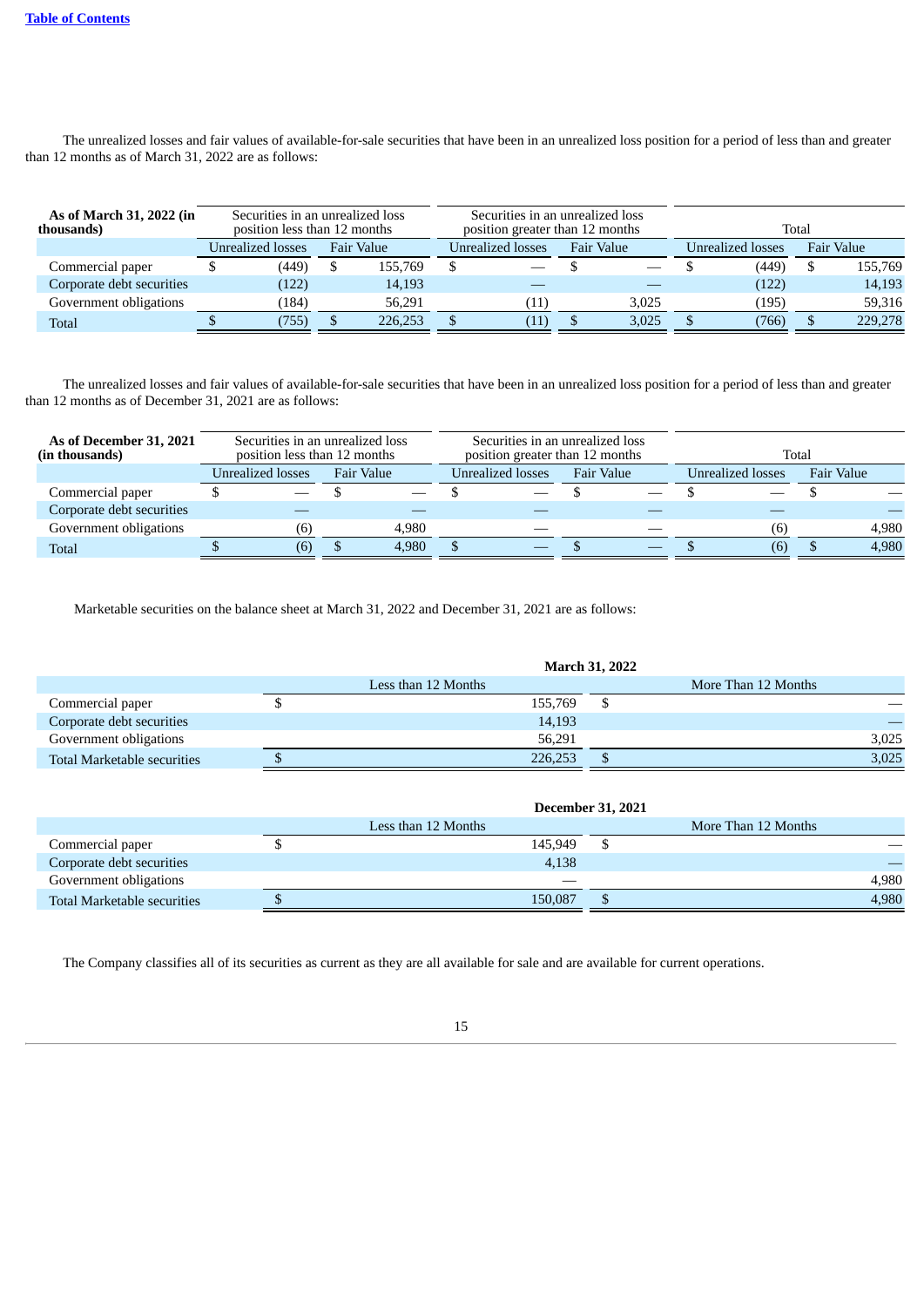The following tables present information about the Company's financial assets measured at fair value on a recurring basis and indicate the level of the fair value hierarchy utilized to determine such fair values:

| As of March 31, 2022 (in thousands) | <b>Level 1</b> |                |     |                | <b>Total</b> |
|-------------------------------------|----------------|----------------|-----|----------------|--------------|
|                                     |                | <b>Level 2</b> |     | <b>Level</b> 3 |              |
| <b>Cash equivalents:</b>            |                |                |     |                |              |
| Money market funds                  | \$<br>66,092   | \$             | \$. |                | 66,092       |
| Commercial paper                    |                | 14,985         |     |                | 14,985       |
| Corporate debt securities           |                |                |     |                |              |
| <b>Marketable securities:</b>       |                |                |     |                |              |
| Commercial paper                    |                | 155,769        |     |                | 155,769      |
| Corporate debt securities           |                | 14,193         |     |                | 14,193       |
| Government obligations              |                | 59,316         |     |                | 59,316       |
| <b>Total</b>                        | 66,092         | 244,263        |     |                | 310,355      |

| As of December 31, 2021 (in<br>thousands) | <b>Level 1</b> |   |                |                | <b>Total</b> |
|-------------------------------------------|----------------|---|----------------|----------------|--------------|
|                                           |                |   | <b>Level 2</b> | <b>Level 3</b> |              |
| Cash equivalents:                         |                |   |                |                |              |
| Money market funds                        | \$<br>67,289   | S |                |                | 67,289       |
| Commercial paper                          |                |   | 80,541         |                | 80,541       |
| Corporate debt securities                 |                |   | 8,165          |                | 8,165        |
| Marketable securities:                    |                |   |                |                |              |
| Commercial paper                          |                |   | 145,949        |                | 145,949      |
| Corporate debt securities                 |                |   | 4,138          |                | 4,138        |
| Government obligations                    |                |   | 4,980          |                | 4,980        |
| Total                                     | 67,289         |   | 243,773        |                | 311,062      |

# **5. Property and Equipment, Net**

Property and equipment consisted of the following:

|                                   | March 31,<br>2022 | December 31,<br>2021 |
|-----------------------------------|-------------------|----------------------|
| Leasehold improvements            | $2,471$ \$        | 807                  |
| Furniture and fixtures            | 89                | 65                   |
| Computer equipment and software   | 472               | 471                  |
| Construction in progress          | 764               | 1,145                |
|                                   | 3,796             | 2,488                |
| Accumulated depreciation          | (873)             | (606)                |
| Total property and equipment, net | 2,923             | 1,882                |

Total depreciation related to property and equipment for the three months ended March 31, 2022 and 2021 was \$0.3 million and \$0.1 million, respectively.

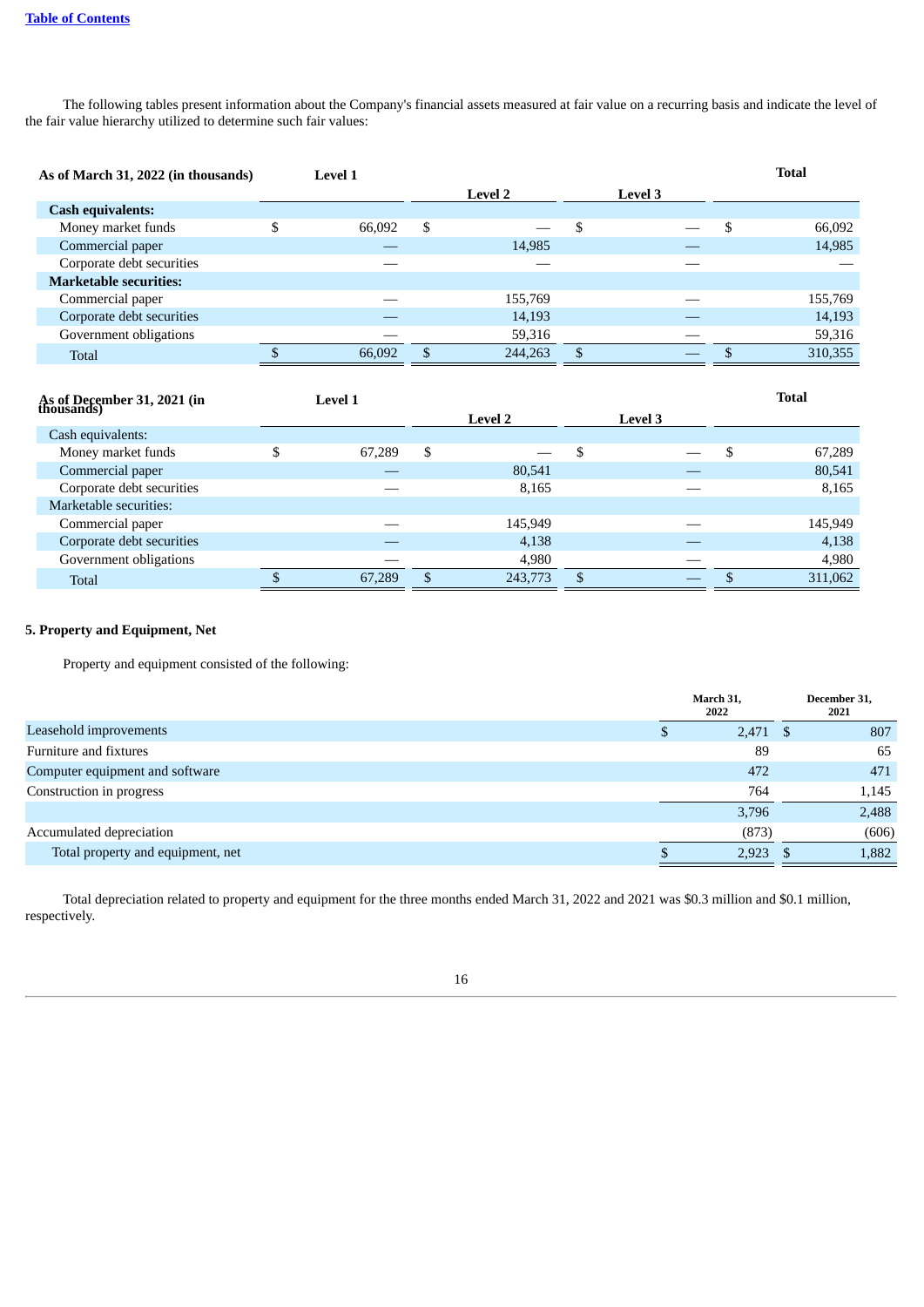#### **6. Prepaid Expense and Other Current Assets**

Prepaid expense and other current assets consist of the following:

|                                                 | March 31.<br>2022 |     | December 31,<br>2021 |
|-------------------------------------------------|-------------------|-----|----------------------|
| Advance payments to suppliers and rent deposit  | 1,781             | - S | 1,499                |
| Prepaid insurance                               | 5,188             |     | 7,378                |
| Deferred costs                                  | 33                |     | 3                    |
| VAT receivable                                  | 1,181             |     | 1,176                |
| Other prepaid expenses                          | 790               |     | 298                  |
| Total prepaid expenses and other current assets | 8,973             |     | 10,354               |

# **7. Accrued Expenses**

Accrued expenses consist of the following:

|                                            | March 31,<br>2022 | December 31,<br>2021 |
|--------------------------------------------|-------------------|----------------------|
| Employee compensation and related benefits | $2,003$ \$        | 2,309                |
| Professional fees                          | 6,984             | 3,625                |
| Consulting and contracted research         | 5,660             | 3,925                |
| Other                                      | 227               | 117                  |
| Total accrued expenses                     | 14.874            | 9,976                |

#### **8. Commitments and Contingencies**

The Company is subject to claims and assessments from time to time in the ordinary course of business. The Company will accrue a liability for such matters when it is probable that a liability has been incurred and the amount can be reasonably estimated. As of March 31, 2022 and December 31, 2021, there have been no such matters identified. When only a range of possible loss can be established, the most probable amount in the range is accrued. If no amount within the range is a better estimate than any other amount within the range, the minimum amount in the range is accrued. The Company is not currently party to any material legal proceedings.

## **9. Share-Based Compensation**

In December 2020, the Company adopted a shareholder-approved share-based compensation plan (the "2019 Plan"), which permits the granting of incentive share options, nonqualified share options, share awards and certain other awards to its employees, members of its Board of Directors and consultants.

In connection with the IPO, the Company adopted a shareholder-approved share-based compensation plan (the "2021 Equity Plan"), which permits the granting of incentive share options, nonqualified share options, share awards and certain other awards to its employees, members of its Board of Directors and consultants. The maximum number of shares that may be delivered in satisfaction of awards under the 2021 Equity Plan was initially approximately 14.2 million shares, plus the number of shares that remained available for issuance under the 2019 Plan and that may again become available for issuance under such plan, not to exceed approximately 10.7 million shares in the aggregate, and an annual increase, to be added as of January 1st of each year from January 1, 2022, to January 1, 2031, equal to the lesser of (i) four percent (4%) of the number of shares outstanding as of such date; and (ii) the number of shares determined by the Board of Directors on or prior to such date for such year. Subsequent to the effectiveness of the 2021 Equity Plan, no additional awards have been made pursuant to the 2019 Plan. However, any outstanding awards granted under the 2019 Plan will remain outstanding, subject to the terms of the 2019 Plan and award agreements. Through March 31, 2022, there were awards issued for approximately 9.7 million ordinary shares under the 2019 Plan and approximately 5.0 million ordinary shares under the 2021 Equity Plan.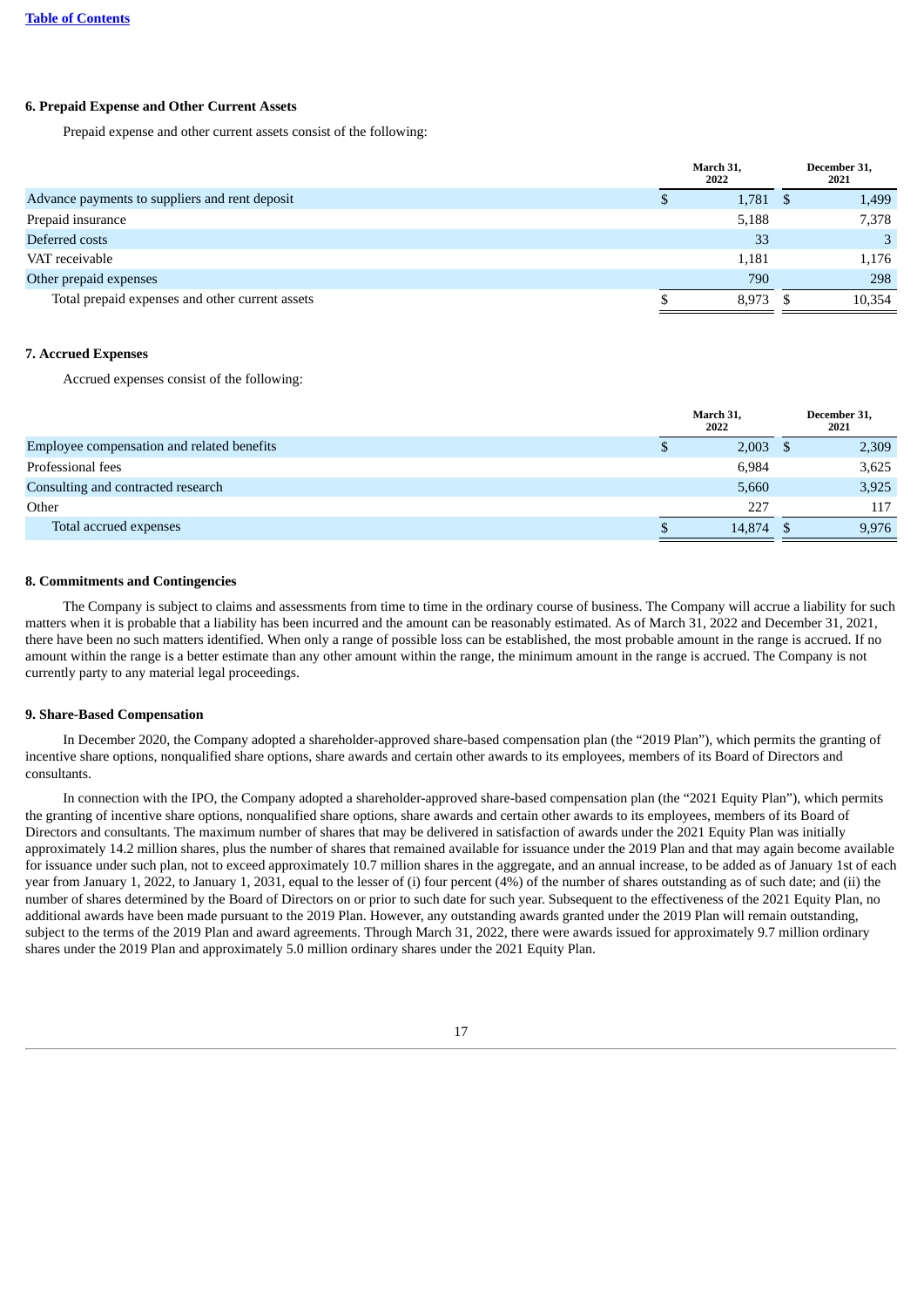#### *Share Option Awards*

During the three months ended March 31, 2022, the Company issued options to purchase 55,110 ordinary shares with a weighted-average exercise price of \$2.94 per share option and a weighted-average fair value of \$2.01 per share option. The fair-value based method for valuing each share option grant on the grant date uses the Black-Scholes Model, which incorporates a number of valuation assumptions. The weighted-average fair value was estimated based on the following assumptions: risk-free interest rate of 2.56%; expected dividend yield of 0.00%; expected stock price volatility of 76.83%; and expected term of 6.08 years.

During the three months ended March 31, 2021 the Company issued options to purchase 649,105 ordinary shares with a weighted-average exercise price of \$6.54 per share option and a weighted-average fair value of \$6.04 per share option. The fair-value based method for valuing each share option grant on the grant date uses the Black-Scholes Model, which incorporates a number of valuation assumptions. The weighted-average fair value was estimated based on the following assumptions: risk-free interest rate of 0.09%- 1.22%; expected dividend yield of 0.00%; expected stock price volatility of 60.00%; and expected term of 0.50 - 6.25 years.

As of March 31, 2022, \$46.1 million of total unrecognized expense related to non-vested share options is expected to be recognized over a weighted average period of 3.35 years from the date of grant. As of March 31, 2021, \$9.2 million of total unrecognized expense related to non-vested share options is expected to be recognized over a weighted average period of 1.94 years from the date of grant. Options granted to senior management and employees generally vest in equal annual increments over four years and grants issued subsequent to the IPO generally vest over four years with 25% vesting over the first year and monthly thereafter.

#### *Performance Share Awards*

There were no performance share awards granted during the three months ended March 31, 2022 or 2021. As of March 31, 2022, there was \$7.1 million of total unrecognized compensation cost related to outstanding performance share awards.

There were no performance-based share units ("PSUs") granted during the three months ended March 31, 2022 or 2021. As of March 31, 2022, there was \$2.8 million of total unrecognized compensation cost related to outstanding PSUs.

#### *Restricted Share Units*

During the three months ended March 31, 2022, the company granted 10,270 non-vested restricted share units ("RSUs") to certain employees, with a weighted-average grant date fair value of \$2.94 per RSU. As of March 31, 2022, there was \$2.8 million of total unrecognized compensation expense related to non-vested RSUs. There were no RSUs granted during the three months ended March 31, 2021.

During the three months ended March 31, 2022 and 2021, the company did not grant performance-based RSUs. As of March 31, 2022 and 2021, there was \$0.8 million and \$0.0 million of total unrecognized compensation expense related to non-vested performance-based RSUs.

#### **10. Net Loss Per Share**

Basic net loss per share is computed by dividing net loss by the weighted average number of ordinary shares outstanding. Diluted net loss per share is computed by dividing net loss by the weighted-average number of ordinary shares outstanding, plus all additional ordinary shares that would have been outstanding, assuming dilutive potential ordinary shares had been issued for other dilutive securities. For the three months ended March 31, 2022 and 2021, diluted and basic net loss per ordinary share were identical since potential ordinary shares were excluded from the calculation, as their effect was antidilutive.

|         | <b>Three Months Ended</b><br><b>March 31, 2021</b>                |                              |  |
|---------|-------------------------------------------------------------------|------------------------------|--|
|         |                                                                   |                              |  |
|         |                                                                   | (61, 565)                    |  |
|         |                                                                   |                              |  |
|         |                                                                   | 20,477,338                   |  |
|         |                                                                   | (3.01)                       |  |
| S<br>\$ | <b>Three Months Ended</b><br><b>March 31, 2022</b><br>107,275,458 | $(27,726)$ \$<br>$(0.26)$ \$ |  |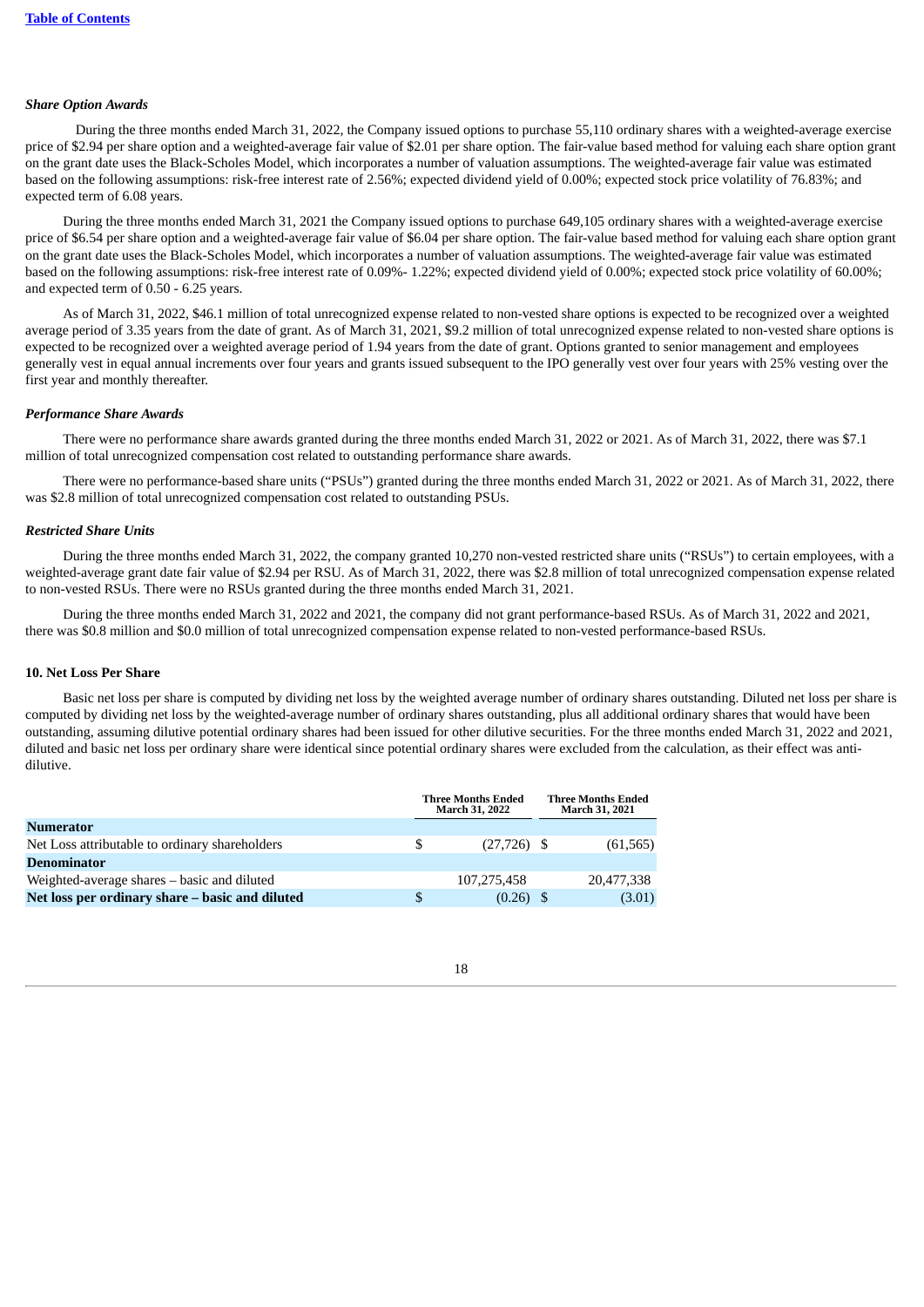The following outstanding potentially dilutive securities were excluded from the calculation of diluted net loss per share, because including them would have been anti-dilutive.

|                                              | Three Months Ended<br><b>March 31, 2022</b> | Three Months Ended<br><b>March 31, 2021</b> |
|----------------------------------------------|---------------------------------------------|---------------------------------------------|
| Redeemable Convertible Preferred Shares      |                                             | 11,024,178                                  |
| <b>Employee Share Options</b>                | 14,054,402                                  | 6,888,694                                   |
| Non-vested restricted share units            | 635,393                                     |                                             |
| <b>QED Warrants</b>                          |                                             | 100,000                                     |
| MyoKardia Warrant                            | 170,000                                     | 170,000                                     |
| <b>Tarsus Warrants</b>                       |                                             | 125,000                                     |
| Warrants in LianBio issued to QED and Tarsus | 504,315                                     |                                             |

#### **11. Subsequent Events**

In May 2022, the Company was notified that Tarsus had achieved a certain development milestone, which, pursuant to the Tarsus License Agreement, triggered a \$15.0 million milestone payment due in June 2022.

<span id="page-19-0"></span>In April 2022, the Company was notified that BMS had achieved a certain development milestone, which, pursuant to the MyoKardia License Agreement, triggered a \$5.0 million milestone payment due in June 2022.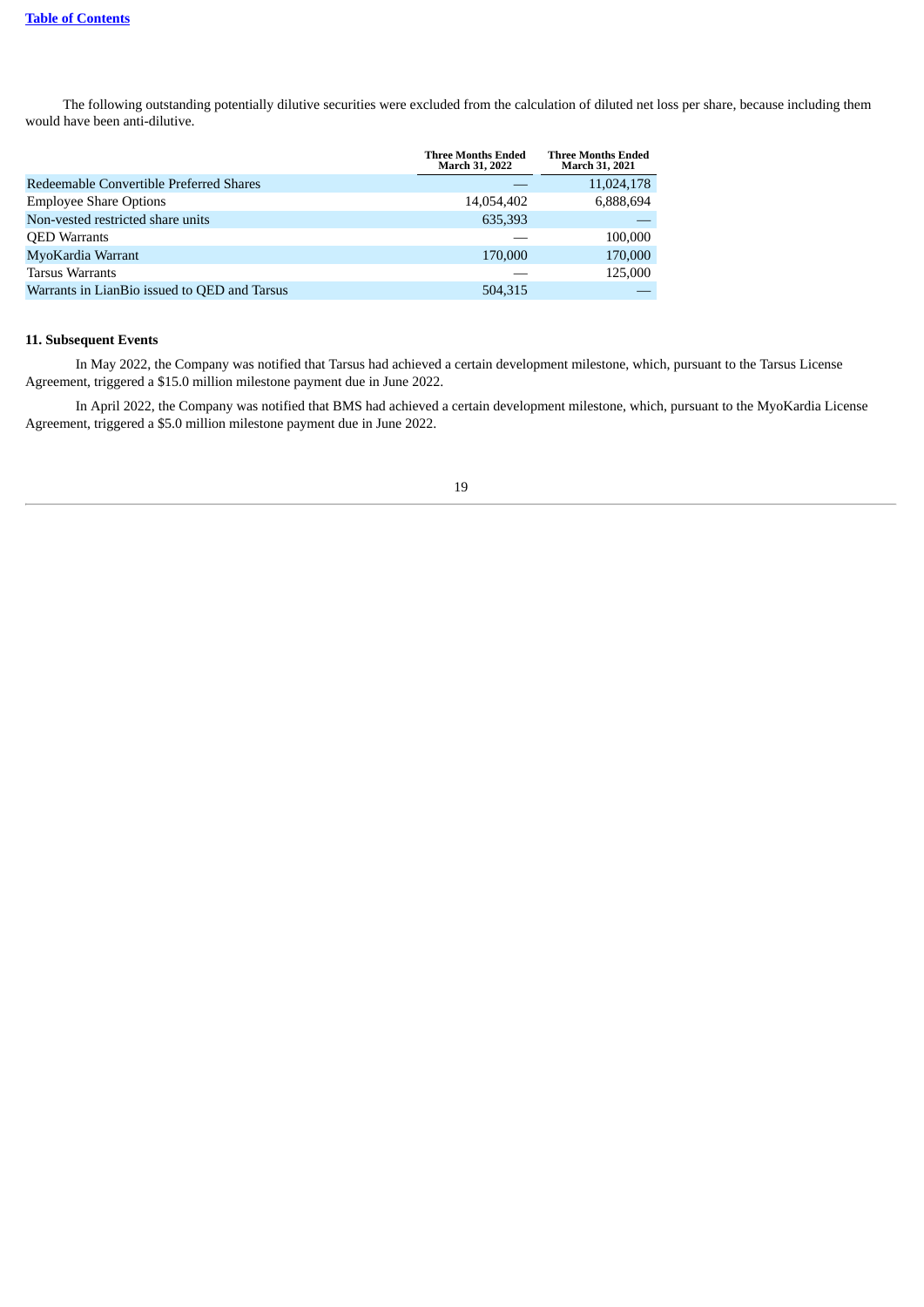#### **Item 2. Management's Discussion and Analysis of Financial Condition and Results of Operations.**

The following discussion and analysis of our financial condition and results of operations should be read in conjunction with our unaudited consolidated financial statements and the related notes to those statements included elsewhere in this Quarterly Report on Form 10-Q and the audited financial statements and related notes thereto as of and for the fiscal year ended December 31, 2021 and the related management's discussion and analysis of financial condition and results of operations included in our Annual Report on Form 10-K, filed with the Securities and Exchange Commission (the "SEC") on March 31, 2022. In addition to historical financial information, the following discussion and analysis contains forward-looking statements that involve risks, uncertainties and assumptions. You should read the "Risk Factors" and "Cautionary Note Regarding Forward-Looking Statements" sections of this report and the section entitled "Risk Factors" in our Annual Report on Form 10-K and this Ouarterly Report on Form 10-O for a discussion of important factors that could cause our actual results to differ materially from the results described in or implied by the forward-looking statements contained in the following discussion and analysis. Some of the numbers included herein have been rounded for the convenience of presentation.

#### **Overview**

We are a global, science-driven biopharmaceutical company dedicated to developing and commercializing innovative medicines for patients with unmet medical needs, with an initial focus on in-licensing assets for Greater China and other Asian markets. We have assembled a pipeline of nine assets across five therapeutic areas, each with its own distinct value proposition and the potential to drive new standards of care across cardiovascular, oncology, ophthalmology, inflammatory disease and respiratory indications.

#### *Recent Business Highlights and Clinical Development Updates*

#### *Initial Public Offering*

In November 2021, we completed an initial public offering ("IPO") of our ordinary shares through the sale and issuance of 20,312,500 American Depositary Shares ("ADSs"), at a public offering price of \$16.00 per ADS. Following the closing of the IPO, on December 1, 2021, the underwriters partially exercised their option to purchase additional shares and purchased an additional 593,616 ADSs at the initial public offering price of \$16.00 per ADS. We received gross proceeds of \$334.5 million in connection with the IPO and subsequent exercise of the underwriters' option and aggregate net proceeds of \$304.8 million after deducting underwriting discounts, commissions and other offering expenses.

#### *Mavacamten*

In January 2022, we announced the first patient had been dosed in the Phase 3 EXPLORER-CN clinical trial of mavacamten in Chinese patients with symptomatic obstructive hypertrophic cardiomyopathy ("oHCM"). We expect to complete enrollment in the second half of 2022.

In February 2022, we announced that the Center for Drug Evaluation ("CDE") of the National Medical Products Administration ("NMPA") granted Breakthrough Therapy Designation in China for mavacamten for the treatment of patients with oHCM.

In April 2022, our partner Bristol Myers Squibb ("BMS") presented data from two clinical trials of mavacamten at the American College of Cardiology 71st Annual Scientific Session. Data from the EXPLORER-LTE clinical trial demonstrated sustained improvements in clinically meaningful cardiovascular outcomes at weeks 48 and 84 in patients with symptomatic oHCM receiving mavacamten. Data from the Phase 3 VALOR-HCM clinical trial demonstrated the addition of mavacamten significantly reduced the need for septal reduction therapy (SRT) in patients with severely symptomatic oHCM who had been appropriate for SRT at baseline.

In April 2022, BMS announced U.S. Food and Drug Administration ("FDA") approval of mavacamten for the treatment of adults with symptomatic New York Heart Association Class II-III oHCM to improve functional capacity and symptoms.

In May 2022, we announced topline results from a Phase 1 pharmacokinetics ("PK") study evaluating mavacamten in Chinese healthy volunteers. A single oral administration of mavacamten in Chinese healthy adult subjects showed no new safety signals. The data demonstrated a favorable PK, safety and tolerability profile comparable to that observed in the Phase 1 PK study of mavacamten, conducted by our partner MyoKardia, now a wholly owned subsidiary of BMS, in healthy volunteers in the United States.

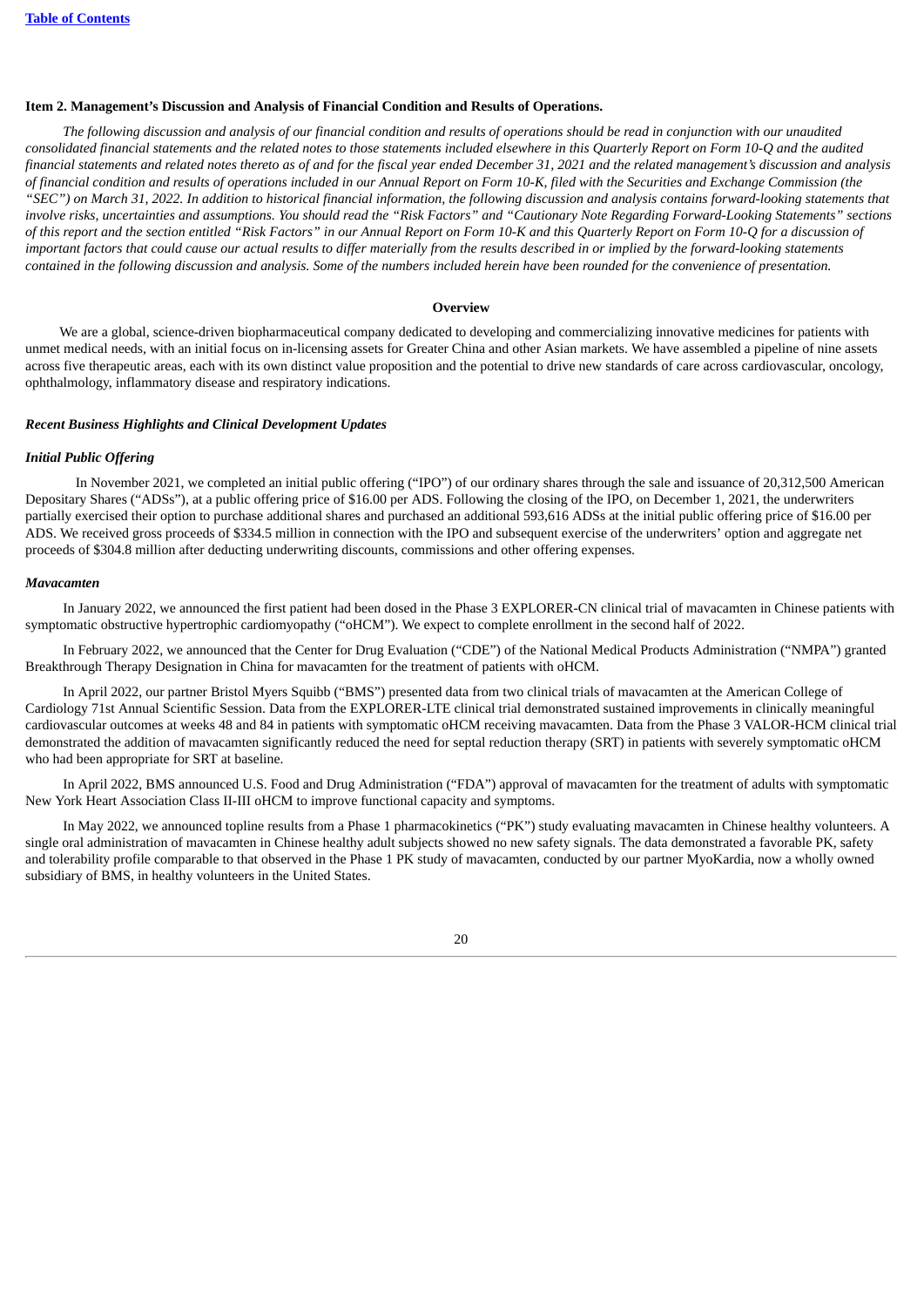#### *TP-03*

In May 2022, Tarsus announced topline data from Saturn-2. The trial met all primary and secondary endpoints and TP-03 was found to be generally well tolerated. Tarsus has announced that the company will submit a New Drug Application to the FDA in the second half of 2022.

#### *NBTXR3*

In January 2022, our partner Nanobiotix S.A. ("Nanobiotix") announced enrollment of the first patient in the NANORAY-312 global Phase 3 registrational study of NBTXR3 in head and neck cancer.

#### *LYR-210*

In January 2022, our partner Lyra Therapeutics, Inc. ("Lyra") announced the initiation of the Phase 3 ENLIGHTEN I clinical trial of LYR-210 in adult, surgically naïve chronic rhinosinusitis "(CRS") patients.

In February 2022, Lyra announced dosing of the first patient in ENLIGHTEN I and that it plans to initiate ENLIGHTEN II, the second Phase 3 study by mid-year 2022.

#### *Sisunatovir*

In April 2022, our partner ReViral Ltd. announced that the Company has entered into a definitive agreement under which Pfizer Inc. will acquire ReViral and its respiratory syncytial virus therapeutic candidates, including sisunatovir.

#### *Corporate Developments*

In April 2022, we announced the formation of the LianBio Scientific Advisory Board ("SAB"). Our SAB is comprised of industry leaders in global drug development who are serving as strategic advisors to LianBio.

In April 2022, we announced the appointment of Wei Wei Chen to our Board of Directors. Ms. Chen brings over 17 years of experience serving as chief financial officer of companies in the consumer retail and healthcare sectors.

## *Factors Affecting our Results of Operations*

#### *Impact of the COVID-19 pandemic on our operations*

Beginning in December 2019, the outbreak of the COVID-19 pandemic created business interruptions for companies globally, including us. For example, in the biotechnology sector, companies, including our company, have experienced delays in their ability to enroll patients at clinical trial sites because of the pandemic, potentially leading to delays in the regulatory approval process. Other outbreaks may occur, or there could be further resurgences of the COVID-19 pandemic (such as current outbreaks in certain locations in China, including locations in which we are conducting clinical trials, which have led to extensive lockdowns), which have caused and could further cause business disruptions in the future.

We have been carefully monitoring the COVID-19 pandemic and its impact on our business. We have taken important steps to ensure the workplace safety of our employees when working within our administrative offices, or when traveling to our clinical trial sites. We may take further actions as may be required by federal, state or local authorities.

To date, we have been able to continue our key business activities and advance our clinical programs. However, the COVID pandemic has impacted our clinical trial enrollment and it is possible that our clinical development timelines and business plans could be adversely affected. We maintain regular communication with our vendors and clinical sites to appropriately plan for, and mitigate, the impact of the COVID-19 pandemic on our operations.

#### *Key Components of Results of Operations*

# *Research and development expenses*

We believe our ability to successfully develop product candidates will be a significant factor affecting our long-term competitiveness, as well as our future growth and development. Developing high quality product candidates requires a significant investment of resources over a prolonged period of time, and a core part of our strategy is to continue making sustained investment in this area.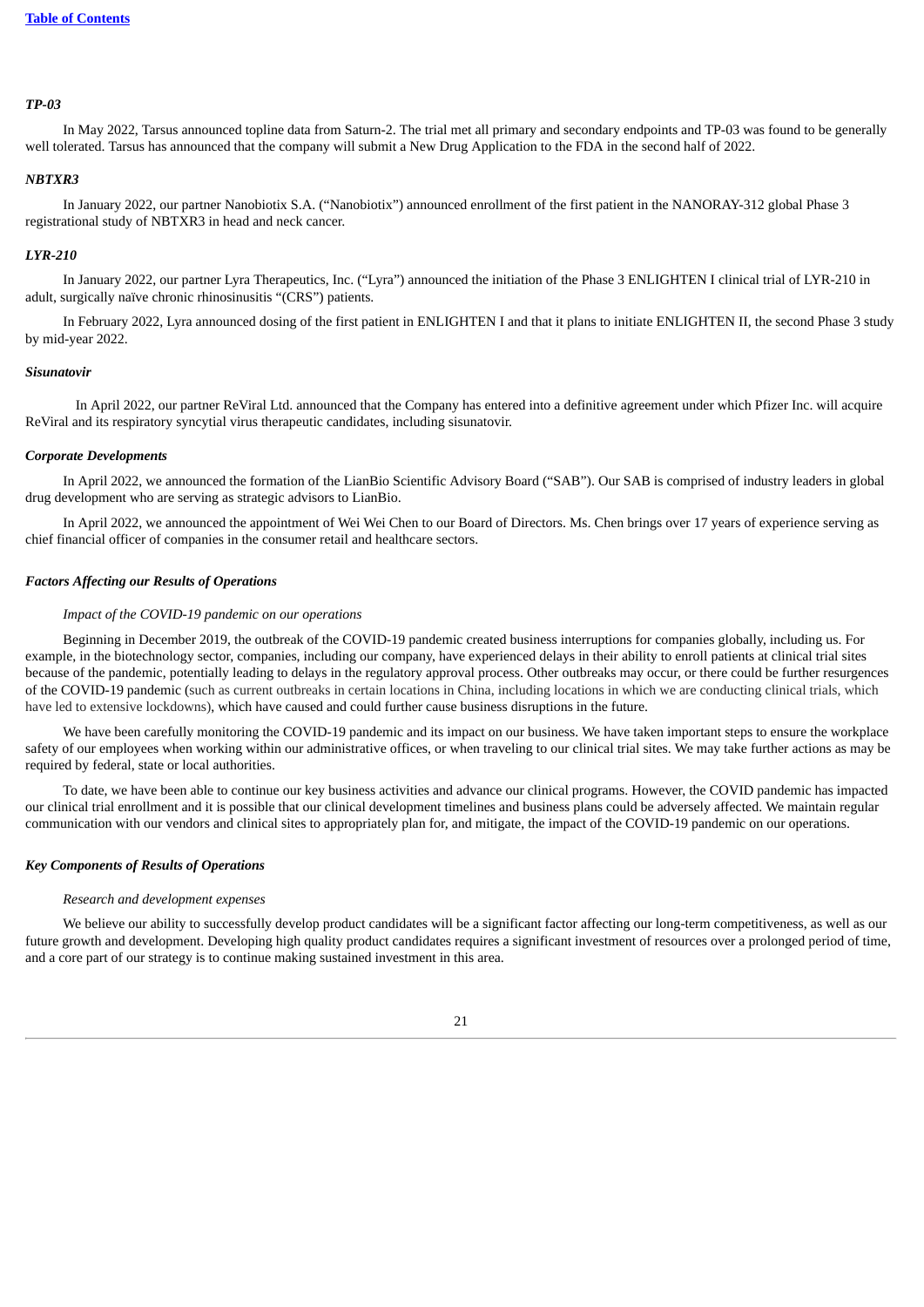We expect our research and development expense to increase significantly in connection with our ongoing activities, particularly as we advance the clinical development of our product candidates and initiate additional clinical trials of, and seek regulatory approval for, these and other future product candidates. These expenses include:

- payments made under third party licensing and asset acquisition agreements;
- employee-related expense, including salaries, related benefits, equity-based compensation and travel expenses for employees engaged in research and development functions;
- expense incurred in connection with the clinical development of our product candidates, including expenses incurred under agreements with contract research organizations ("CROs");
- costs related to compliance with regulatory requirements; and
- facilities, depreciation and amortization, insurance and other direct and allocated expense incurred as a result of research and development activities.

The following table sets forth the components of our research and development expenses for the periods indicated:

|                                                   |    | Three Months Ended<br>March 31, 2022 |  |        |  | <b>Three Months Ended</b><br>March 31, 2021 |
|---------------------------------------------------|----|--------------------------------------|--|--------|--|---------------------------------------------|
| Research and development expenses (in thousands): |    |                                      |  |        |  |                                             |
| Licensing fees                                    | \$ | 5,000                                |  | 48,415 |  |                                             |
| Employee related expense                          |    | 2,823                                |  | 1,643  |  |                                             |
| <b>CRO</b> costs                                  |    | 3.702                                |  | 2,494  |  |                                             |
| Other costs                                       |    | 804                                  |  | 801    |  |                                             |
| Total                                             |    | 12,329                               |  | 53,353 |  |                                             |

#### *Licensing arrangements*

Our results of operations have been, and we expect them to continue to be, affected by our licensing, collaboration and development agreements. We are generally required to make upfront payments upon entry into such agreements and milestone payments upon the achievement of certain development, regulatory and commercial milestones for the relevant product candidate under these agreements, as well as tiered royalties based on net sales of the license products. These upfront payments and milestone payments upon the achievement of certain development and regulatory milestones are recorded in research and development expense in our consolidated financial statements and totaled \$5.0 million and \$48.4 million, for the three months ended March 31, 2022 and March 31, 2021, respectively.

The following table sets forth a breakdown of licensing fees by program for the periods indicated:

|                                | <b>Three Months Ended</b><br><b>March 31, 2022</b> |  | <b>Three Months Ended</b><br>March 31, 2021 |
|--------------------------------|----------------------------------------------------|--|---------------------------------------------|
| Licensing fees (in thousands): |                                                    |  |                                             |
| Sisunatovir                    | $\hspace{0.05cm}$                                  |  | 14,000                                      |
| $TP-03$                        |                                                    |  | 34,415                                      |
| $LYR-210$                      | 5,000                                              |  | $\overline{\phantom{a}}$                    |
| <b>Total</b>                   | 5,000                                              |  | 48,415                                      |

#### *General and administrative expenses*

Our general and administrative expenses consist primarily of salaries and other related costs for personnel in executive, finance and administrative functions. General and administrative expenses also include professional fees for legal, consulting, auditing, tax services and insurance costs.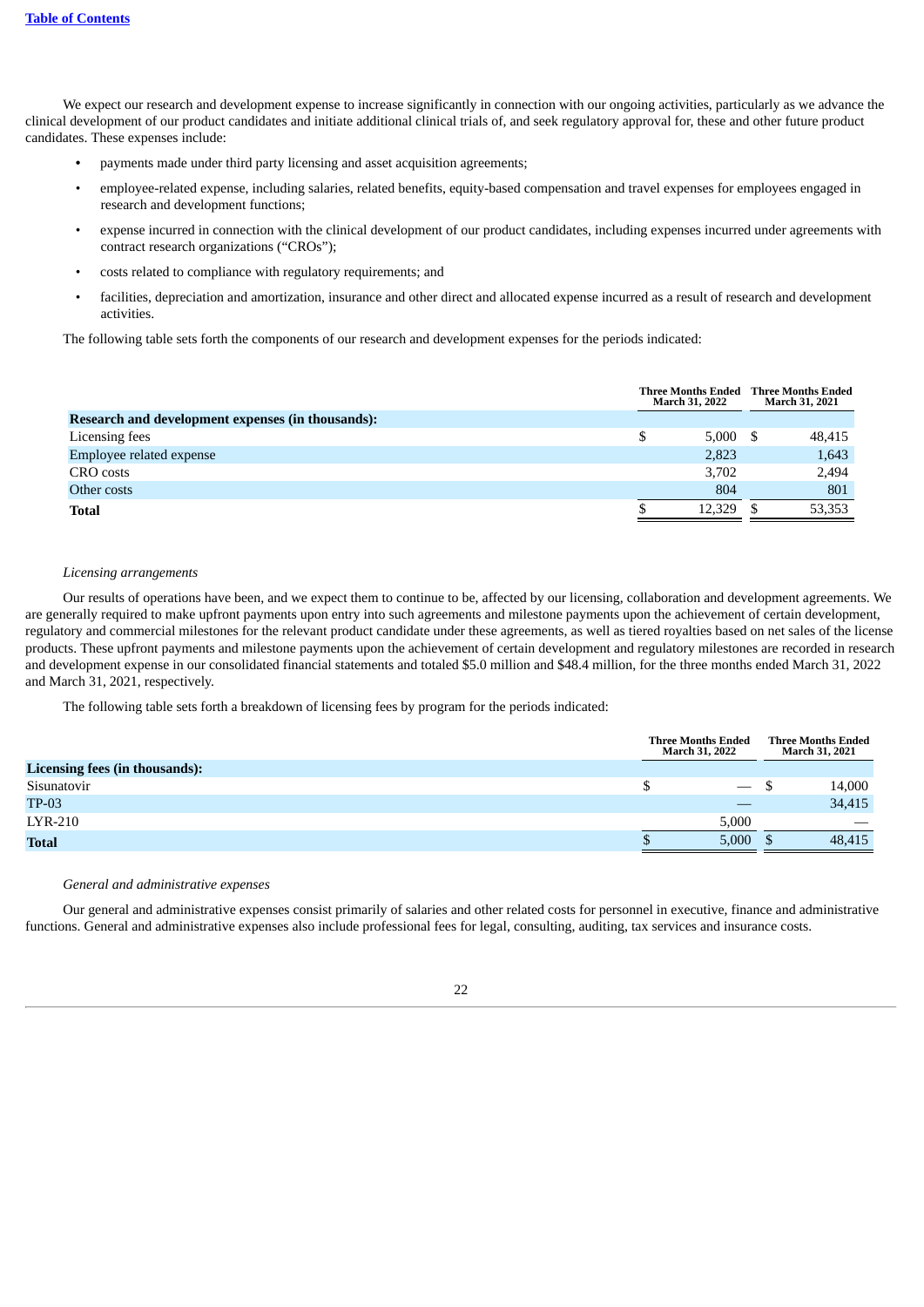We expect that our general and administrative expenses will increase in the future to support continued development and commercialization of our product candidates. These increases will likely include increased costs related to hiring additional personnel and fees to outside consultants, attorneys and accountants, among other expenses. Additionally, we have incurred and will continue to incur increased expenses associated with being a public company, including costs of additional personnel, accounting, audit, legal, regulatory and tax-related services associated with maintaining compliance with exchange listing and SEC requirements, director and office insurance costs, and investor and public relations costs.

#### *Interest income, net*

Interest income, net consists of interest income received on our cash balances and marketable securities and from the amortization/accretion on the premiums/discounts on marketable securities.

#### *Other income (expense), net*

Other income (expense), net consists of unrealized gains and losses on foreign currencies held in our China subsidiary, Shanghai LianBio Development Co., Ltd., unrealized foreign exchange activity from the remeasurement of our intercompany payables and bank fees incurred on our cash balances.

#### *Income taxes*

Provision for income taxes consists of U.S. federal and state income taxes and income taxes in certain foreign jurisdictions in which we conduct business. We expect income tax expense to increase over time as the Company continues to grow net income.

We recorded income tax expense of \$0.0 million and \$1.0 million for the three months ended March 31, 2022 and March 31, 2021, respectively.

#### *Results of operations*

#### *Comparison of the three months ended March 31, 2022 and March 31, 2021*

The following table sets forth a summary of our consolidated results of operations for the periods indicated.

|                                           | <b>Three Months Ended</b><br><b>March 31, 2022</b> | <b>Three Months Ended</b><br>March 31, 2021 |
|-------------------------------------------|----------------------------------------------------|---------------------------------------------|
| <b>Operating expenses (in thousands):</b> |                                                    |                                             |
| Research and development                  | \$<br>12,329                                       | 53,353<br>-S                                |
| General and administrative                | 16,088                                             | 7,146                                       |
| Total operating expenses                  | 28,417                                             | 60.499                                      |
| Loss from operations                      | (28, 417)                                          | (60, 499)                                   |
| Other income (expense):                   |                                                    |                                             |
| Interest income                           | 280                                                | 33                                          |
| Other income (expense), net               | 417                                                | (124)                                       |
| Net loss before income taxes              | (27, 720)                                          | (60, 590)                                   |
| Income taxes                              | 6                                                  | 975                                         |
| Net loss                                  | $(27,726)$ \$                                      | (61, 565)                                   |

#### *Research and development expenses*

Research and development expenses decreased by \$41.0 million from \$53.4 million for the three months ended March 31, 2021 to \$12.3 million for the three months ended March 31, 2022. For the three months ended March 31, 2022, research and development cost was primarily attributable to (i) \$5.0 million related to a development milestone payment payable pursuant with our license agreement with Lyra (the "Lyra License Agreement"), (ii) \$3.7 million attributable to development activities to support our clinical trials and (iii) \$2.8 million attributable to higher personnel-related expense, including share-based compensation expense, as a result of increased employee headcount. The remaining expense was attributable to professional fees.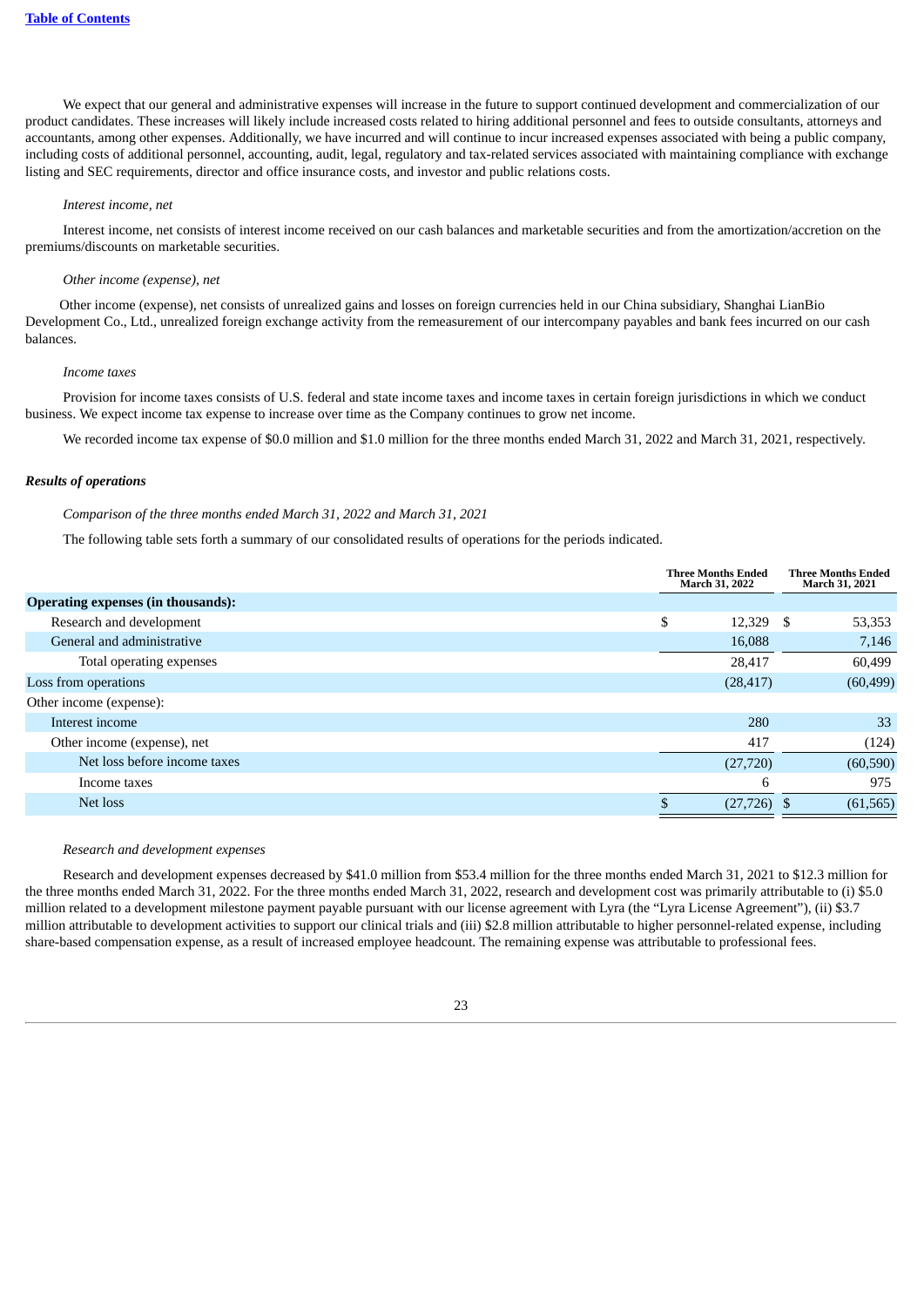For the three months ended March 31, 2021, research and development cost was primarily attributable to (i) \$25.0 million in upfront milestone payments and \$9.4 million of expenses related to warrants issued in connection with our development and license agreement with Tarsus (the "Tarsus Agreement"), (ii) a \$14.0 million upfront payment pursuant to our co-development and license agreement with ReViral (the "ReViral Agreement"), (iii) \$2.5 million attributable to development activities to support our clinical trials and (iv) \$1.6 million attributable to higher personnel-related expense, including share-based compensation expense, as a result of increased employee headcount. The remaining expense was attributable to professional fees.

#### *General and administrative expenses*

General and administrative expenses increased by \$8.9 million from \$7.1 million for the three months ended March 31, 2021 to \$16.1 million for the three months ended March 31, 2022. The increase was primarily attributable to a \$4.6 million increase in payroll and personnel-related expenses (including share-based compensation expense) for increased employee headcount, a \$3.1 million increase in additional costs incurred due to operating as a publicly traded company, and a \$1.1 million increase, primarily attributable to legal service costs, consulting costs and accounting services.

#### *Interest income*

Interest income increased by \$0.3 million from \$0.0 million for the three months ended March 31, 2021 to \$0.3 million for the three months ended March 31, 2022. The increase was primarily attributable to our investments in marketable securities.

#### *Other income (expense), net*

Other income (expense), net increased by \$0.5 million from \$(0.1) million for the three months ended March 31, 2021 to \$0.4 million for the three months ended March 31, 2022. The increase was primarily attributable to unrealized gains on foreign currencies held in our China subsidiary, Shanghai LianBio Development Co., Ltd., and unrealized foreign exchange gain from the remeasurement of our intercompany payables.

#### *Income taxes*

Our income tax expense was \$0.0 million, resulting in an effective income tax rate of 0.0% for the three months ended March 31, 2022. Our income tax expense was \$1.0 million, resulting in an effective income tax rate of (1.7)%, for the three months ended March 31, 2021. The variation in the effective income tax rate was primarily due to the effect of certain nonrecurring taxable income in 2021.

# *Liquidity and capital resources*

#### *Sources of liquidity*

Since our incorporation, our operations have been substantially financed with proceeds from sales of preferred shares as part of the Series Seed financing, the Series A financing, the issuance of the 2020 Convertible Notes and our IPO, which was completed in November 2021. As of March 31, 2022, we had cash and cash equivalents and marketable securities of \$369.1 million.

We are a holding company with no operations of our own and, as such, we may rely on dividends and other distributions on equity paid by our Chinese subsidiaries to fund any cash and financing requirements we may have, including the funds necessary to pay dividends and other cash distributions to our shareholders or holders of our ADSs or to service any debt we may incur. Deterioration in the financial condition, earnings or cash flow of our subsidiaries for any reason, as well as any changes in Chinese laws or regulations, could limit or impair their ability to pay such distributions. For additional information, see "Part I—Item 1A—Risk Factors—Risks Related to Doing Business in China and Our International Operations—We may rely on dividends and other distributions on equity paid by our Chinese subsidiaries to fund any cash and financing requirements we may have, and any limitation on the ability of our Chinese subsidiaries to make payments to us could have a material and adverse effect on our ability to conduct our business" in the Company's Annual Report on Form 10-K for the year ended December 31, 2021.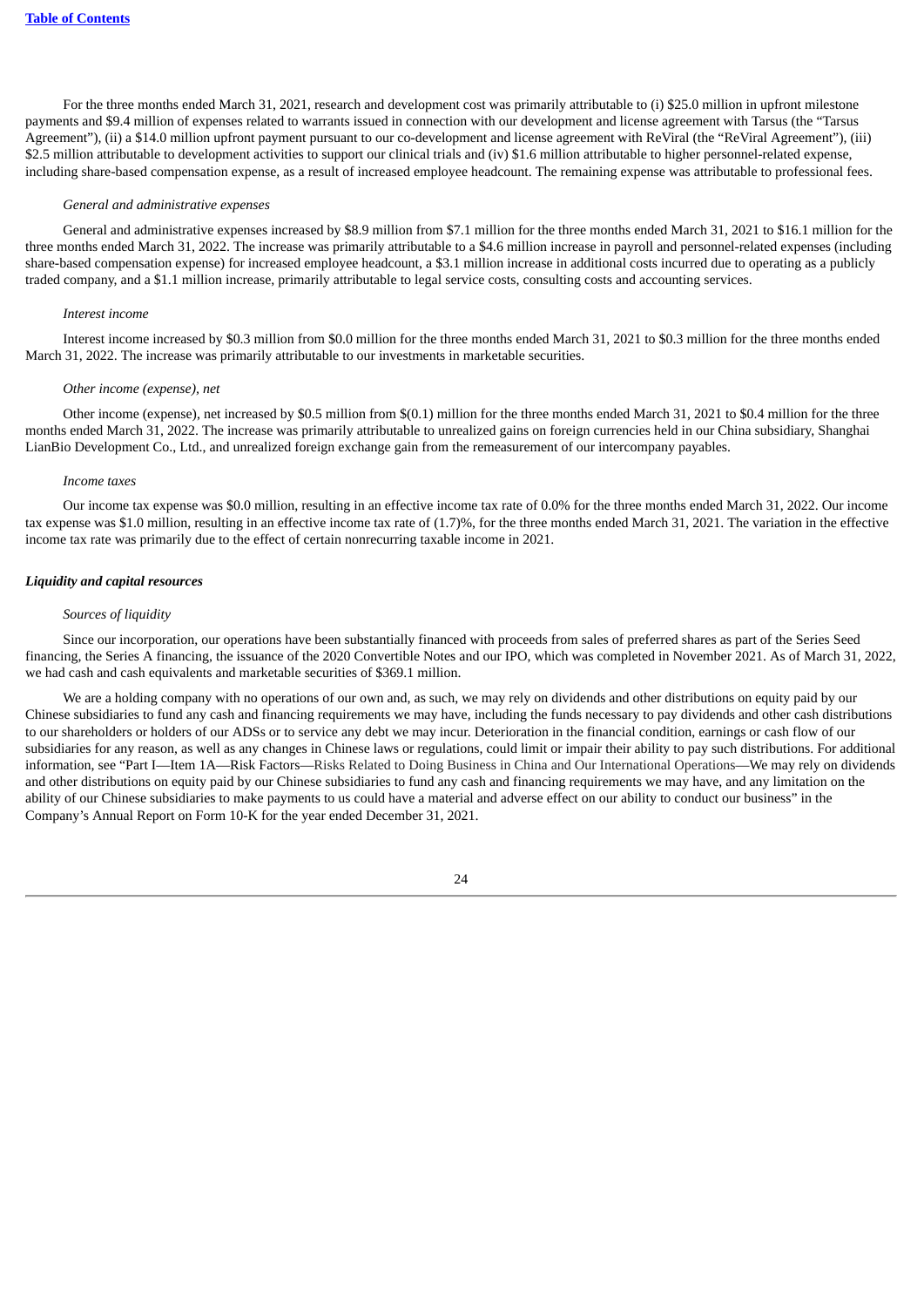#### *Funding requirements*

Our primary use of cash is to fund our operating expenditures, consisting of research and development expense (including activities within our clinical and regulatory initiatives and upfront and milestone payments) and general and administrative expense. Our use of cash is impacted by the timing and extent of the required payments for each of these activities.

To date, we have not generated any material revenue. We do not expect to generate revenue from the sale of our products unless and until we (i) complete development of any of our product candidates; (ii) obtain applicable regulatory approvals; and (iii) successfully commercialize or enter into collaborative agreements for our product candidates. We do not know with certainty when, or if, any of these items will ultimately occur. We expect to incur continuing significant losses for the foreseeable future and for our losses to increase as we ramp up our clinical development programs and begin activities related to commercial launch readiness. We may encounter unforeseen expenses, difficulties, complications, delays and other currently unknown factors that could adversely affect our business. Moreover, since the completion of our IPO, we have incurred and will continue to incur additional costs associated with operating as a publicly traded company.

We will require additional capital to develop our product candidates and fund our operations into the foreseeable future. We anticipate that we will eventually need to raise substantial additional capital, the requirements for which will depend on many factors, including:

- the number and scope of clinical programs we decide to pursue;
- the cost, timing and outcome of preparing for and undergoing regulatory review of our product candidates;
- the cost and timing associated with commercializing our product candidates, if they receive regulatory approval;
- the amount of revenue, if any, received from commercial sales of our product candidates, should any of our product candidates receive regulatory approval;
- the achievement of milestones or occurrence of other developments that trigger payments under any collaboration agreements we might have at such time;
- the extent to which we acquire or in-license other product candidates and technologies;
- the costs of preparing, filing and prosecuting patent applications, maintaining and enforcing our intellectual property rights and defending intellectual property-related claims;
- our ability to establish and maintain collaborations on favorable terms, if at all;
- our efforts to enhance operational systems and our ability to attract, hire and retain qualified personnel, including personnel to support the development of our product candidates and, ultimately, the sale of our products, following regulatory approval;
- the impact of the COVID-19 pandemic and the Russian invasion of Ukraine on our clinical development or operations; and
- the costs associated with being a public company.

A change in the outcome of any of these or other variables with respect to the development and regulatory approval of any of our product candidates could significantly change the costs and timing associated with the development of that product candidate. Furthermore, our operating plans may change in the future, and we will continue to require additional capital to meet operational needs and capital requirements associated with such operating plans. If we raise additional funds by issuing equity securities, our shareholders may experience dilution. Any future debt financing into which we enter may impose upon us additional covenants that restrict our operations, including limitations on our ability to incur liens or additional debt, pay dividends, repurchase our ordinary shares, make certain investments or engage in certain merger, consolidation or asset sale transactions. Any debt financing or additional equity that we raise may contain terms that are not favorable to us or our shareholders.

Adequate funding may not be available to us on acceptable terms or at all. Our potential inability to raise capital when needed could have a negative impact on our financial condition and our ability to pursue our additional licensing opportunities.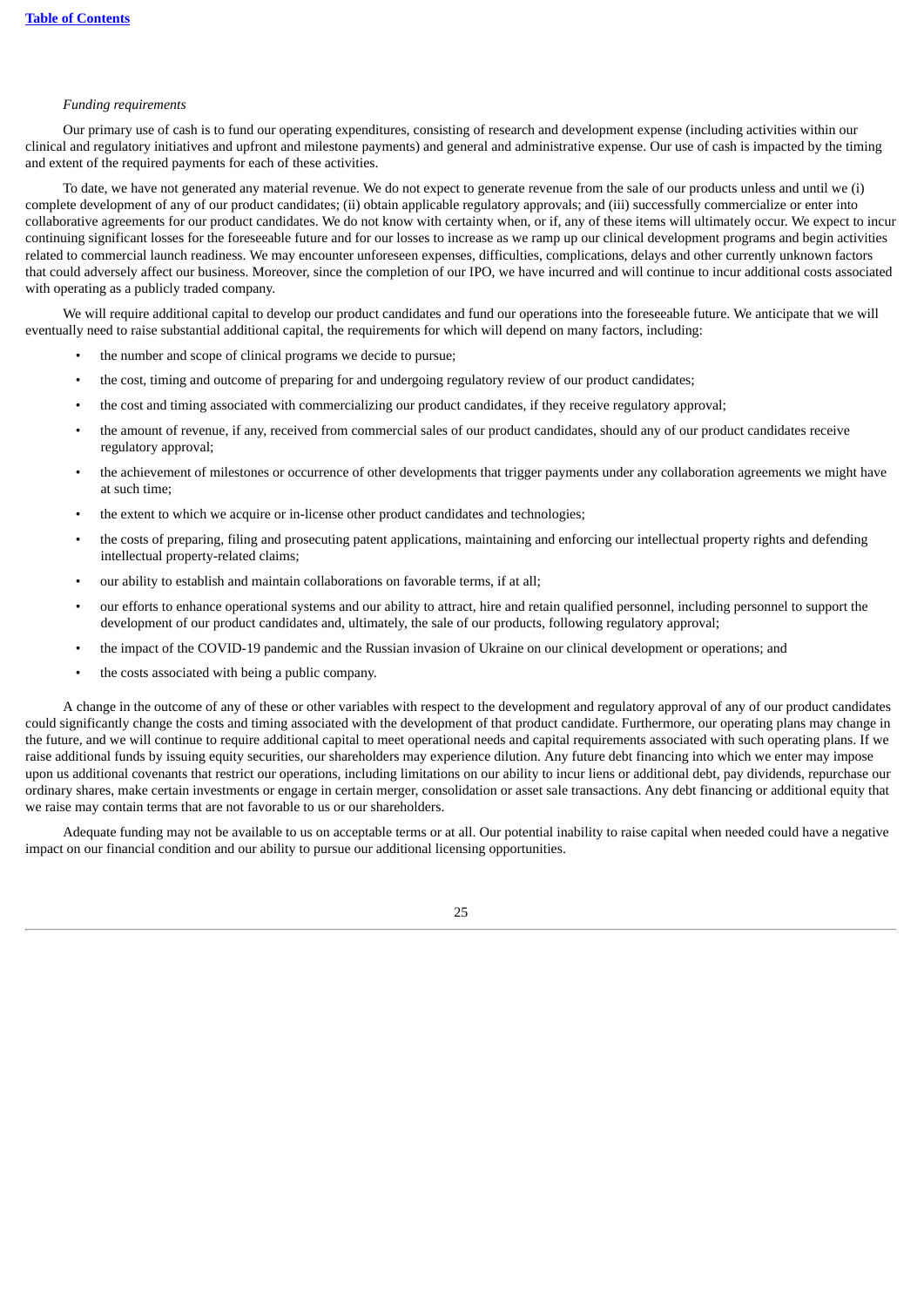# *Cash flows*

The following table sets forth the primary sources and uses of cash and cash equivalents for each of the periods presented:

|                                                | <b>Three Months Ended</b><br><b>March 31, 2022</b> |  | <b>Three Months Ended</b><br><b>March 31, 2021</b> |  |
|------------------------------------------------|----------------------------------------------------|--|----------------------------------------------------|--|
| Net cash (used in) provided by (in thousands): |                                                    |  |                                                    |  |
| <b>Operating activities</b>                    | (13, 101)                                          |  | (1, 911)                                           |  |
| Investing activities                           | (75, 333)                                          |  | (29)                                               |  |
| Financing activities                           |                                                    |  | 2,940                                              |  |

#### *Net cash used in operating activities*

During the three months ended March 31, 2022, operating activities used approximately \$13.1 million of cash, primarily due to our net loss of \$27.7 million, partially offset by non-cash consideration of \$4.7 million related to share-based compensation expense, and other changes related to operating assets and liabilities.

During the three months ended March 31, 2021, operating activities used approximately \$1.9 million, primarily due to our net loss of \$61.6 million, partially offset by non-cash items of \$9.4 million related to the Tarsus Warrant, a decrease of \$20.0 million for other receivables related to in-licensing and co-development activities related to our strategic collaboration agreement with Pfizer, a net increase of \$27.5 million for accrued expenses and accounts payable related to the Tarsus upfront milestones of \$25.0 million, \$1.7 million related to share-based compensation expense, and due to changes related to operating assets and liabilities.

#### *Net cash used in investing activities*

During the three months ended March 31, 2022, investing activities used approximately \$75.3 million, consisting of approximately \$93.4 million for the purchases of marketable securities, and approximately \$0.3 million for the purchases of property and equipment, partially offset by the sales and redemption of marketable securities of approximately \$18.4 million.

During the three months ended March 31, 2021, investing activities used approximately \$29.0 thousand, primarily resulting from the purchases of property and equipment.

## *Net cash provided by financing activities*

During the three months ended March 31, 2022, we did not generate any net proceeds from financing activities.

During the three months ended March 31, 2021, financing activities provided approximately \$2.9 million in net proceeds, primarily resulting from the net proceeds from our issuance of Series A Preferred shares.

#### *Critical accounting policies and significant judgments and estimates*

Our management's discussion and analysis of our financial condition and results of operations is based on our financial statements, which we have prepared in accordance with generally accepted accounting principles in the United States. The preparation of these financial statements requires us to make estimates and assumptions that affect the reported amounts of assets and liabilities and the disclosure of contingent assets and liabilities at the date of the financial statements, as well as the reported revenues and expenses during the reporting periods. Actual results may differ from these estimates under different assumptions or conditions.

During the three months ended March 31, 2022, there were no material changes to our critical accounting policies as reported in our Annual Report on Form 10-K for the fiscal year ended December 31, 2021.

#### *Impact of New Accounting Standards*

<span id="page-26-0"></span>The adoption of new accounting standards and the impact of recent accounting pronouncements not yet effective on our consolidated financial statements, if any, is discussed in Note 2 to the interim unaudited consolidated financial statements included in this Quarterly Report on Form 10-Q.

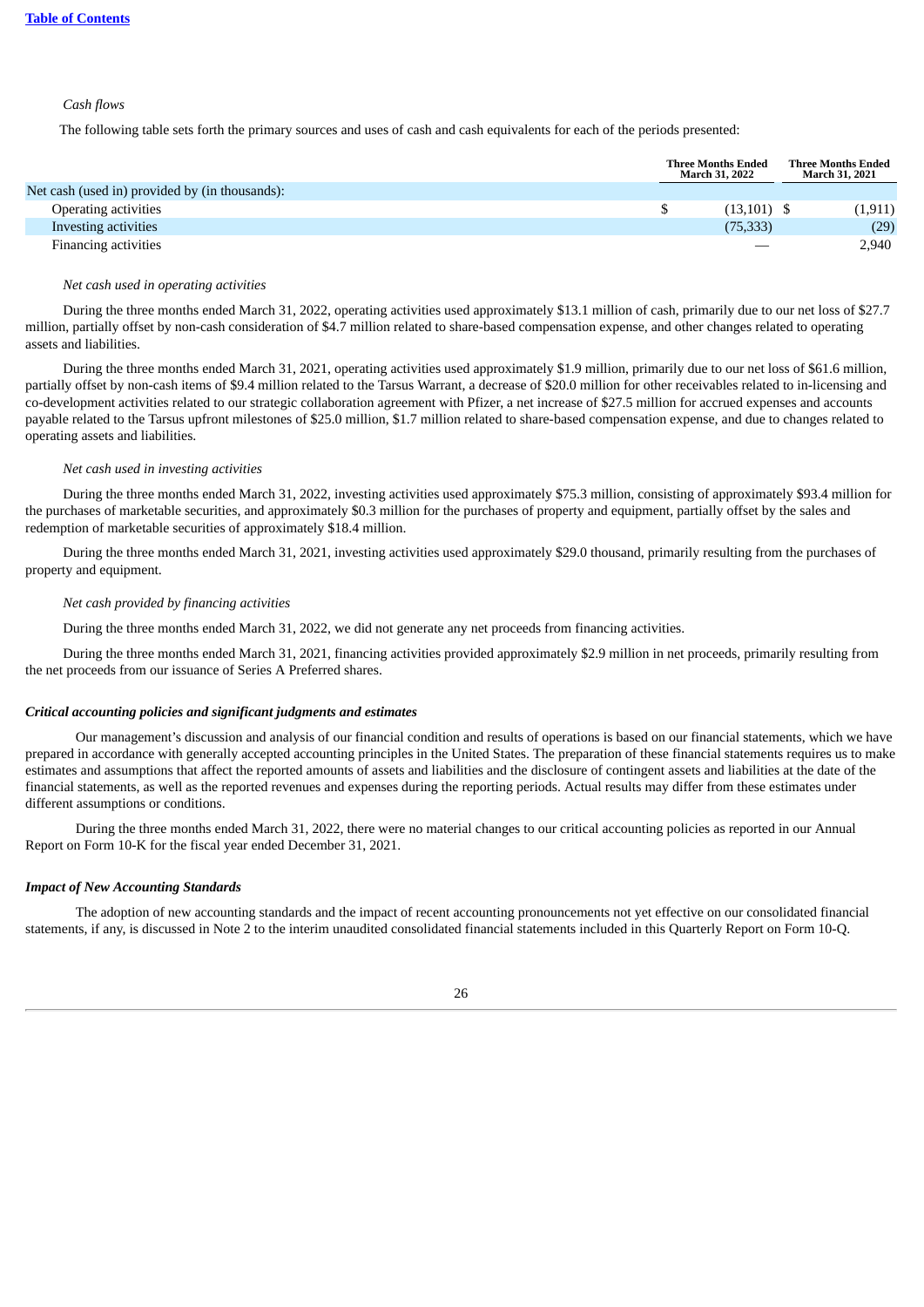## **Item 3. Quantitative and Qualitative Disclosures About Market Risk**

During the period ended March 31, 2022, there were no material changes in our market risk or how our market risk is managed, compared to those disclosed under the heading "Quantitative and Qualitative Disclosures about Market Risk" in our Annual Report on Form 10-K for the fiscal year ended December 31, 2021.

#### <span id="page-27-0"></span>**Item 4. Controls and Procedures.**

#### *Evaluation of Disclosure Controls and Procedures*

Our management, with the participation of our principal executive and principal financial officer, has evaluated the effectiveness of our disclosure controls and procedures (as defined in Rules 13a-15(e) and 15d-15(e) under the Exchange Act), as of the end of the period covered by this Quarterly Report on Form 10-Q. The term "disclosure controls and procedures," as defined in Rules 13a-15(e) and 15d-15(e) under the Exchange Act, means controls and other procedures of a company that are designed to ensure that information required to be disclosed by a company in the reports that it files or submits under the Exchange Act is recorded, processed, summarized and reported, within the time periods specified in the SEC's rules and forms. Disclosure controls and procedures include, without limitation, controls and procedures designed to ensure that information required to be disclosed by a company in the reports that it files or submits under the Exchange Act is accumulated and communicated to the company's management, including its principal executive and principal financial officers, or persons performing similar functions, as appropriate to allow timely decisions regarding required disclosure. Our management recognizes that any controls and procedures, no matter how well designed and operated, can provide only reasonable assurance of achieving their objectives and management necessarily applies its judgment in evaluating the cost-benefit relationship of possible controls and procedures.

Based on that evaluation of our disclosure controls and procedures as of March 31, 2022, our principal executive officer and principal financial officer concluded that our disclosure controls and procedures as of such date are effective at the reasonable assurance level.

#### *Changes in Internal Control over Financial Reporting*

<span id="page-27-1"></span>There were no changes in our internal control over financial reporting (as defined in Rules 13a-15(f) and 15d-15(f) under the Exchange Act) during the period covered by this Quarterly Report on Form 10-Q that materially affected, or are reasonably likely to materially affect, our internal control over financial reporting.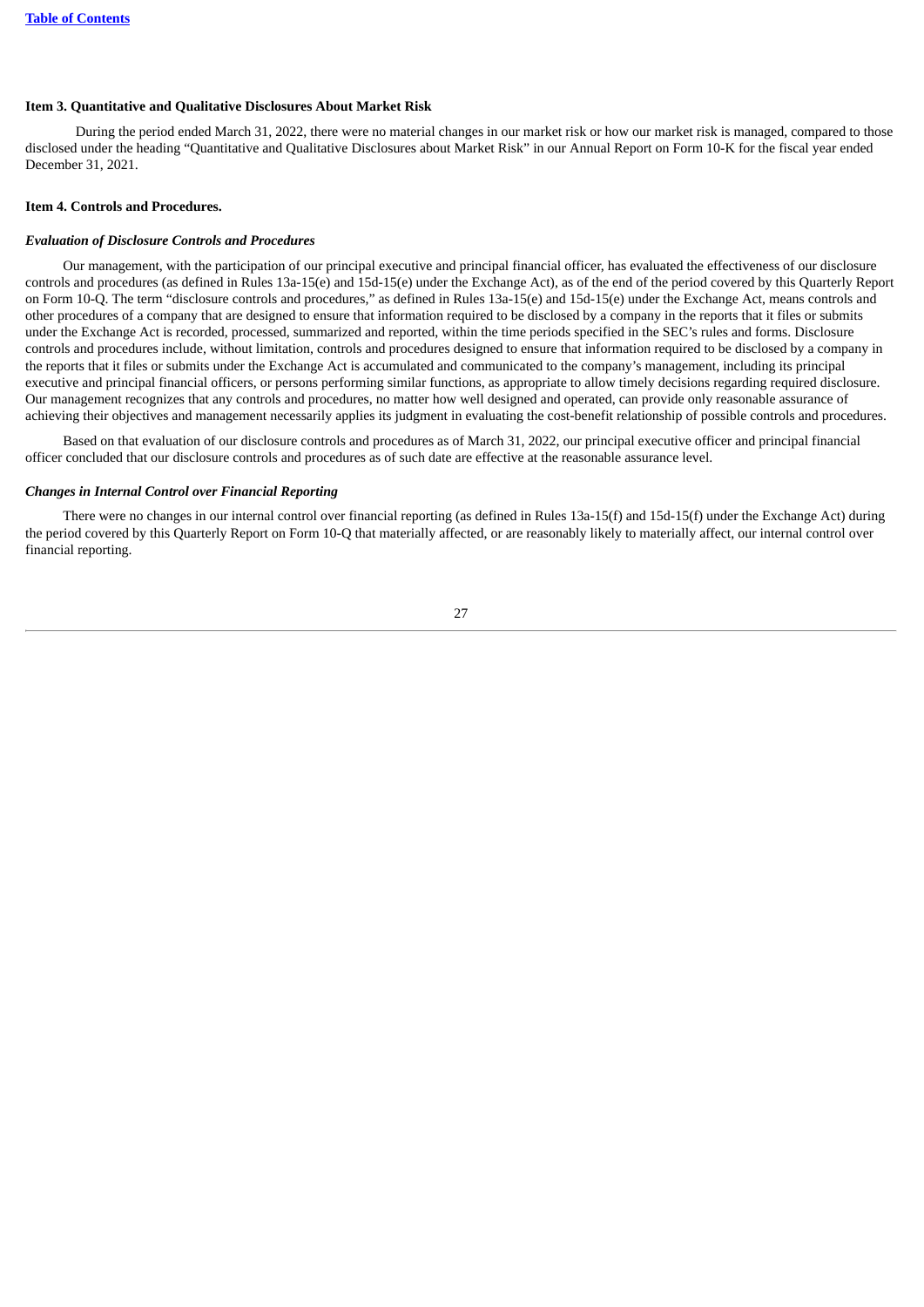#### **PART II**

# <span id="page-28-0"></span>**Item 1. Legal Proceedings.**

To the best of our knowledge, we are not currently the subject of any material governmental investigation, private lawsuit or other legal proceeding. From time to time, we may be involved in legal and regulatory proceedings or investigations concerning matters that arise in the ordinary course of our business and that could result in significant fines or penalties, have an adverse impact on our reputation, business and financial condition or results of operations and divert the attention of our management from the operation of our business. The outcome of any future litigation, regulatory or other proceedings cannot be predicted with certainty, and some lawsuits, claims, actions or proceedings may be disposed of unfavorably to us. In addition, intellectual property disputes often have a risk of injunctive relief which, if imposed against us, could materially and adversely affect our business, financial condition or results of operations.

# <span id="page-28-1"></span>**Item 1A. Risk Factors.**

Information regarding risk factors appears in Part I, Item 1A, Risk Factors, in the Company's Annual Report on Form 10-K for the year ended December 31, 2021. The Company has reviewed the risk factors, and, except as presented below, there have been no material changes in the Company's risk factors since those reported in its Annual Report on Form 10-K for the year ended December 31, 2021.

# Business disruptions could seriously harm our future revenue and financial condition and increase our costs and expenses.

Our operations, and those of our and our partners' third-party research institution collaborators, clinical trial sites, CROs, contract manufacturing organizations ("CMOs"), suppliers and other contractors and consultants could be subject to natural or man-made disasters, public health epidemics and pandemics like the COVID-19 pandemic or other business interruptions, for which we are predominantly self-insured. The occurrence of any of these business interruptions could seriously harm our operations and financial condition and increase our costs and expenses. Through our partners, we also rely on third-party manufacturers to produce and process our product candidates. Our ability to obtain supplies of our product candidates could be disrupted if the operations of these suppliers are affected by natural or man-made disasters, public health epidemics and pandemics, such as the COVID-19 pandemic, or other business interruptions. Damage or extended periods of interruption to our or our vendors' corporate, development, research or manufacturing facilities due to fire, natural disaster, power loss, communications failure, unauthorized entry, public health epidemics, pandemics or other events could cause us to delay or cease development or commercialization of some or all of our product candidates. Although we maintain insurance coverage on our facilities, our insurance might not cover all losses under such circumstances, including damage to third-party facilities, and our business may be seriously harmed by such delays and interruption. For example, the biotechnology sector, including our company, has been impacted by the COVID-19 pandemic and could continue to experience negative impact to business operations. Other outbreaks may occur, or there could be a resurgence of the COVID-19 pandemic (including, for example, the local outbreaks and related extensive lockdowns in certain cities in China, such as Shanghai or other cities where our offices and employees are located and in which we are conducting clinical trials), which have caused and could continue to cause business disruptions.

Our or our partners' clinical development efforts have been and could be further delayed or otherwise negatively impacted, as patients are reluctant or unable to go to hospitals or clinical testing sites to receive treatment. We have experienced delays in the enrollment of patients in our clinical trials due to the pandemic. We believe our business partners have also similarly experienced delays or difficulties in enrollment of patients to their clinical trials due to the outbreak of COVID-19 in their respective territories. The ability to conduct in-person interactions between clinical and medical staff and physicians has also been adversely affected. Additionally, the clinical supply of our product candidates could be negatively impacted due to reduced operations or a shutdown of our third-party manufacturing facilities, distribution channels and transportation systems, or shortages of raw materials and drug product.

# Our business and results of operations could be adversely affected by public health crises in the locations in which we, our suppliers, CROs, our *licensors' CMOs and other contractors operate.*

Our operations expose us to risks associated with public health crises, such as epidemics and pandemics. Our business operations and those of our and our partners' suppliers, clinical trial sites, CROs, CMOs and other contractors may potentially suffer interruptions caused by any of these events.

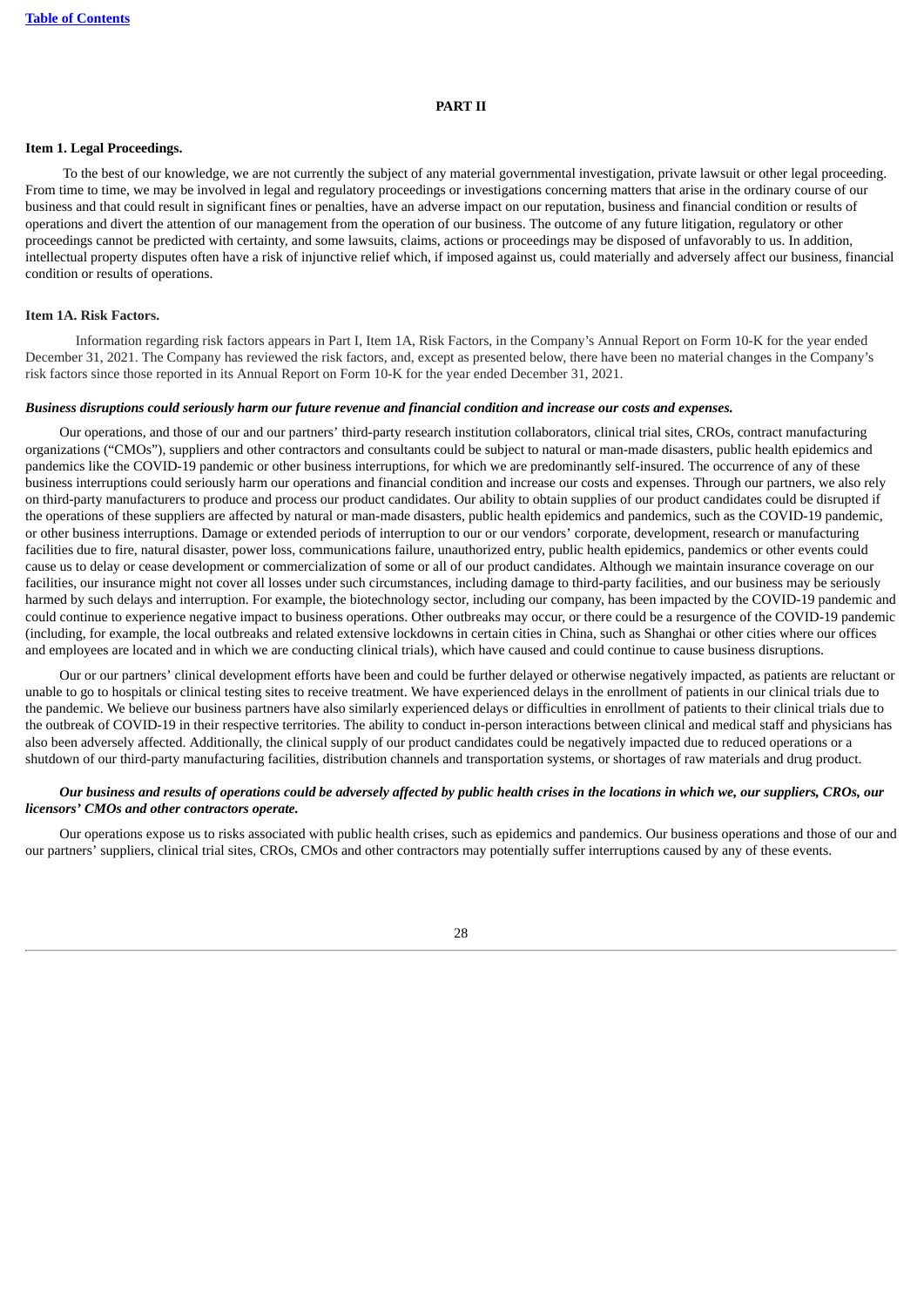For example, the COVID-19 pandemic has resulted in significant governmental measures being implemented around the globe to control the spread of the virus, including quarantines, lockdowns, travel restrictions, social distancing and business shutdowns. We have taken precautionary measures intended to comply with local regulations and to help minimize the risk of the virus to our employees, such as implementing office closures, including in our China headquarters in Shanghai, and limiting non-essential travel. These measures could negatively affect our business. For instance, if certain of our employees are required to continue to work remotely as a result of local government mandates, company policy updates, or otherwise, absenteeism or employee turnover could increase, or we may experience disruptions to our operations or increased risk of a cybersecurity incident.

In response to recent outbreaks of the COVID-19 pandemic in China, the Chinese government has imposed restrictive quarantine measures, including extensive shutdowns in certain cities in China in which we operate, which have caused business disruptions. These measures, as well as other efforts and effects related to the continued COVID-19 pandemic, may continue for an indeterminate amount of time and have adversely impacted and may continue to adversely impact our and our partners' businesses, operations and financial conditions, including our or our business partners' manufacturing and supply chains, clinical trial operations and ability to advance research and development activities and pursue development of pipeline products. Each of these factors could have a material adverse impact on our business, operations and our financial results, including our ability to conduct our business in the manner and on the timelines presently planned.

The extent to which the COVID-19 pandemic may continue to impact our business will depend on future developments that are highly uncertain and cannot be predicted with confidence, such as the duration of the pandemic, the severity of COVID-19 or the effectiveness of actions to contain and treat COVID-19, particularly in China and the United States and other geographies where we or our partners and our and their third-party suppliers, clinical trial sites and CMOs or CROs, or any other third parties with which we engage, operate.

## As a company with substantial operations outside of the United States, our business is subject to economic, political, requlatory and other risks *associated with international operations, including the effects of Russia's invasion of Ukraine.*

As a company with substantial operations in China, our business is subject to risks associated with conducting business outside the United States. Substantially all of our suppliers and clinical trial relationships are located outside the United States. Accordingly, our future results could be harmed by a variety of factors, including:

- economic weakness, including inflation, or political instability in particular non-U.S. economies and markets;
- differing and changing regulatory requirements for product approvals;
- differing jurisdictions could present different issues for securing, maintaining or obtaining freedom to operate in such jurisdictions;
- potentially reduced protection for intellectual property rights;
- difficulties in compliance with different, complex and changing laws, regulations and court systems of multiple jurisdictions and compliance with a wide variety of foreign laws, treaties and regulations;
- changes in non-U.S. regulations and customs, tariffs and trade barriers;
- changes in non-U.S. currency exchange rates of the renminbi;
- changes in a specific country's or region's political or economic environment, especially with respect to a particular country's treatment of or stance towards other countries;
- trade protection measures, import or export licensing requirements or other restrictive actions by governments;
- differing reimbursement regimes and price controls in certain non-U.S. markets;
- negative consequences from changes in tax laws;
- compliance with tax, employment, immigration and labor laws for employees living or traveling abroad,
- including, for example, the variable tax treatment in different jurisdictions of options granted under our equity incentive plans;
- workforce uncertainty in countries where labor unrest is more common than in the United States; and
- business interruptions resulting from geopolitical actions, including war, such as the ongoing war between Russia and Ukraine, and terrorism, health epidemics and pandemics, such as the COVID-19 pandemic or natural disasters including earthquakes, typhoons, floods and fires.

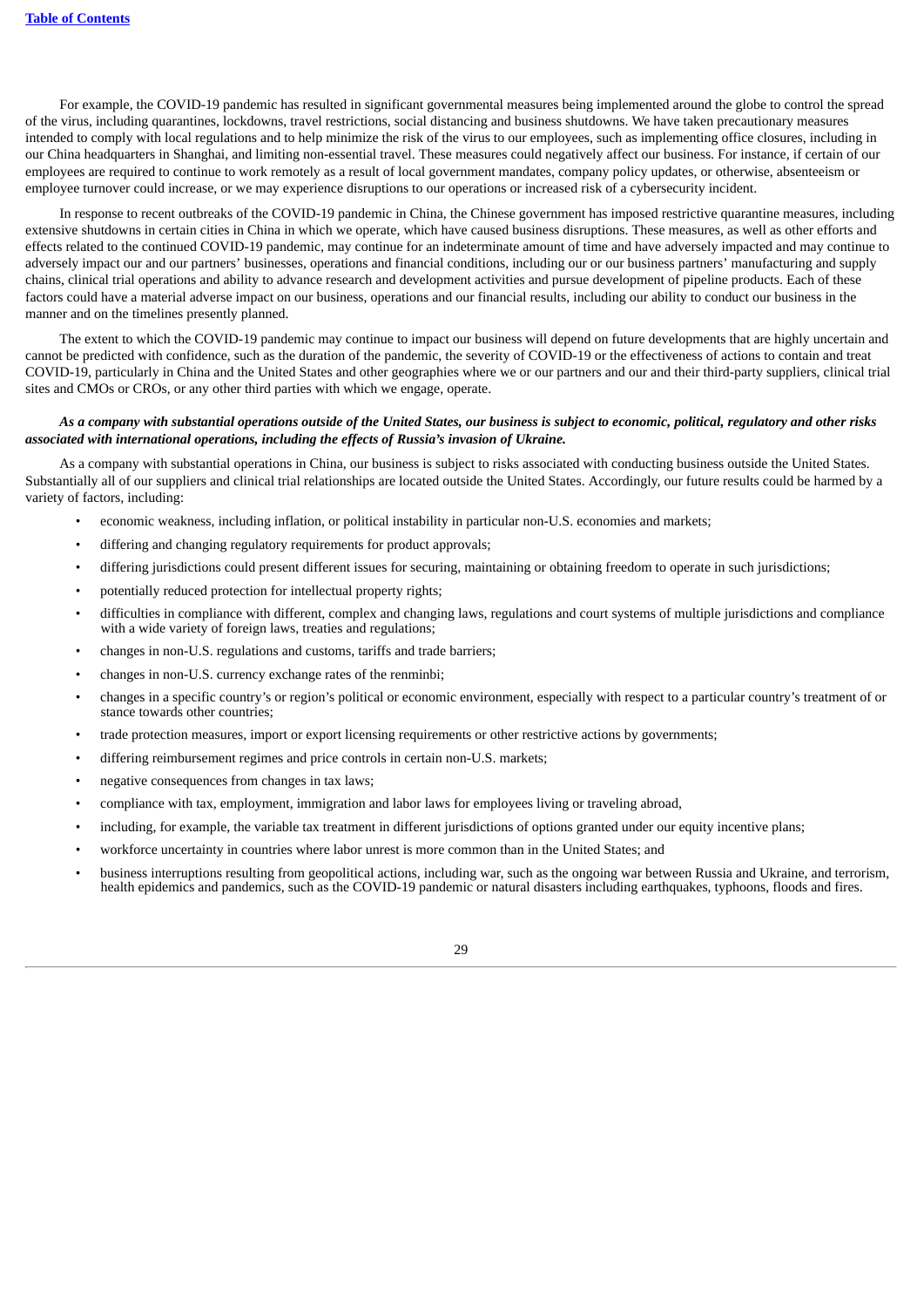For example, our business and financial results, including our ability to raise capital or raise capital on favorable terms and the market price of our ADSs may be adversely affected by the geopolitical factors arising in connection with Russia's invasion of Ukraine. Although we do not conduct business in either Russia or Ukraine, our global operations expose us to geopolitical risks, including, in this instance, with respect to how the United States and China choose to respond to the war between Ukraine and Russia. For instance, in connection with this war, the United States and other nations have raised the possibility of secondary sanctions on China, Chinese banks and Chinese businesses that do business with Russia or its allies. We do not currently conduct business in Russia or with Russian counterparties, but we may be impacted by sanctions if third parties with which we do business, such as business partners, suppliers, intermediaries, services providers or banks, are subject to such sanctions or if broader sanctions are imposed. Our business and operations may also be adversely impacted by any actions taken by China in response to the war or any related sanctions or threatened sanctions. If this war continues or expands, or if it leads to continued political or economic instability or terrorist activity, or if it gives rise to further government actions such as sanctions or increased economic or political tensions, in particular between the United States and China, our business and financial results may be adversely impacted and the value of our ADSs may significantly decline. In addition, although we do not currently conduct any clinical trials in Russia or Ukraine, we or our partners may experience disruptions with respect to clinical trials and operations as a result of the war and its related effects, which could materially adversely impact our or their ability to conduct business, including clinical trials, in the manner and on the timelines presently planned.

# Financial and capital markets volatility may adversely affect access to capital for life sciences companies including us.

Financial and capital markets are experiencing significant volatility and the volatility is adversely affecting access to capital and credit for many life sciences companies, but that risk is currently exacerbated for companies like ours with significant operations in China by factors such as the geopolitical tensions between the U.S. and China, the ongoing war between Russia and Ukraine, and the uncertainty about the duration, scope, and effect of COVID-19 restrictions. In the event that these continued adverse market conditions may affect us, we may be unable to obtain adequate capital or credit market financing, obtain that capital or credit on favorable terms, or access such capital or credit in manners most favorable to us.

#### <span id="page-30-2"></span>**Item 2. Unregistered Sales of Equity Securities and Use of Proceeds.**

## **(a) Recent Sales of Unregistered Equity Securities**

None.

#### **(b) Use of Proceeds**

On October 29, 2021, our Registration Statement on Form S-1, as amended (File No. 333-259978), was declared effective in connection with our initial public offering, pursuant to which we sold an aggregate of 20,312,500 ADSs representing 20,312,500 ordinary shares, at a price to the public of \$16.00 per ADS. Goldman Sachs & Co. LLC, Jefferies LLC, and BofA Securities, Inc. acted as joint lead book-running managers and Raymond James & Associates, Inc. acted as a lead manager for the offering.

Our initial public offering closed on November 3, 2021. There has been no material change in the planned use of proceeds from our initial public offering as described in our prospectus filed pursuant to Rule 424(b)(4) under the Securities Act with the SEC on November 2, 2021.

# **(c) Issuer Purchases of Equity Securities**

None.

#### <span id="page-30-0"></span>**Item 3. Defaults Upon Senior Securities.**

Not applicable.

# <span id="page-30-1"></span>**Item 4. Mine Safety Disclosures.**

<span id="page-30-3"></span>Not applicable.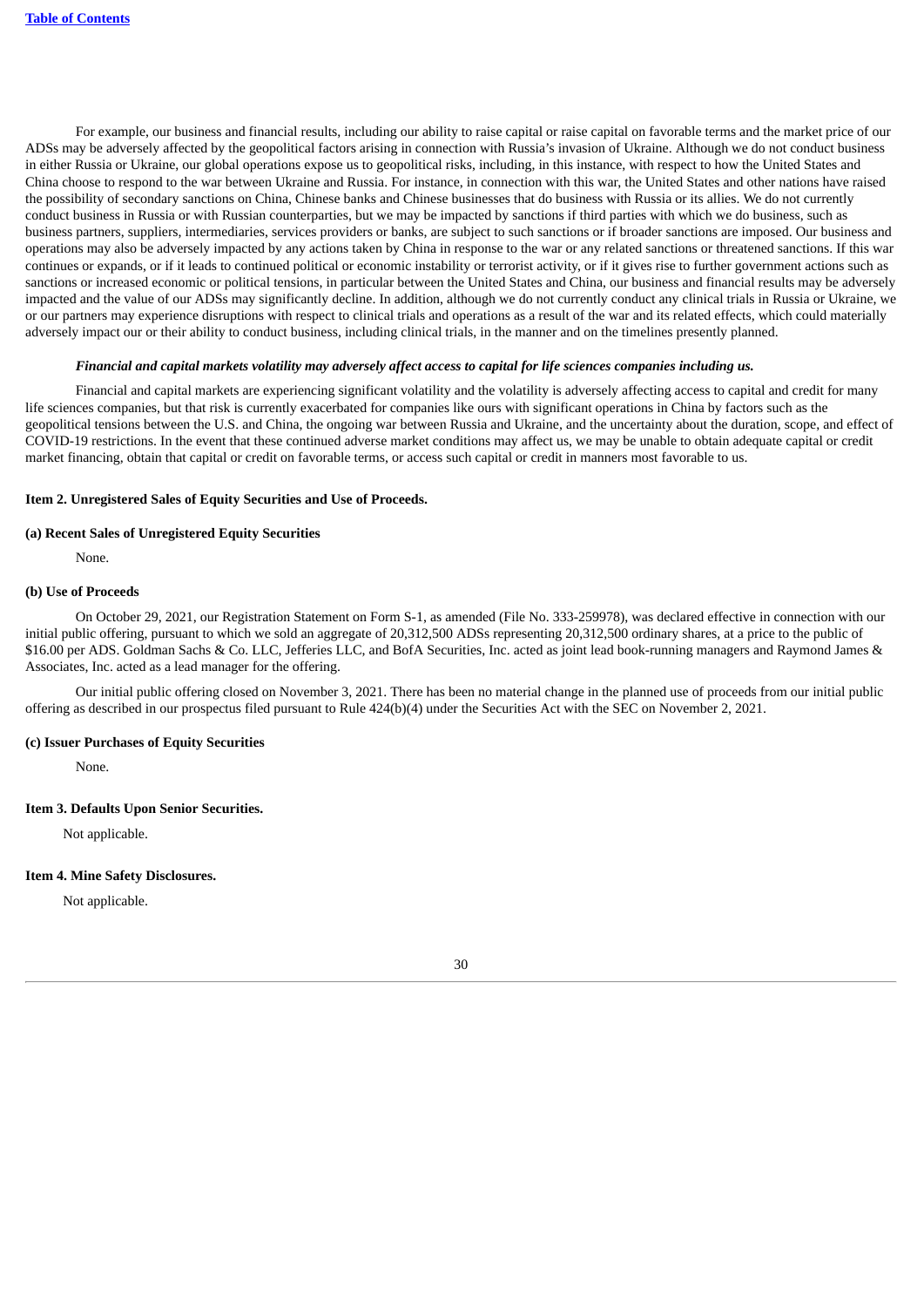# **Item 5. Other Information.**

Not applicable.

# <span id="page-31-0"></span>**Item 6. Exhibits.**

The exhibits listed on the Exhibit Index are either filed or furnished with this report or incorporated herein by reference.

| Exhibit<br>No. | <b>Description</b>                                                                                                                                                                                         |
|----------------|------------------------------------------------------------------------------------------------------------------------------------------------------------------------------------------------------------|
| $10.1*$        | Amended and Restated Executive Employment Agreement, dated as of September 30, 2021, by and among LianBio, LLC and Yi Larson                                                                               |
| $31.1*$        | Certification of Principal Executive Officer Pursuant to Rules 13a-14(a) and 15d-14(a) under the Securities Exchange Act of 1934, as<br>Adopted Pursuant to Section 302 of the Sarbanes-Oxley Act of 2002. |
| $31.2*$        | Certification of Principal Financial Officer Pursuant to Rules 13a-14(a) and 15d-14(a) under the Securities Exchange Act of 1934, as<br>Adopted Pursuant to Section 302 of the Sarbanes-Oxley Act of 2002. |
| $32.1^{\circ}$ | Certification of Principal Executive Officer Pursuant to 18 U.S.C. Section 1350, as Adopted Pursuant to Section 906 of the Sarbanes-Oxley<br>Act of 2002.                                                  |
| $32.2^$        | Certification of Principal Financial Officer Pursuant to 18 U.S.C. Section 1350, as Adopted Pursuant to Section 906 of the Sarbanes-Oxley<br>Act of 2002.                                                  |
| 101.INS        | Inline XBRL Instance Document*                                                                                                                                                                             |
| 101.SCH        | Inline XBRL Taxonomy Extension Schema Document*                                                                                                                                                            |
| 101.CAL        | Inline XBRL Taxonomy Extension Calculation Linkbase Document*                                                                                                                                              |
| 101.LAB        | Inline XBRL Taxonomy Extension Label Linkbase Database*                                                                                                                                                    |
| 101.PRE        | Inline XBRL Taxonomy Extension Presentation Linkbase Document*                                                                                                                                             |
| 101.DEF        | Inline XBRL Taxonomy Extension Definition Linkbase Document*                                                                                                                                               |
| 104            | Cover Page Interactive Data File (formatted as Inline XBRL and contained in Exhibit 101)                                                                                                                   |

\* Filed herewith.

<span id="page-31-1"></span> $\land$  These certifications are being furnished solely to accompany this quarterly report pursuant to 18 U.S.C. Section 1350, and are not being filed for purposes of Section 18 of the Securities Exchange Act of 1934, as amended, and are not to be incorporated by reference into any filing of the registrant, whether made before or after the date hereof, regardless of any general incorporation language in such filing.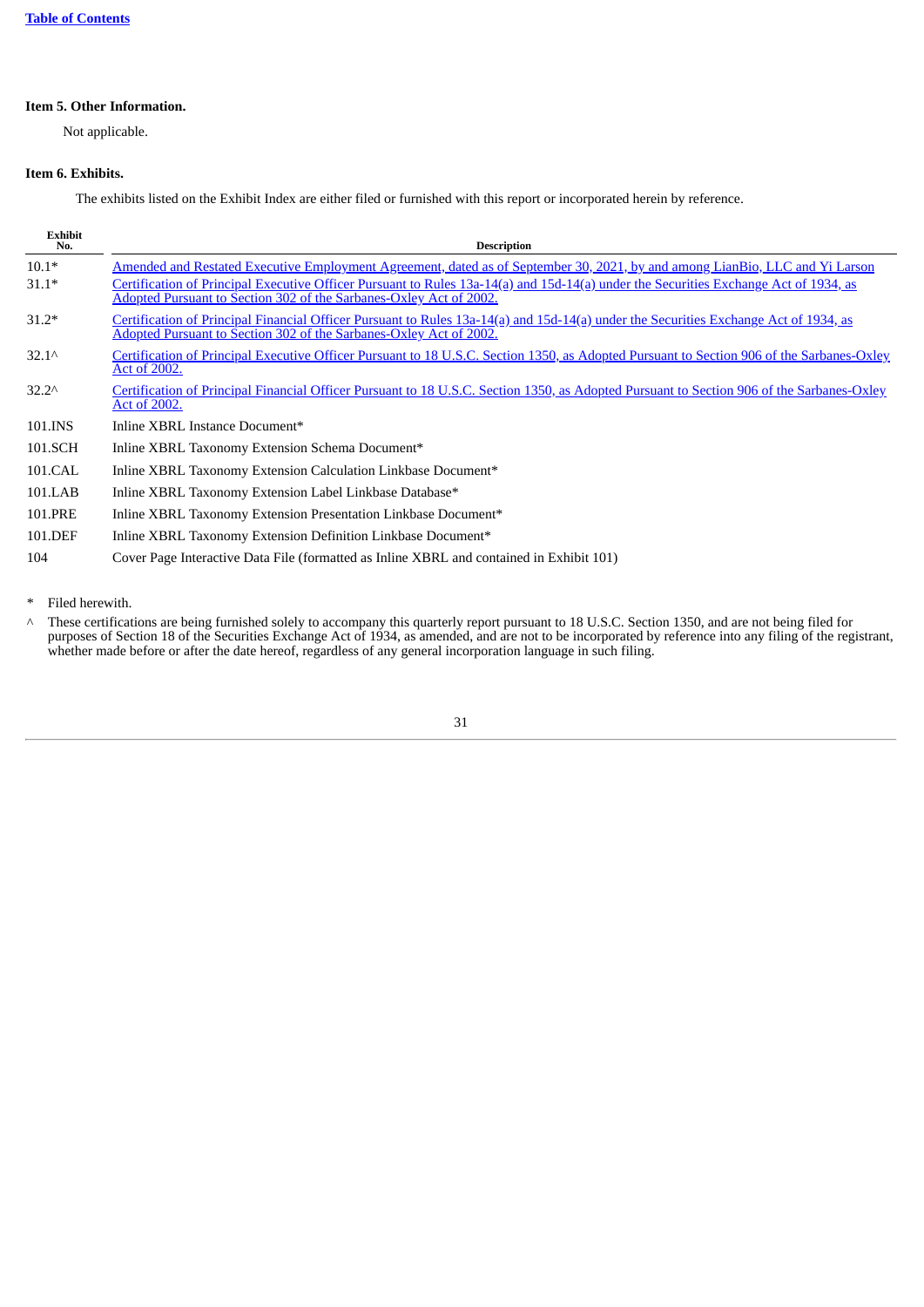# **SIGNATURES**

Pursuant to the requirements of the Securities Exchange Act of 1934, the registrant has duly caused this report to be signed on its behalf by the undersigned thereunto duly authorized.

LianBio

Date: May 12, 2022 By: /s/ Yizhe Wang

**Yizhe Wang Chief Executive Officer and Director** *(Principal Executive Officer)*

Date: May 12, 2022 By: /s/ Yi Larson

**Yi Larson Chief Financial Officer** *(Principal Financial and Accounting Officer)*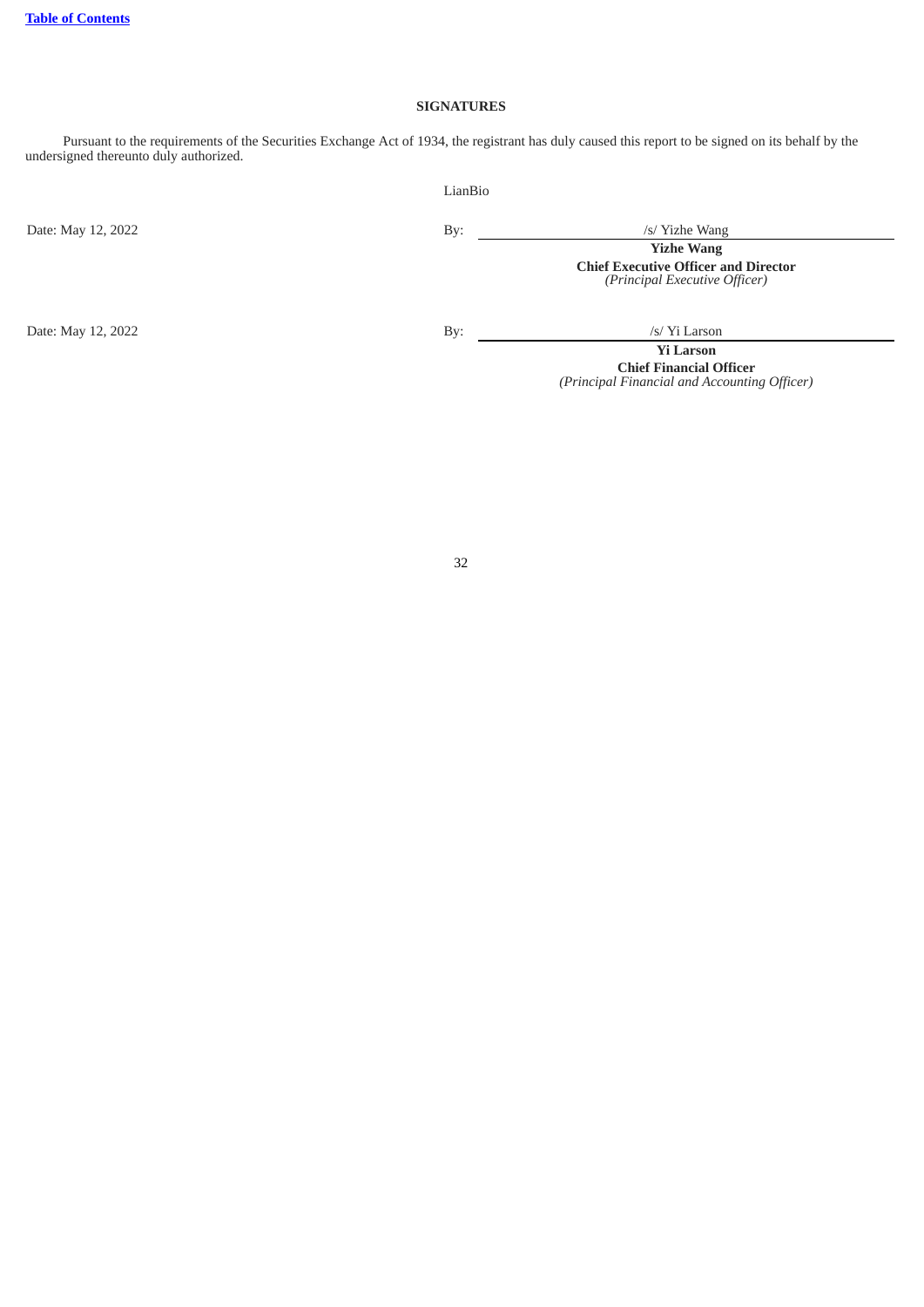# **AMENDED AND RESTATED EXECUTIVE EMPLOYMENT AGREEMENT**

<span id="page-33-0"></span>THIS AMENDED AND RESTATED EXECUTIVE EMPLOYMENT AGREEMENT (this "**Agreement**") is made and entered into as of September 30, 2021 by and between LianBio, LLC, a limited liability company organized under the laws of the State of Delaware, the United States of America (the "**Company**"), and Yi Larson, an American citizen whose passport number is (the "**Employee**").

WHEREAS, the Company and the Employee entered into an employment agreement on March 11, 2021 (the "**Original Agreement**") under which the Company employs the Employee as its Chief Financial Officer subject to the terms and conditions of the Original Agreement.

WHEREAS, the Company and the Employee agree to amend and restate the Original Agreement by entering into this Agreement as hereinafter set forth.

NOW, THEREFORE, in consideration of the mutual covenants and obligations hereinafter set forth, and for other good and valuable consideration, the receipt and sufficiency of which are hereby acknowledged, the parties hereto agree as follows:

1. Employment. The Company hereby agrees to employ the Employee and the Employee hereby accepts employment with the Company upon the terms and conditions hereinafter set forth.

2. Term. Subject to the provisions of Sections 8, 9, 10 and 11 hereof, the term of the Employee's employment with the Company, which commenced on May 1, 2021 (the "**Commencement Date**"), shall end on January 1, 2024 (the "**Initial Term**"). Unless earlier terminated by the Company or the Employee in accordance with the terms and conditions set forth herein, the Employee's employment by the Company hereunder shall automatically be renewed following the Initial Term for subsequent one (1) year periods (each, a "**Renewal Term**") unless either party gives a notice of non-renewal to the other party not later than ninety (90) days prior to the expiration of such Initial Term or Renewal Term, as applicable (such notice, "**Non-Renewal Notice**"). Notwithstanding the foregoing, in the event of a Change in Control (as defined below) occurring during the Employment Period (as defined below), the then current Initial Term or Renewal Term, as applicable, will be converted to an indefinite term, meaning that (a) the Employee or the Company may terminate the Employee's employment at any time pursuant to Sections 8, 9, 10 or 11 hereof, and (b) the terms hereof with respect to the renewal and/or non-renewal of the term of the Employee's employment shall cease to apply. The term "**Employment Period**" shall mean the Initial Term and, if applicable, the Renewal Term or any shorter period resulting from any termination of service under Sections 8, 9, 10 and 11 hereof.

3. Location. The Employee will be initially based in San Diego, California and then will be required to relocate to Shanghai, the People's Republic of China ("**PRC**") on or before December 31, 2021 (the "**Relocation**") with the understanding that the Employee and the Company will negotiate in good faith the terms and conditions of the PRC Agreement (as defined below). The Employee may need to travel to other locations as required by the Company or the board of directors of LianBio (the "**Board**") from time to time. As a condition of continued employment, the Employee agrees that on or before the Relocation, the Employee will enter into an employment agreement with Shanghai LianBio Development Co., Ltd. (上海联拓生物科技有限公司) or other PRC affiliate of the Company (the "**PRC Company**") in the form provided by the PRC Company (the "**PRC Agreement**"), which shall replace in its entirety this Agreement. For the avoidance of doubt, the Employee agrees that the requirements set forth in this Section 3 are material terms of this Agreement.

4. Duties and Responsibilities. The Employee will serve as the Chief Financial Officer (the "**CFO**") of the Company. The Employee will perform such duties and services as are customary for the positions of CFO in similarly situated enterprises in the biopharmaceutical industry and such other duties as may be reasonably assigned to her from time to time by the Chief Executive Officer of the Company (the "**CEO**"). In furtherance of the foregoing, the Employee hereby agrees to perform faithfully such duties and responsibilities and the other reasonable duties and responsibilities assigned to her from time to time by the CEO.

102868147\_11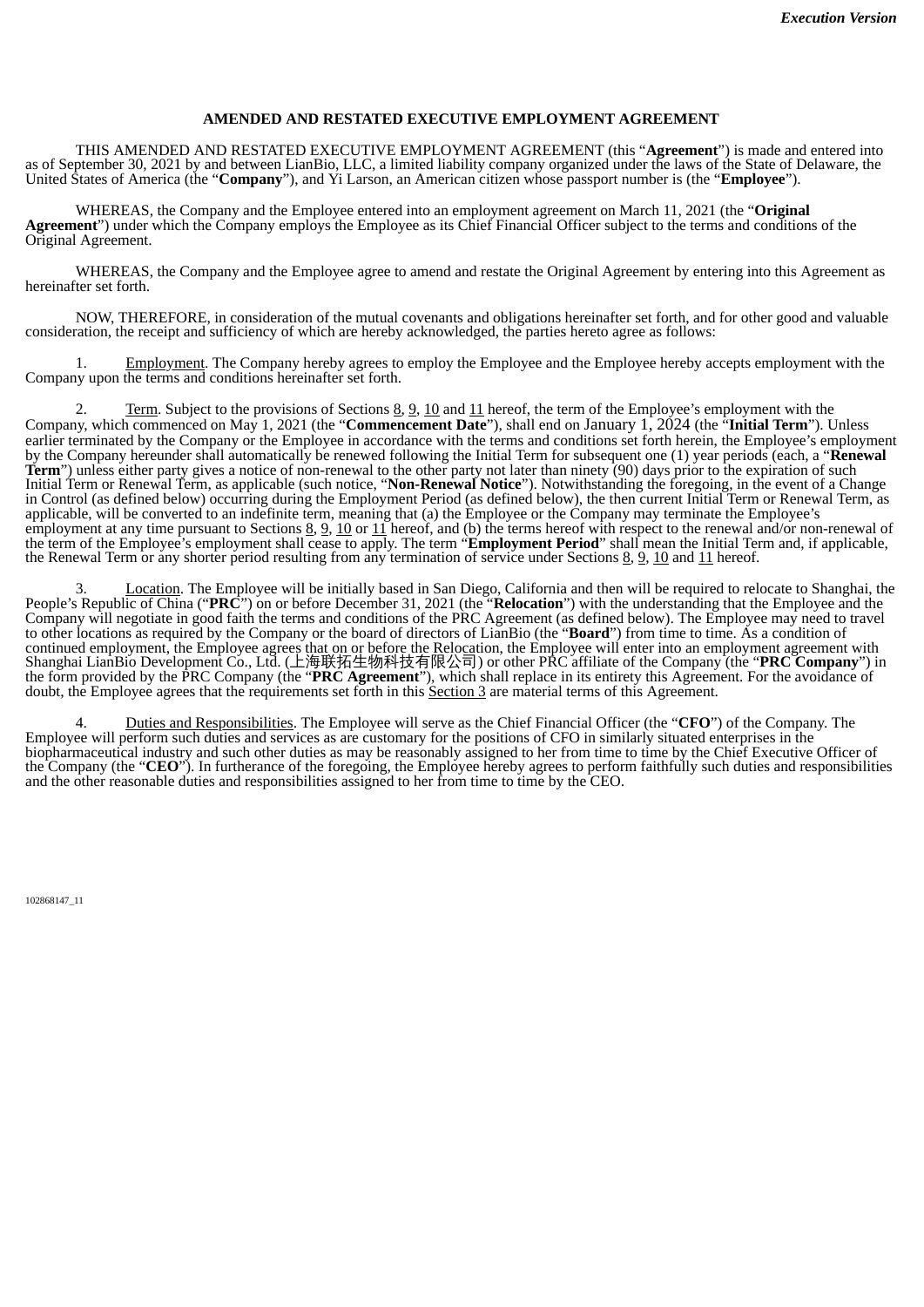5. Time to be Devoted to Service. Except for reasonable vacations, absences due to temporary illness, and activities that may be mutually agreed to by the parties, the Employee shall devote her entire time, attention and energies during normal business hours and such mutually agreed to by the parties, the Employee shall devote her entire time, atten evenings and weekends as may be reasonably required for the discharge of her duties to the business of the Company while the Employee is employed by the Company during the Employment Period. During the Employment Period, the Employee will not be engaged in any other business activity that, in the reasonable judgment of the Board, conflicts with the duties of the Employee hereunder (including without limitation, any activities that present a conflict of interest) without the prior written consent of the Company; provided, however, the Company and Employee agree that the Employee may serve as a director of up to two (2) other corporations and/or non-profit organizations with the understanding that such directorships shall not, individually or in the aggregate conflict with the duties of the Employee hereunder (including without limitation, any directorships that present a conflict of interest) (each such other directorships, an "**External Directorship**" and together, the "**External Directorships**"). For the avoidance of doubt, (i) the Board shall, in its sole discretion, determine whether an External Directorship presents a conflict of interest with the Company and (ii) the Employee shall not hold more than two (2) External Directorships without the express advance written consent of the Board.

Conflict of Interest. The Employee has reviewed with the Board (i) the present directorships and other positions or roles held by the Employee or her associate(s) in all such business organizations or arrangements that may be directly competitive or directly in conflict with the Company and (ii) ownership interests (legal or beneficial, direct or indirect) in another company held by the Employee or her associate(s) comprising more than two percent (2%) of such company, schedules of which are listed on Schedule 1 hereto. During the Employment Period, the Employee agrees to review with the Board any potential directorships, ownership (legal and beneficial, direct and indirect) interests and other positions or roles with business organizations or arrangements that may be directly competitive or directly in conflict with the Company. Except as set forth in Schedule 1 hereto, during the Employment Period, the Employee or her associate(s) is precluded from owning an interest (legal and beneficial, direct and indirect) in another company comprising more than two percent (2%) of such company or serving as an employee, director, consultant, advisor or member of such other company that may be directly competitive or directly in conflict with the Company until such interest is presented to the Board and the Board consents to such interest or employment.

## 7. Compensation; Benefits; Reimbursement.

7.1 Base Salary. During the Employment Period, the Employee shall receive as compensation an initial annual base salary of US\$500,000 (the "**Base Salary**"), less any payroll taxes or withholdings legally required or properly requested by the Employee. This Base Salary and all other compensation and reimbursement under the Agreement will be payable in such installments as are applicable to employees of the Company at substantially the same service level as the Employee. The Board will review the Base Salary on an annual basis and may, in its sole discretion, increase the amount to adjust for inflations and/or market changes.

102868147\_11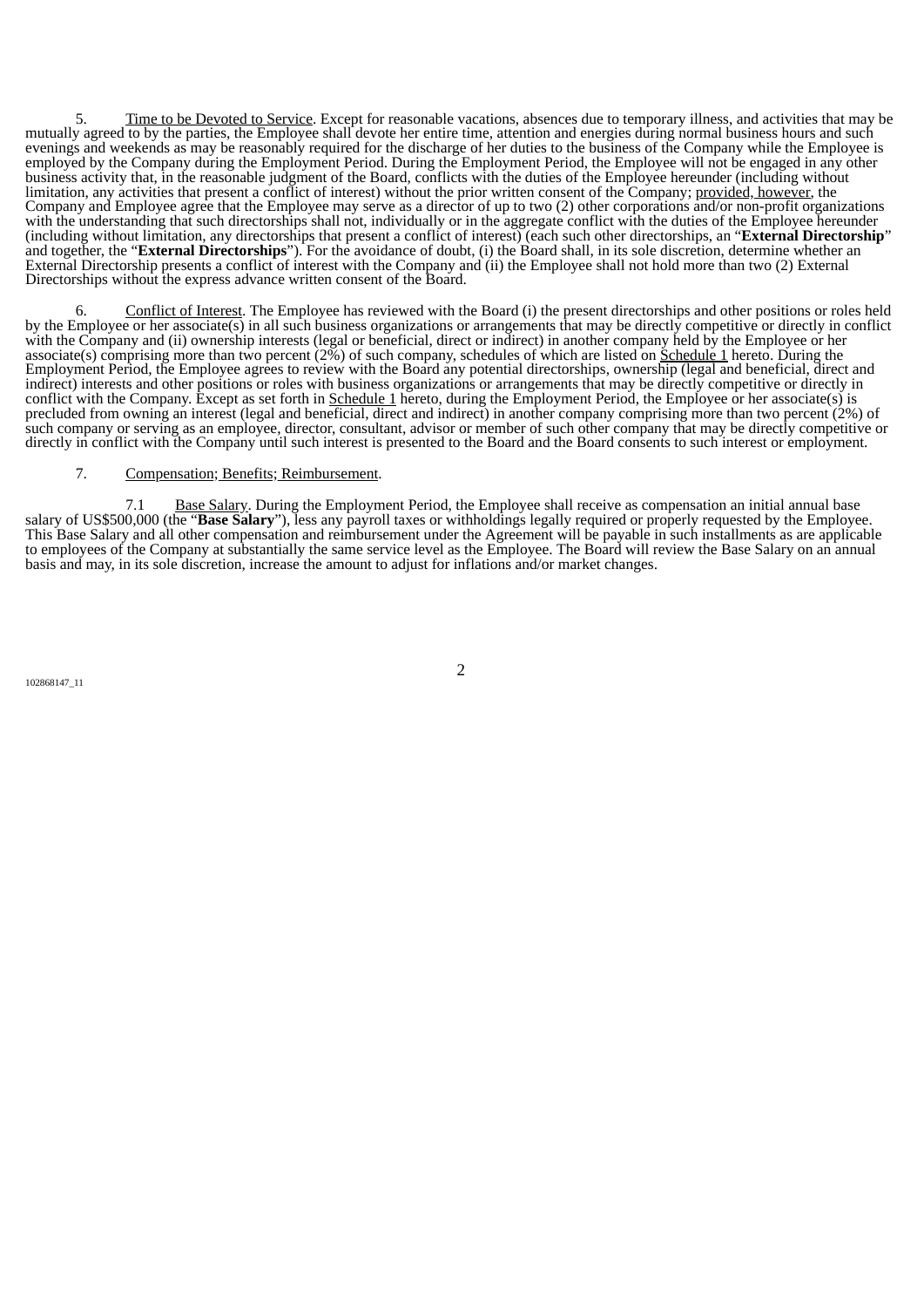7.2 Stock Options. Subject to (i) the Board's approval of any grant, (ii) the Employee's continued employment with the Company and (iii) the Employee's execution and delivery of an Option Agreement in the form provided by the Company, following the Commencement Date, the Company shall grant the Employee non-statutory stock options ("**Initial Options**") to purchase up to 165,756 ordinary shares of LianBio (representing one percent (1%) of the fully diluted share capital of LianBio as of the Commencement Date) at a price per share equal to the fair market value of such shares on the date of grant by way of participation in LianBio's 2019 Equity Incentive Plan or any other long-term incentive plan of LianBio ("**ESOP**"). The Initial Options shall be subject to the terms and conditions of the ESOP (as amended from time to time) and shall vest as to one-fourth (1/4) on the first anniversary of the Commencement Date, another one-fourth  $(1/4)$  on the second anniversary of the Commencement Date, another one-fourth ( $1/4$ ) on the third anniversary of the Commencement Date and the final one-fourth (1/4) on the fourth anniversary of the Commencement Date. Upon the initial public offering ("**IPO**") of LianBio, the Employee will be eligible to receive additional non-statutory stock options ("**Subsequent Options**") to purchase an additional number of ordinary shares of LianBio at a price per share equal to the price of such ordinary shares at the IPO such that the aggregate number of ordinary shares granted under the Initial Options and the Subsequent Options shall be one percent (1%) of the fully diluted share capital of LianBio immediately following the closing of the IPO. The Subsequent Options shall be subject to the terms and conditions of the ESOP (as amended from time to time) and shall vest as to one-fourth (1/4) on the first anniversary of the grant date (as determined by the Board, in its sole and exclusive discretion) of such Subsequent Options ("**Subsequent Grant Date**"), another one-fourth (1/4) on the second anniversary of the Subsequent Grant Date, another one-fourth (1/4) on the third anniversary of the Subsequent Grant Date and the final one-fourth (1/4) on the fourth anniversary of the Subsequent Grant Date.

7.3 Bonus. At the conclusion of each calendar year during the Employment Period, the Employee may be entitled to receive a performance-based annual bonus with a target equal to fifty percent (50%) of the Base Salary (the "**Performance Bonus**"), the actual amount of which shall be determined by the Board in its sole and exclusive discretion based on the Board's evaluation of the Employee's performance and other pre-agreed parameters reflecting the Company's business plan. The Employee is eligible to receive an additional annual cash bonus in excess of the Performance Bonus, the amount of which shall be determined by the Board, in its sole and exclusive discretion. Except as otherwise expressly provided in Section 5 hereof, the Employee must be employed and in "active working status" through the date a Performance Bonus is paid in order to be eligible for the bonus. For purposes of this Agreement, "**active working status**" means that the Employee has not resigned (or given notice of her resignation) or been terminated (or been given notice of her termination).

7.4 Fringe Benefits. During the Employment Period, the Employee will be entitled to the fringe benefits that are made available to officers of the Company and such other benefits as are determined by Board or a committee thereof, in its sole and exclusive discretion. In addition, the Company and the Employee will negotiate in good faith any additional reasonable compensation and benefits requested by the Employee relating to the Relocation, taking into account the then current market conditions and practices that are customary for the position of CFO in enterprises similar to the Company.

7.5 Reimbursements. During the Employment Period, the Employee will be reimbursed, in accordance with the Company's expense reimbursement policy as in effect from time to time, for all reasonable traveling expenses and other disbursements incurred by her for or on behalf of the Company in the performance of her duties hereunder upon presentation by the Employee of appropriate vouchers.

7.6 Deductions. Recognizing that the Employee is an employee for all purposes, the Company or an affiliate of the Company shall deduct from any compensation payable to the Employee the sums which the Company or such affiliate is required by law to deduct, including, but not limited to, government state withholding taxes, social security taxes and state disability insurance and mandatory provident funds, and the Company or such subsidiary shall pay any amounts so deducted to the applicable governmental entities and agents entitled to receive such payments.

102868147\_11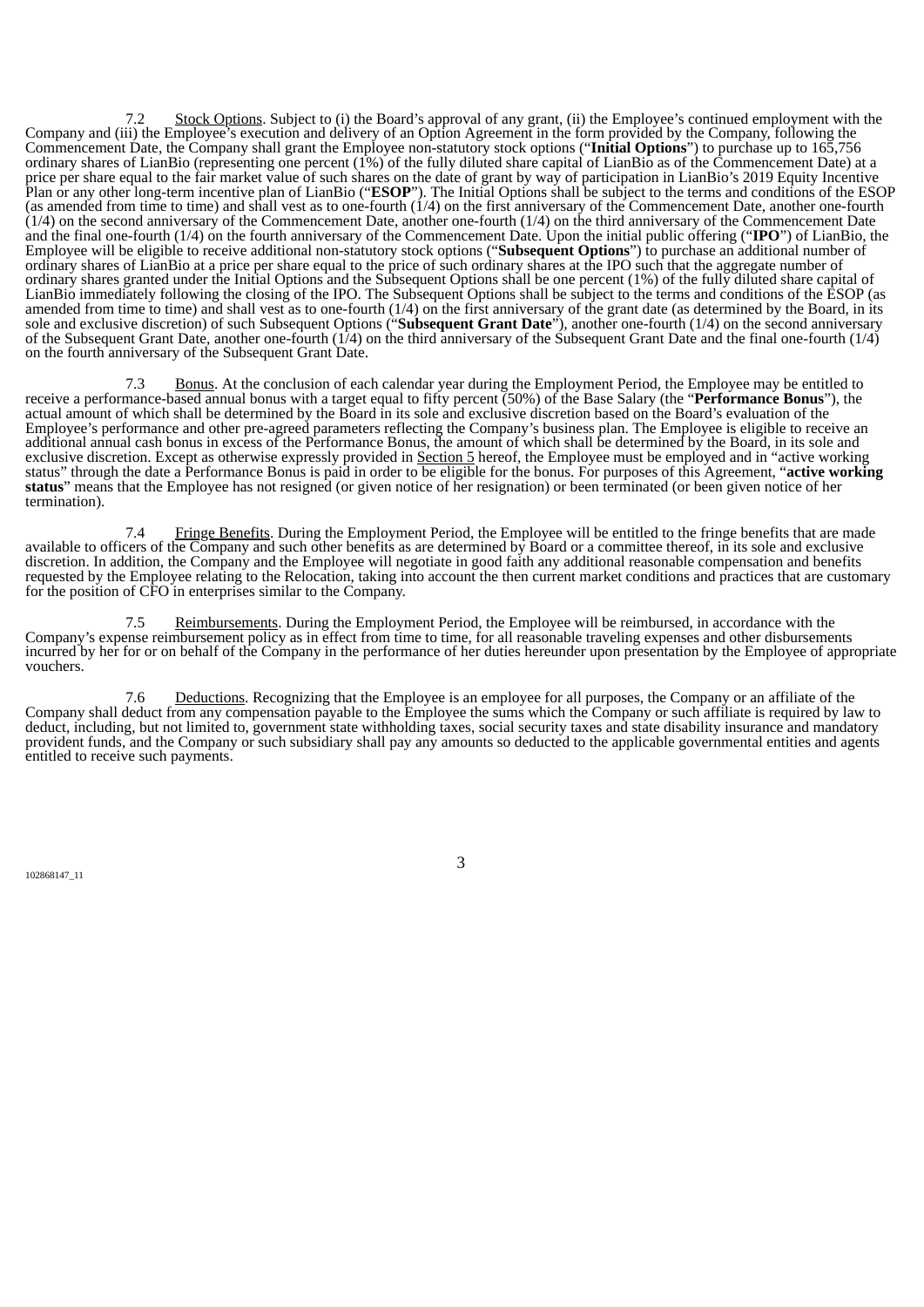# 8. Involuntary Termination.

8.1 Disability. If the Employee dies, then the Employee's employment by the Company hereunder shall automatically terminate on the date of the Employee's death. If the Employee is incapacitated or disabled by accident, sickness or otherwise so as to render her mentally or physically incapable of performing the services required to be performed by her under this Agreement, either with or without reasonable accommodation, for a period of ninety (90) consecutive days or longer, or for ninety (90) days during any six (6) month period (such condition being herein referred to as "**Disability**"), the Company, at its option, may terminate the Employee's employment under this Agreement immediately upon giving her notice to that effect. In the case of a Disability, until the Company shall have terminated the Employee's service in accordance with the foregoing, the Employee will be entitled to receive compensation, at the rate and in the manner provided in Section 7, notwithstanding any such physical or mental disability. Termination pursuant to this Section 8 is hereinafter referred to as an "**Involuntary Termination**".

8.2 Substitution. The Board may designate another employee to act in the Employee's place during any period of Disability suffered by the Employee during the Employment Period. Notwithstanding any such designation, the Employee shall continue to receive the Employee's Base Salary and benefits in accordance with Section 7 of this Agreement until the Employee becomes eligible for disability income under the Company's disability income insurance (if any) or until the termination of the Employee's employment, whichever shall first occur.

8.3 Disability Income Payments. While receiving disability income payments under the Company's disability income insurance (if any), the Employee shall not be entitled to receive any Base Salary under Section 7.1, but shall continue to participate in all other compensation and benefits in accordance with Section 7.4 until the date of the Employee's termination of employment.

Verification of Disability. If any question shall arise as to whether during any period the Employee is disabled through any illness, injury, accident or condition of either a physical or psychological nature so as to be unable to perform substantially all of the Employee's duties and responsibilities hereunder, the Employee may, and at the request of the Company shall, submit to a medical examination by a physician selected by the Company to whom the Employee or the Employee's guardian has no reasonable objection to determine whether the Employee is so disabled and such determination shall for the purposes of this Agreement be conclusive of the issue. If such question shall arise and the Employee shall fail to submit to such medical examination, the Company's determination of the issue shall be binding on the Employee.

9. Termination for Cause. The Company, on recommendation from the Board, may terminate the employment of the Employee hereunder at any time during the Employment Period for Cause (such termination being hereinafter referred to as a "**Termination for Cause**") by giving the Employee notice of such termination, upon the giving of which such termination shall take effect immediately. For the purposes of this Agreement, "**Cause**" means any one of the following grounds: (i) repeated drunkenness or use of illegal drugs which adversely interferes with the performance of the Employee's obligations and duties in the Company; (ii) the Employee's conviction of a felony, or any crime involving fraud or misrepresentation or violation of applicable securities laws; (iii) gross mismanagement by the Employee of the business and affairs of the Company or any affiliate of the Company which is reasonably likely to result in a material loss to the Company or any affiliate of the Company; (iv) material violation of any material terms of this Agreement or the Compliance Agreement (as defined below), which material violation has not been cured (if it is capable of being cured) within thirty (30) days after the Employee receives written notice of such violation; or (v) a conclusive finding by an independent fact finder appointed by the Board for any willful misconduct or dishonesty by the Employee which is materially detrimental to the interests and well-being of the Company or any affiliate of the Company, including, without limitation, harm to its business or reputation.

10. Termination without Cause. The Company, on recommendation from the Board, may terminate the employment of the Employee hereunder at any time during the Employment Period without Cause (such termination being hereinafter called a "**Termination without Cause**") by giving the Employee sixty (60) days' prior written notice of such termination or pay in lieu of such notice (or

102868147\_11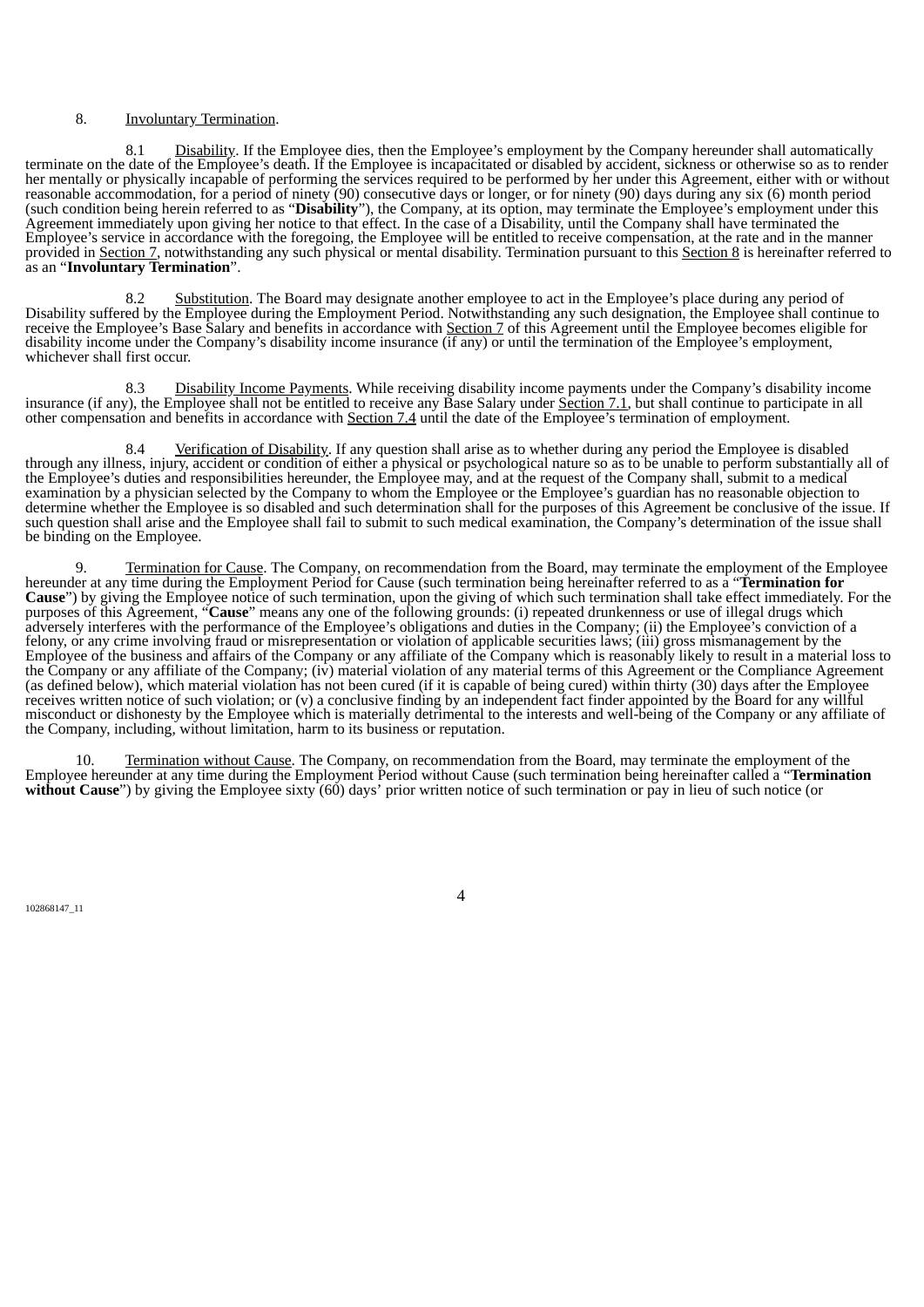any portion thereof).

# 11. Termination by the Employee.

11.1 Without Good Reason. Any termination of the employment of the Employee hereunder other than as a result of an Involuntary Termination, a Termination for Cause, a Termination without Cause, a Termination for Good Reason (as defined below) or a Non-Renewal Termination (as defined below) will be referred to hereinafter as a "**Voluntary Termination**". A Voluntary Termination will be deemed to be effective thirty (30) days after written notice hereof.

11.2 With Good Reason. The Employee may terminate the services of such Employee hereunder at any time for Good Reason, <u>provided that</u> (i) the Employee provides written notice to the Company, setting forth in reasonable detail the nature of the condition giving rise to Good Reason, within thirty (30) days of the initial existence of such condition, (ii) the condition remains uncured by the Company for a period of thirty (30) days following such notice and (iii) the Employee terminates her employment, if at all, not later than thirty (30) days after the expiration of such cure period (such termination being hereinafter referred to as a "**Termination for Good Reason**"). For purposes of this Agreement, the term "**Good Reason**" shall mean (a) any material diminution of the Employee's duties or responsibilities hereunder (except in each case in connection with the Termination for Cause or pursuant to Section 8.2) or the assignment to the Employee of duties or responsibilities that are materially inconsistent with the Employee's then current position; or (b) any material breach of the Agreement by the Company.

## 12. Effect of Termination on Services.

12.1 Non-Renewal by the Employee, Voluntary Termination or a Termination for Cause. In the event that the Initial Term or any Renewal Term is not automatically renewed as a result of the Employee providing a Non-Renewal Notice (hereinafter a "**Non-Renewal by the Employee**"), or upon the termination of the Employee's employment hereunder pursuant to a Voluntary Termination or a Termination for Cause, neither the Employee nor her beneficiary or estate will have any further rights or claims against the Company, its affiliates, or its subsidiaries under this Agreement except to receive:

- (i) the unpaid portion of the Base Salary provided for in Section 7.1, computed on a *pro rata* basis to the date of such termination:
- (ii) reimbursement for any expenses for which the Employee shall not have theretofore been reimbursed as provided in Section 7.5; and
- (iii) any other benefits as required by applicable law.

12.2 Involuntary Termination. Upon the termination of the Employee's employment hereunder pursuant to an Involuntary Termination, neither the Employee nor her beneficiary or estate will have any further rights or claims against the Company, its affiliates or its subsidiaries under this Agreement except to receive:

- (i) a termination payment equal to that provided for in Section 12.1(i) hereto;
- (ii) an aggregate amount equal to the Base Salary and fringe benefits for twelve (12) months (the "**Severance Payment**"), payable from the date of such termination in accordance with the Company's normal payroll policies and at the same rate and in the same manner as set forth in Sections 7.1 and 7.4 hereof, plus any additional compensation as may be expressly required under applicable law;
- (iii) reimbursement for any expenses for which the Employee shall not have theretofore been reimbursed as provided in Section 7.5; and
- (iv) any other benefits as required by applicable law.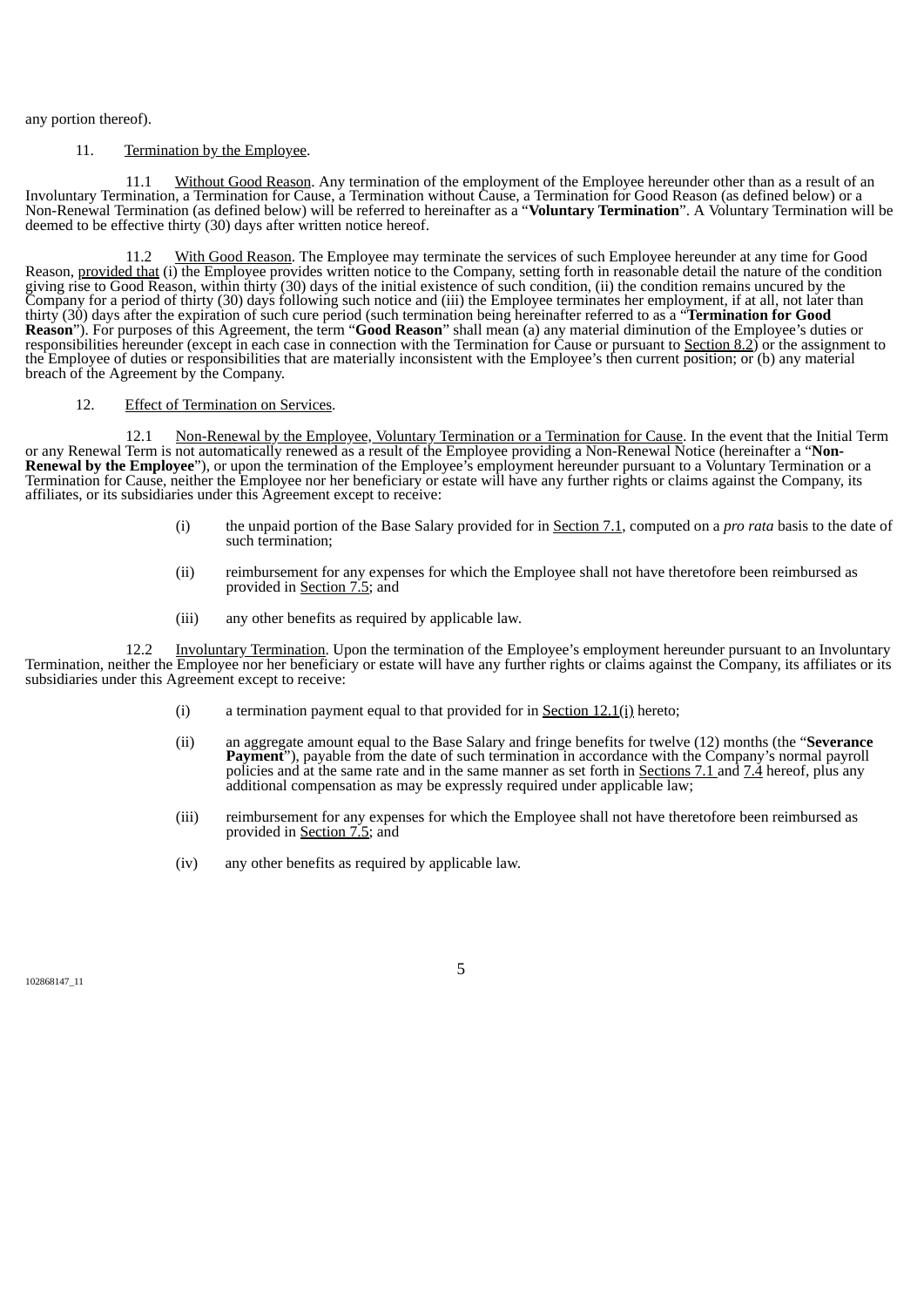12.3 Non-Renewal by the Company. In the event that the Initial Term or any Renewal Term is not automatically renewed as a result of the Company providing a Non-Renewal Notice (hereinafter a "**Non-Renewal by the Company**", and together with the Non-Renewal by the Employee, collectively referred to as the "**Non-Renewal Termination(s)**"), neither the Employee nor her beneficiary or estate will have any further rights or claims against the Company, its affiliates or its subsidiaries under this Agreement except to receive:

- (i) a termination payment equal to that provided for in Section  $12.1(i)$  hereto;
- (ii) one hundred percent (100%) of the Severance Payment, payable from the date of such termination in accordance with the Company's normal payroll policies and at the same rate and in the same manner as set forth in <u>Sections 7.1</u> and  $\frac{7.4}{2}$  hereof, plus any additional compensation as may be expressly required under applicable law;
- (iii) reimbursement for any expenses for which the Employee shall not have theretofore been reimbursed as provided in Section 7.5; and
- (iv) any other benefits as required by applicable law.

12.4 Other Terminations. Upon the termination of the Employee's employment hereunder pursuant to a Termination without Cause or a Termination for Good Reason, neither the Employee nor her beneficiary or estate will have any further rights or claims against the Company, its affiliates or its subsidiaries under this Agreement except to receive:

- (i) a termination payment equal to that provided for in Section 12.1(i) hereto;
- (ii) the Severance Payment, payable from the date of such termination in accordance with the Company's normal payroll policies and at the same rate and in the same manner as set forth in Sections 7.1 and 7.4 hereof, plus any additional compensation as may be expressly required under applicable law;
- (iii) reimbursement for any expenses for which the Employee shall not have theretofore been reimbursed as provided in Section 7.5; and
- (iv) any other benefits as required by applicable law.

12.5 Change in Control Termination. Upon the termination of the Employee's employment hereunder pursuant to a Termination without Cause or a Termination for Good Reason within twelve (12) months following a Change in Control, neither the Employee nor her beneficiary or estate will have any further rights or claims against the Company, its affiliates or its subsidiaries under this Agreement except to receive:

- (i) a termination payment equal to that provided for in Section  $12.1(i)$  hereto;
- (ii) the Severance Payment, payable from the date of such termination in accordance with the Company's normal payroll policies and at the same rate and in the same manner as set forth in Sections 7.1 and 7.4 hereof, plus any additional compensation as may be expressly required under applicable law;
- (iii) one hundred percent (100%) accelerated vesting of any then-outstanding unvested stock options or other equity-based incentives granted to the Employee by the Company;
- (iv) reimbursement for any expenses for which the Employee shall not have theretofore been reimbursed as provided in Section 7.5; and

102868147\_11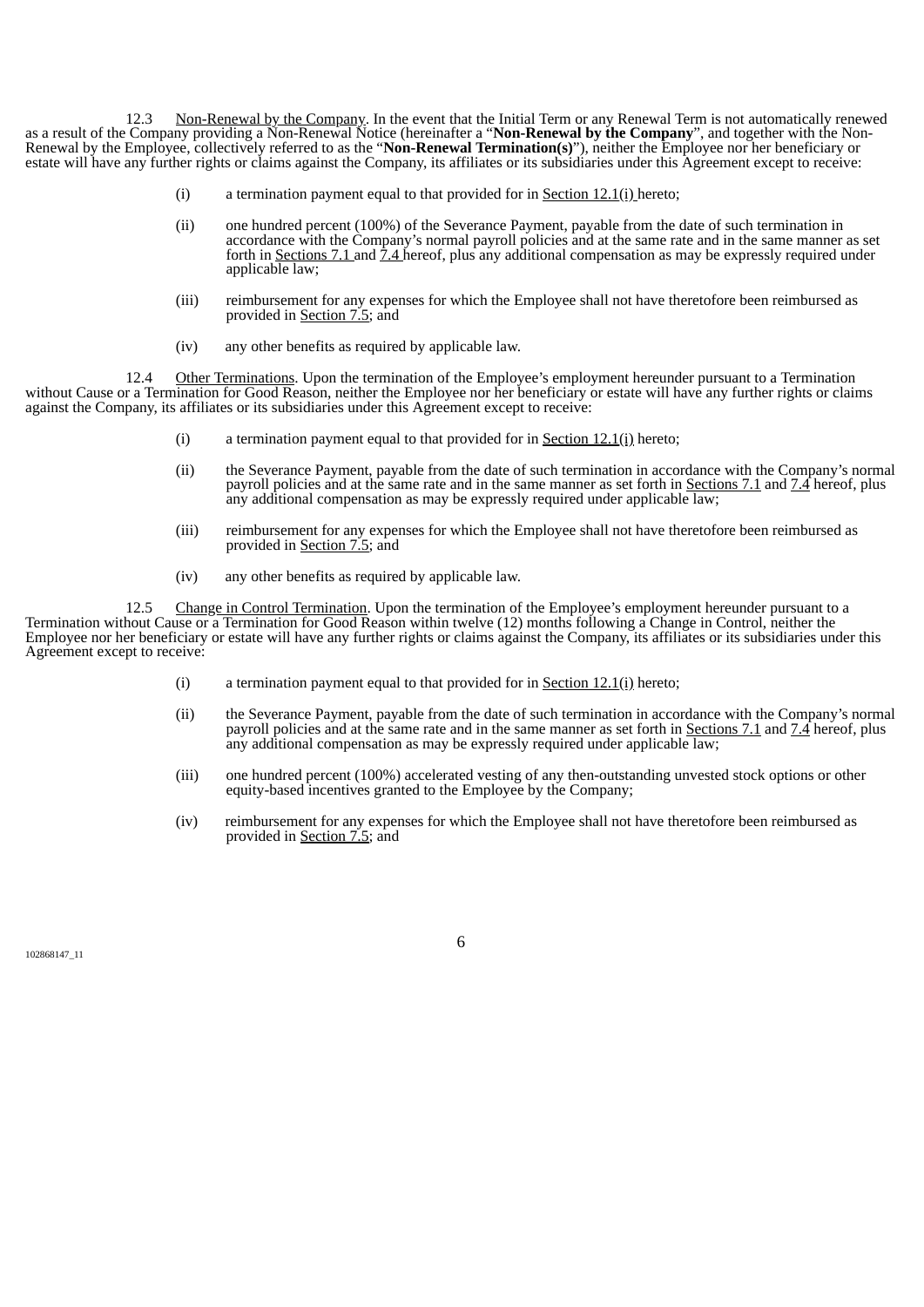(v) any other benefits as required by applicable law.

For purposes of this Agreement, "**Change in Control**" means the occurrence of any of the following:

- (i) any one person, or more than one person acting as a group ("**Person**"), acquires ownership of the stock of LianBio that, together with the stock held by such Person, constitutes more than 50% of the total voting power of the stock of LianBio, except that any change in the ownership of the stock of LianBio as a result of a private financing of LianBio that is approved by the Board will not be considered a Change in Control; or
- (ii) the sale of all or substantially all assets of LianBio.

For purposes of this definition, Persons will be considered to be acting as a group if they are owners of a corporation that enters into a merger, consolidation, purchase or acquisition of stock, or similar business transaction with LianBio. Further and for the avoidance of doubt, a transaction will not constitute a Change in Control if: (i) its sole purpose is to re-domicile LianBio in a jurisdiction other than its original jurisdiction of incorporation, or (ii) its sole purpose is to create a holding company that will be owned in substantially the same proportions by the persons who held LianBio's securities immediately before such transaction. With regard to any payment considered to be nonqualified deferred compensation under Section 409A (as defined below), to the extent applicable, that is payable upon a Change in Control, to avoid the imposition of an additional tax, interest or penalty under Section 409A, no amount will be payable unless such change in control constitutes a "change in control event" within the meaning of Section 1.409A-3(i)(5) of the Treasury Regulations.

12.6 Release. The parties acknowledge and agree that damages which will result to the Employee for Termination without Cause by the Company or other breach of this Agreement by the Company shall be extremely difficult or impossible to establish or prove, and agree that the Severance Payment shall constitute liquidated damages for any breach of this Agreement by the Company through the date of termination. The Employee agrees that, except for such other payments and benefits to which the Employee may be entitled as expressly provided by the terms of this Agreement or any applicable benefit plan, such liquidated damages shall be in lieu of all other claims that the Employee may make by reason of termination of her employment or any such breach of this Agreement and that, as a condition to receiving the Severance Payment, the Employee will execute a release of claims in a form reasonably satisfactory to the Company (the "**Release**"). The Release must become effective, if at all, by the sixtieth (60th) calendar day following the date the Employee's employment is terminated. The first payment of any Severance Payments to which the Employee is entitled will be made on the Company's next regular payday following the expiration of sixty (60) calendar days from the date of termination; but that first payment shall be retroactive to the day following the date the Employee's employment terminates.

102868147\_11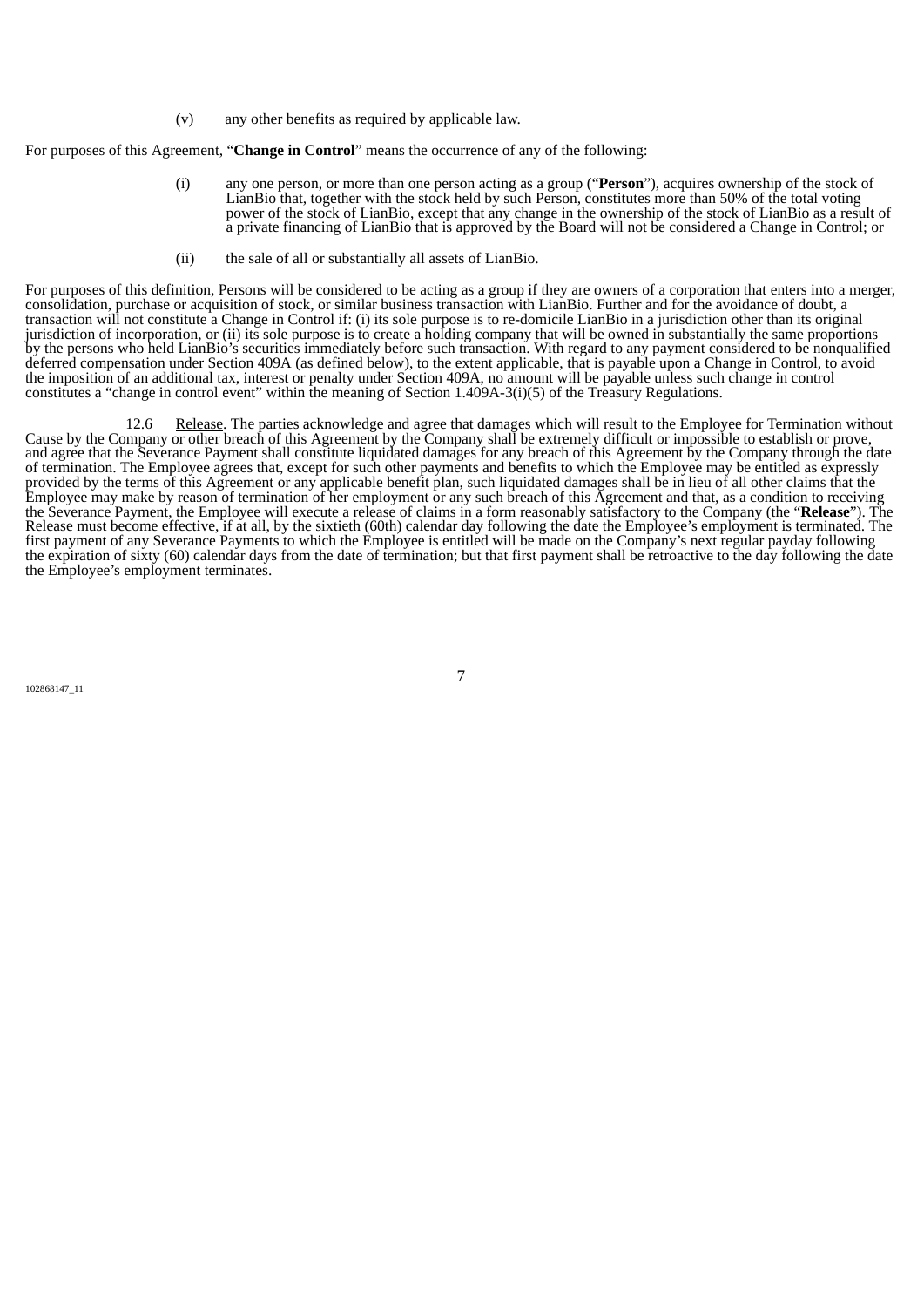# 13. Indemnification of Employee.

13.1 Indemnification. In the event that (a) the Employee was or is a party or is threatened to be made a party to any Proceeding (as defined below) by reason of the Employee's Corporate Status (as defined below) or (b) the Employee was or is a party or is threatened to be made a party to any Proceeding by or in the right of the Company to procure a judgment in its favor by reason of the Employee's Corporate Status, the Employee shall be indemnified by the Company against all Expenses (as defined below) and Liabilities (as defined below) incurred or paid by the Employee in connection with such Proceeding (referred to herein as "**Indemnifiable Amounts**"). For purposes hereof, the terms (i) "**Proceeding**" means any threatened, pending or completed claim, action, suit, arbitration, alternate dispute resolution process, investigation, administrative hearing, appeal, or any other proceeding, whether civil, criminal, administrative, arbitrative or investigative, whether formal or informal, (ii) "**Corporate Status**" means the status of the Employee as an employee and/or director of the Company, as applicable, (iii) "**Expenses**" means all fees, costs and expenses incurred in connection with any Proceeding, including, without limitation, reasonable attorneys' fees, disbursements and retainers, fees and disbursements of expert witnesses, private investigators and professional advisors (including, without limitation, accountants and investment bankers), court costs, transcript costs, fees of experts, travel expenses, duplicating, printing and binding costs, telephone and fax transmission charges, postage, delivery services, secretarial services and other disbursements and expenses and (iv) "**Liabilities**" means judgments, damages, liabilities, losses, penalties, excise taxes, and fines.

13.2 Advancement of Expenses. The Company agrees that the Company shall pay to the Employee all Indemnifiable Amounts incurred by the Employee in connection with any Proceeding, including a Proceeding by the right of the Company, in advance of the final disposition of such Proceeding, as the same are incurred, provided that the Employee provides the Company with a written undertaking to repay the amount of Indemnifiable Amounts if it is finally determined by a court of competent jurisdiction that the Employee is not entitled under this Agreement to indemnification with respect to such Indemnifiable Amounts.

13.3 Limitation on Indemnification. The Employee shall not be entitled to any indemnification under this Section 13 if the Employee knowingly violated any duty, responsibility or obligation of the Employee imposed under this Agreement, the Compliance Agreement or any Company policy.

13.4 Change in Law. To the extent that a change in applicable law (whether by statute or judicial decision) shall permit broader indemnification or advancement of expenses than is provided under this Agreement, the Employee shall be entitled to such broader indemnification and advancements, and this Agreement shall be deemed to be amended to such extent.

14. Compliance Agreement. The Employee agrees to continue to be bound by the Employee Confidentiality, IP Assignment and Non-Competition Agreement executed by the Company and the Employee on March 11, 2021 (the "**Compliance Agreement**", attached hereto as <u>Éxhibit A</u>), the terms and conditions of which are specifically incorporated herein by reference. Notwithstanding the foregoing, the parties hereto hereby agree that Section 12(a) of the Compliance Agreement shall not apply to the Employee following the date of termination if the Employee's employment is terminated as a result of (a) a Non-Renewal by the Company or (b) a Change in Control Termination. The obligation of the Company to make payments to or on behalf of the Employee under Section 12.2(ii), Section 12.3(ii), Section 12.4(ii) or Section 12.5(ii) above is expressly conditioned upon the Employee's continued performance of the Employee's obligations under the Compliance Agreement.

102868147\_11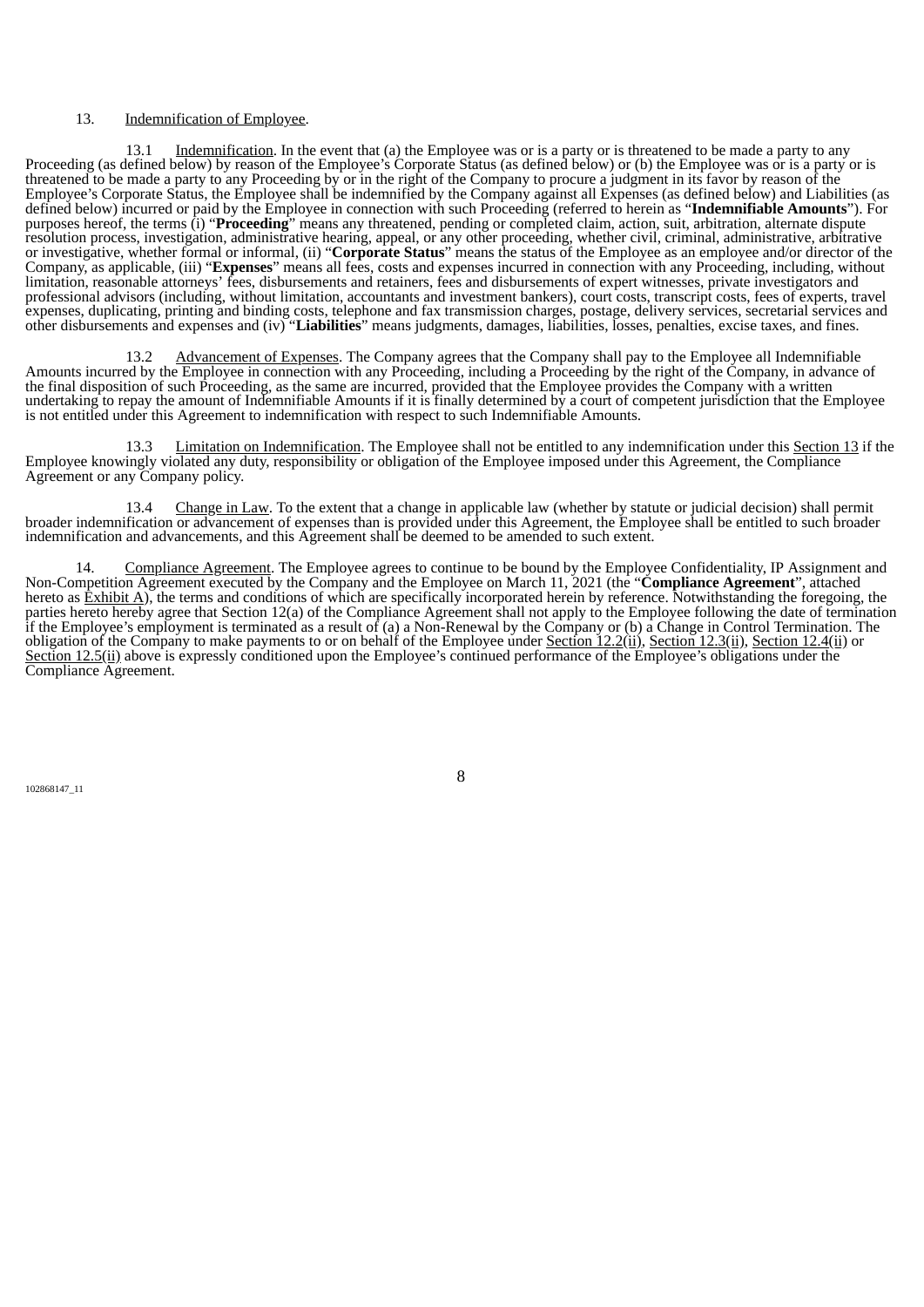15. Compliance with Anti-Bribery, Anti-Corruption, Etc. The Employee hereby agrees to attend any and all compliance trainings required by the Company and to comply with all applicable laws relating to anti-bribery, anti-corruption, anti-money laundering, record keeping and internal control laws, including but not limited to the PRC Criminal Law, the PRC Anti-Unfair Competition Law, the United States Foreign Corrupt Practices Act and the United Kingdom Bribery Act (together, "**ABAC Policies**"), with respect to all activities undertaken on behalf or in connection with the business of the Company, its affiliates or its subsidiaries. The Employee further agrees that the Employee will not, directly or indirectly, offer, authorize, promise, condone or participate in: (a) the making of any gift or payment of anything of value to any public official by any person or entity to obtain any improper advantage, affect or influence any act or decision of any such public official, or assist the Company, its affiliates or its subsidiaries in obtaining or retaining business for, or with, or directing business to, any person or entity, (b) the taking of any action by any person or entity which (i) would violate ABAC Policies, if taken by an entity subject to ABAC Policies, or (ii) could reasonably be expected to constitute a violation of any applicable law, (c) the making of any false or fictitious entries in the books or records of the Company, its affiliates or its subsidiaries by any person or entity, or (d) the using of any assets of the Company, its affiliates or its subsidiaries for the establishment of any unlawful or unrecorded fund of monies or other assets, or the making of any unlawful or undisclosed payment.

16. Enforcement. It is the desire and intent of the parties hereto that the provisions of this Agreement will be enforced to the fullest extent permissible under the laws and public policies applied in each jurisdiction in which enforcement is sought. Accordingly, to the extent that a restriction contained in this Agreement is more restrictive than permitted by the laws of any jurisdiction whose law may be deemed to govern the review and interpretation of this Agreement, the terms of such restriction, for the purpose only of the operation of such restriction in such jurisdiction, will be the maximum restriction allowed by the laws of such jurisdiction and such restriction will be deemed to have been revised accordingly herein. A court having jurisdiction over an action arising out of or seeking enforcement of any restriction contained in this Agreement may modify the terms of such restriction in accordance with this Section 16.

17. Notices. All notices and other communications given or made pursuant to this Agreement shall be in writing and shall be deemed effectively given: (a) upon personal delivery to the party to be notified, (b) when sent by confirmed electronic mail or facsimile if sent during normal business hours of the recipient, and if not so confirmed, then on the next business day, (c) five (5) days after having been sent by registered or certified mail, return receipt requested, postage prepaid, or (d) two (2) business days after deposit with an internationally recognized overnight courier, specifying next business day delivery, with written verification of receipt. All communications shall be sent to the respective parties at their address as set forth on the signature page, or to such e-mail address, facsimile number or address as subsequently modified by written notice given in accordance with this Section 17.

18. Survival. The provisions set forth in Sections 12, 16, 18, 20, 24, 26 and 29 of this Agreement shall survive the termination of this Agreement.

19. Binding Agreement; Benefit. The provisions of this Agreement will be binding upon and will inure to the benefit of, the respective heirs, legal representatives and successors of the parties hereto.

Governing Law. For so long as the Employee primarily resides and works in California, this Agreement shall be governed by and construed under the laws of the State of California, U.S.A; thereafter, this Agreement shall be governed by and construed under the laws of Hong Kong Special Administrative Region of the PRC ("**Hong Kong**"), in each case, without giving effect to any choice of law rule that would cause the application of the laws of any other jurisdiction.

21. Waiver of Breach. The waiver by either party of a breach of any provision of this Agreement by the other party must be in writing and will not operate or be construed as a waiver of any subsequent breach by such other party.

22. Entire Agreement; Amendments. This Agreement contains the entire agreement between the parties with respect to the subject matter hereof and supersedes all prior agreements or understanding among the parties with respect thereto. This Agreement may be amended only by an agreement in writing signed by each of the parties hereto.

102868147\_11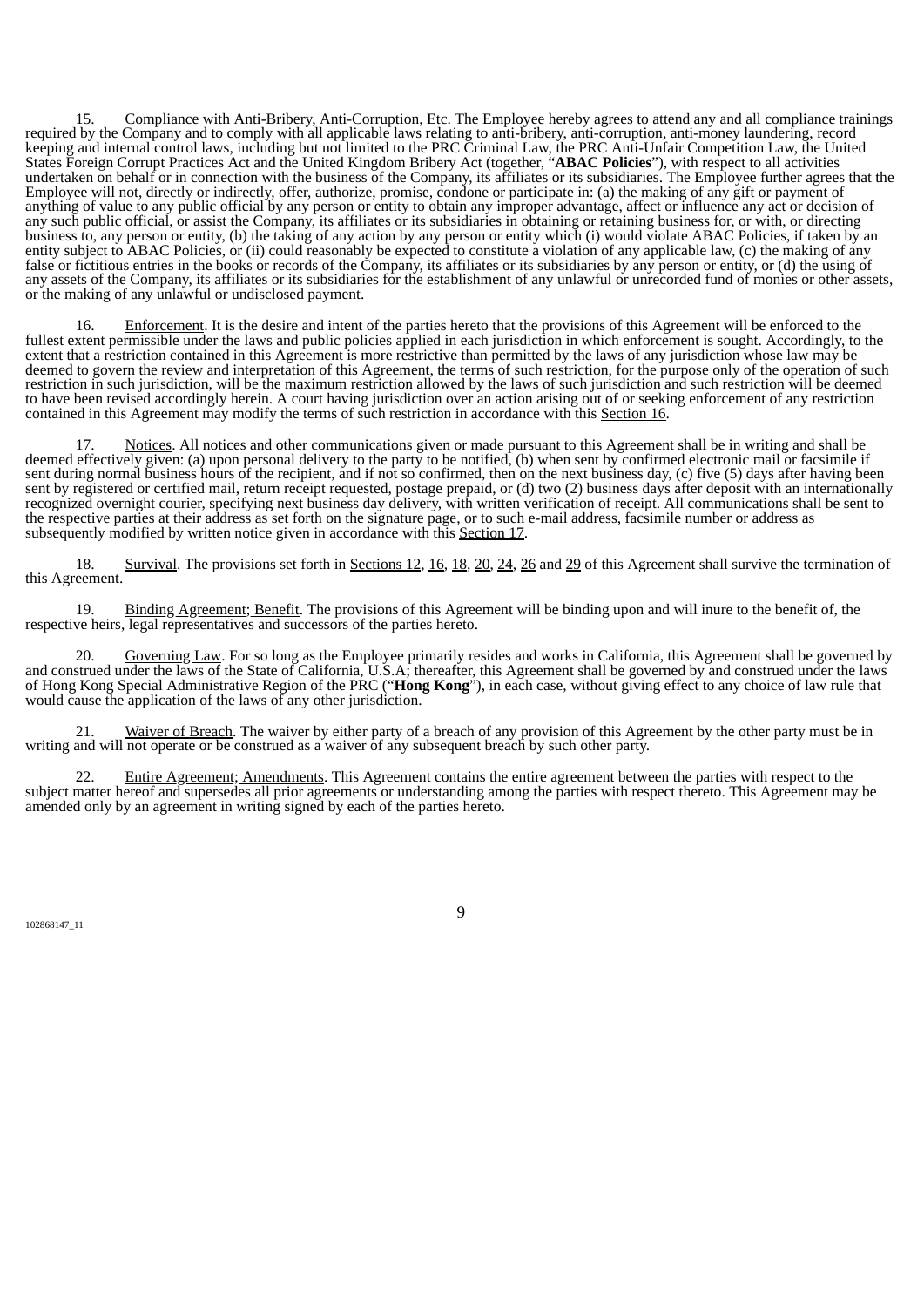23. Headings. The Section headings contained in this Agreement are for reference purposes only and will not affect in any way the meaning or interpretation of this Agreement.

Severability. Subject to the provisions of Section 16 above, any provision of this Agreement that is prohibited or unenforceable in any jurisdiction will, as to such jurisdiction, be ineffective to the extent of such prohibition or unenforceability without invalidating the remaining provisions hereof, and any such prohibition or unenforceability in any jurisdiction will not invalidate or render unenforceable such provision in any other jurisdiction.

Assignment. This Agreement is personal in its nature and the parties hereto shall not, without the consent of the other party hereto, assign or transfer this Agreement or any rights or obligations hereunder, provided, however, that the rights and obligations of the Company hereunder shall be assignable and delegable in connection with any subsequent merger, consolidation, sale of all or substantially all of the assets or shares of the Company or similar transaction involving the Company or a successor corporation.

26. Confidentiality. The Employee agrees not to disclose this Agreement or its terms to any person or entity, other than the Employee's agents, advisors or representatives, except as consented to by the Company in writing or as may be required by law.

27. Further Assurances. The Employee agrees to execute, acknowledge, seal and deliver such further assurances, documents, applications, agreements and instruments, and to take such further actions, as the Company may reasonably request in order to accomplish the purposes of this Agreement.

28. Counterparts. The parties may execute this Agreement in any number of counterparts and, as so delivered, the counterparts shall together constitute one and the same document. The parties agree that each such counterpart is an original and shall be binding upon all of the parties, even though all of the parties are not signatories to the same counterpart.

# 29. Dispute Resolution.

29.1 Any dispute, controversy or claim (each, a "**Dispute**") arising out of or relating to this Agreement, or the interpretation, breach, termination, validity or invalidity thereof, shall be referred to and conclusively determined by arbitration upon the demand of any party to the dispute with notice (the "**Arbitration Notice**") to the other party or parties. The only claims not covered by this agreement to arbitrate are claims for benefits under U.S. workers' compensation or unemployment insurance statutes and other claims that cannot be arbitrated as a matter of law. Any Dispute must be brought to arbitration within the statute of limitations for bringing such Dispute in court or before the appropriate administrative agency, as applicable.

29.2 For so long as the Employee primarily resides and works in California, the Dispute shall be settled by arbitration in San Diego, California administered by JAMS in accordance with its Employment Arbitration Rules & Procedures; thereafter, any Dispute shall be settled by arbitration in Hong Kong by the Hong Kong International Arbitration Centre (the "**HKIAC**") in accordance with the Hong Kong International Arbitration Centre Administered Arbitration Rules (the "**HKIAC Rules**") in force when the Arbitration Notice is submitted in accordance with the HKIAC Rules.

29.3 The disputing parties may jointly select one (1) arbitrator who is a retired judge, or, as applicable, agree that the Chairman of HKIAC shall select the arbitrator. In the absence of such agreement, there shall be three (3) arbitrators, the claimant to the Dispute, or in the case of multiple claimants, all such claimants acting collectively (the "**Claimant**") shall select one (1) arbitrator and the respondent to the Dispute, or in the case of more than one respondent, the respondents acting collectively (the "**Respondent**") shall select one (1) arbitrator. All selections shall be made within thirty (30) days after the selecting party gives or receives the demand for arbitration. Such arbitrators shall be freely selected, and neither the Claimant nor the Respondent shall be limited in their selection to any prescribed list. As applicable, the Chairman of HKIAC shall select the third arbitrator who will act as chairman of the arbitration board. In such case, if any arbitrator to be appointed by a party has not been appointed and consented to participate within thirty (30) days after the selection of the first arbitrator, the relevant appointment shall be made by the Chairman of HKIAC.

102868147\_11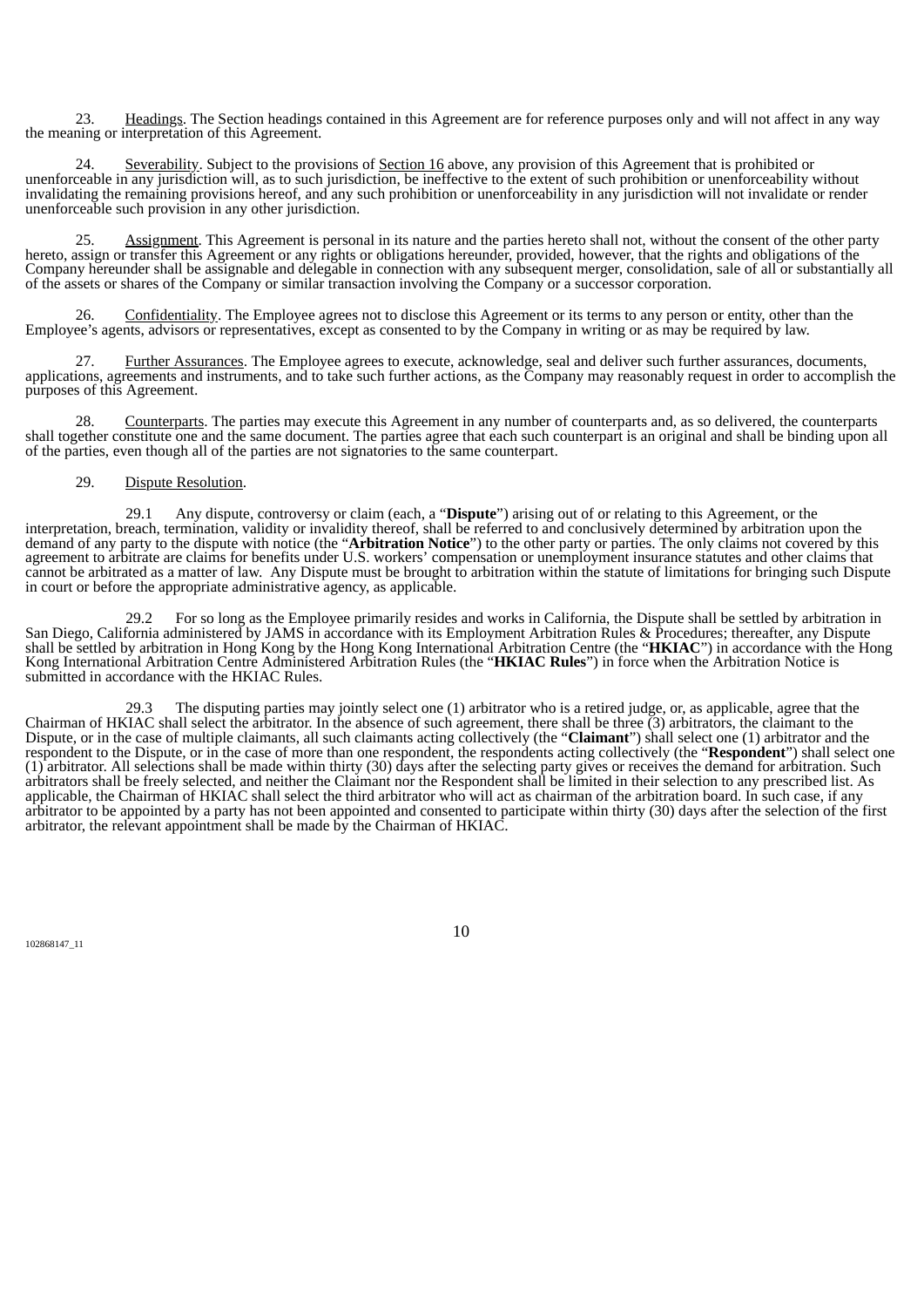29.4 The arbitral proceedings shall be conducted in English. To the extent that the HKIAC Rules are in conflict with the provisions of this Section, including the provisions concerning the appointment of the arbitrators, the provisions of this Section shall prevail.

29.5 Each party to the arbitration shall cooperate with each other party to the arbitration in making full disclosure of and providing complete access to all information and documents requested by such other party in connection with such arbitral proceedings, subject only to any confidentiality obligations binding on such party. If the arbitration is conducted in California, the arbitrator shall permit adequate discovery, shall issue a written award, and is authorized to award any type of relief recoverable in court.

29.6 The decision of the arbitral tribunal shall be final and binding upon the parties thereto, and the prevailing party may apply to a court of competent jurisdiction for enforcement thereof.

29.7 For so long as the Employee primarily resides and works in California, the arbitral tribunal shall decide any Dispute submitted by the parties to the arbitration strictly in accordance with the substantive laws of the State of California; thereafter, the applicable arbitral tribunal shall decide any Dispute submitted by the parties to arbitration strictly in accordance with the substantive laws of Hong Kong, in each case, without regard to principles of conflict of laws thereunder, and the arbitral tribunal shall not apply any other substantive law.

29.8 Any party to the Dispute shall be entitled, without posting any bond, to seek preliminary injunctive relief, temporary restraining order or other temporary relief (if applicable), from any court of competent jurisdiction pending the constitution of the arbitral tribunal.

29.9 During the course of the arbitral tribunal's adjudication of the Dispute, this Agreement shall continue to be performed except with respect to the part in dispute and under adjudication.

29.10 If the Dispute is arbitrated in California, (i) the Employee acknowledges and agrees that no claims will be arbitrated on a class action or collective action basis, (ii) the arbitration costs incurred by the Employee shall not exceed the cost of filing a complaint in a court of law or equity, and (iii) the parties expressly waive all rights to a jury trial in court on all statutory or other claims.

## 30. Timing of Payments and Section 409A.

30.1 Notwithstanding anything to the contrary in this Agreement, if at the time the Employee's employment terminates, the Employee is a "specified employee," as defined below, any and all amounts payable under this Agreement on account of such separation from service that would (but for this provision) be payable within six (6) months following the date of termination, shall instead be paid on the next business day following the expiration of such six (6)-month period or, if earlier, upon the Employee's death; except (A) to the extent of amounts that do not constitute a deferral of compensation within the meaning of Treasury regulation Section 1.409A-1(b) (including without limitation by reason of the safe harbor set forth in Section 1.409A-1(b)(9)(iii), as determined by the Company in its reasonable good faith discretion); (B) benefits which qualify as excepted welfare benefits pursuant to Treasury regulation Section 1.409A-1(a)(5); or (C) other amounts or benefits that are not subject to the requirements of Section 409A of the Internal Revenue Code of 1986, as amended ("**Section 409A**").

30.2 For purposes of this Agreement, to the extent required to comply with Section 409A, all references to "termination of employment" and correlative phrases shall be construed to require a "separation from service" (as defined in Section 1.409A-1(h) of the Treasury regulations after giving effect to the presumptions contained therein), and the term "specified employee" means an individual determined by the Company to be a specified employee under Treasury regulation Section 1.409A-1(i)

102868147\_11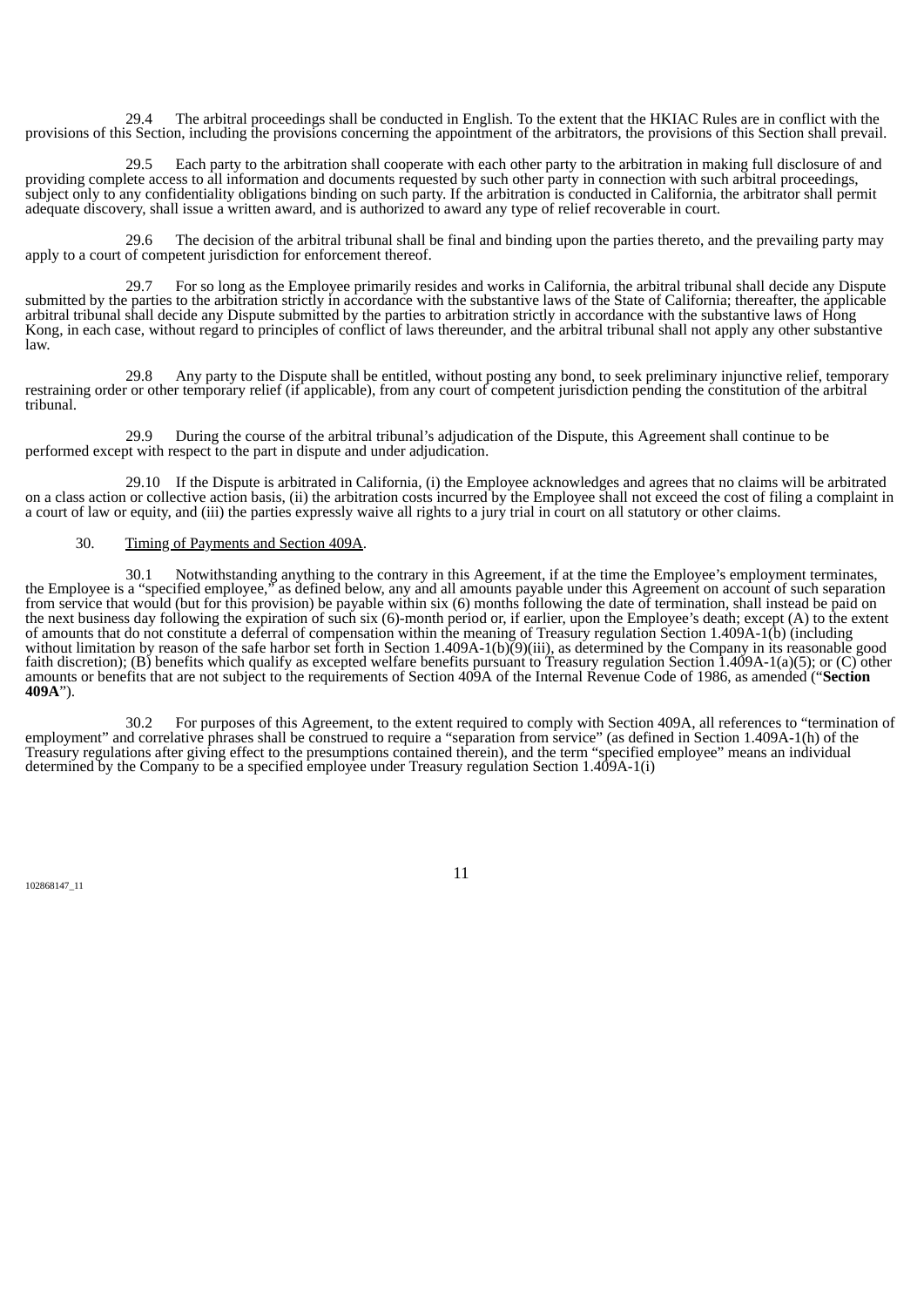30.3 Any reimbursement for expenses that would constitute nonqualified deferred compensation subject to Section 409A shall be subject to the following additional rules: (i) no reimbursement of any such expense shall affect the Employee's right to reimbursement of any such expense in any other taxable year; (ii) reimbursement of the expense shall be made, if at all, promptly, but not later than the end of the calendar year following the calendar year in which the expense was incurred; and (iii) the right to reimbursement shall not be subject to liquidation or exchange for any other benefit.

30.4 In no event shall the Company have any liability relating to the failure or alleged failure of any payment or benefit under this Agreement to comply with, or be exempt from, the requirements of Section 409A.

*[The remainder of this page has been left intentionally blank]*

102868147\_11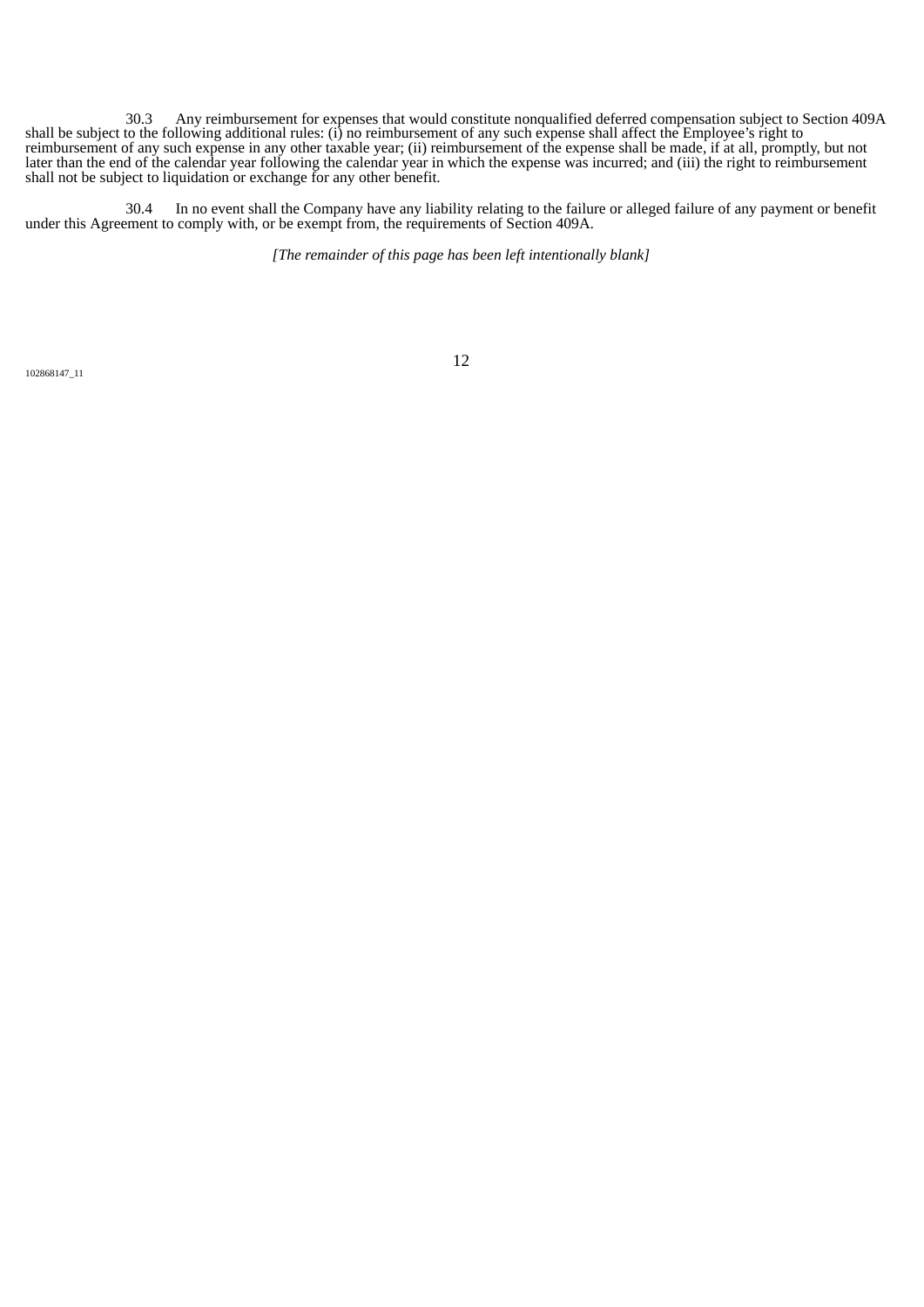IN WITNESS WHEREOF, the parties have duly executed this Agreement as of the date first above written.

COMPANY:

**LianBio, LLC**

By: /s/ Konstantin Poukalov Name: Konstantin Poukalov Title: Authorized Representative

EMPLOYEE:

Address: 103 Carnegie Center Drive, Suite 215, Princeton, New Jersey 08540

Attn: Konstantin Poukalov Email:

Address:

/s/ Yi Larson **Yi Larson**

Tel: Fax: Attn: Yi Larson Email:

[Signature Page to Executive Employment Agreement]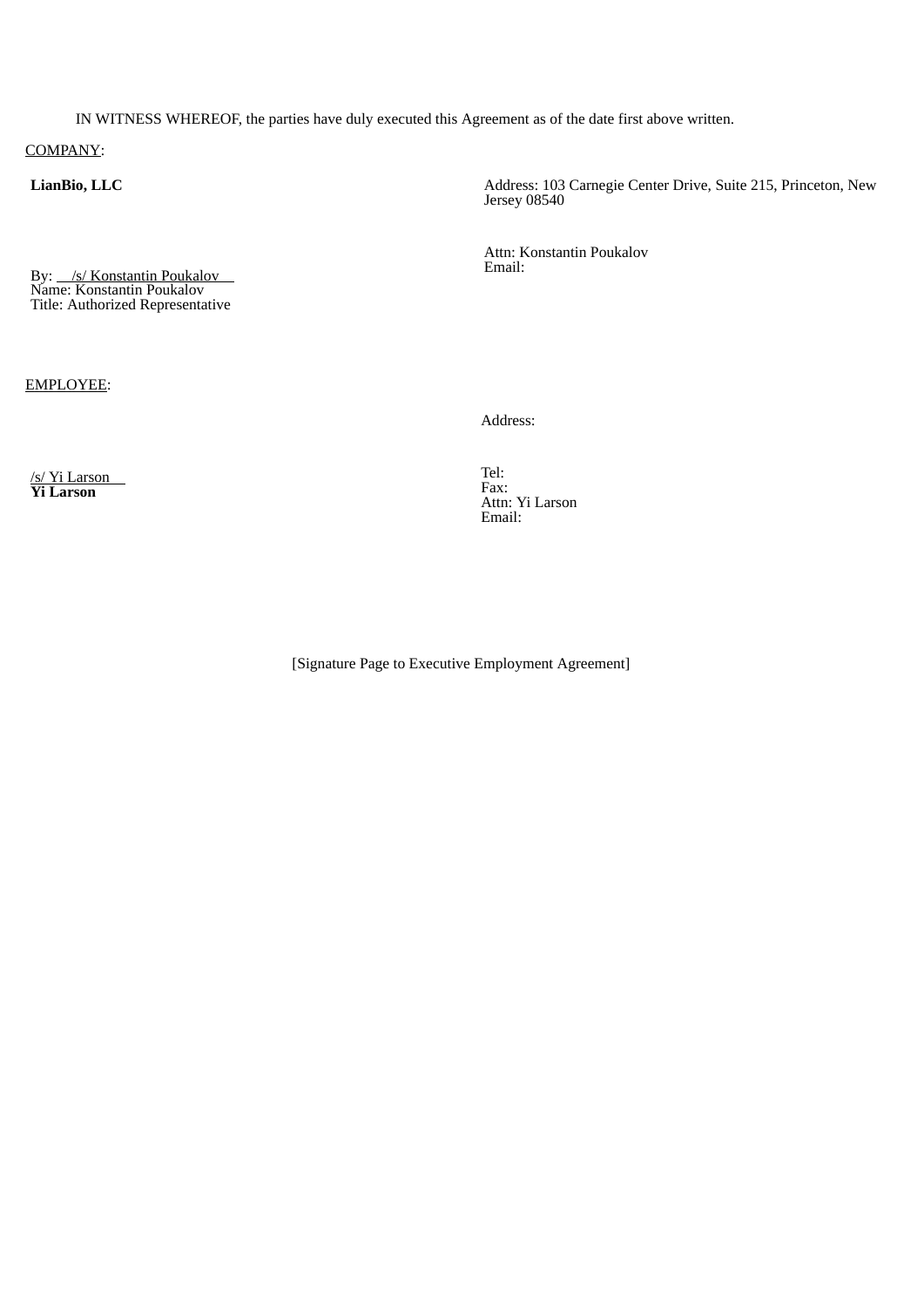# SCHEDULE 1

# CONFLICT OF INTEREST

102868147\_11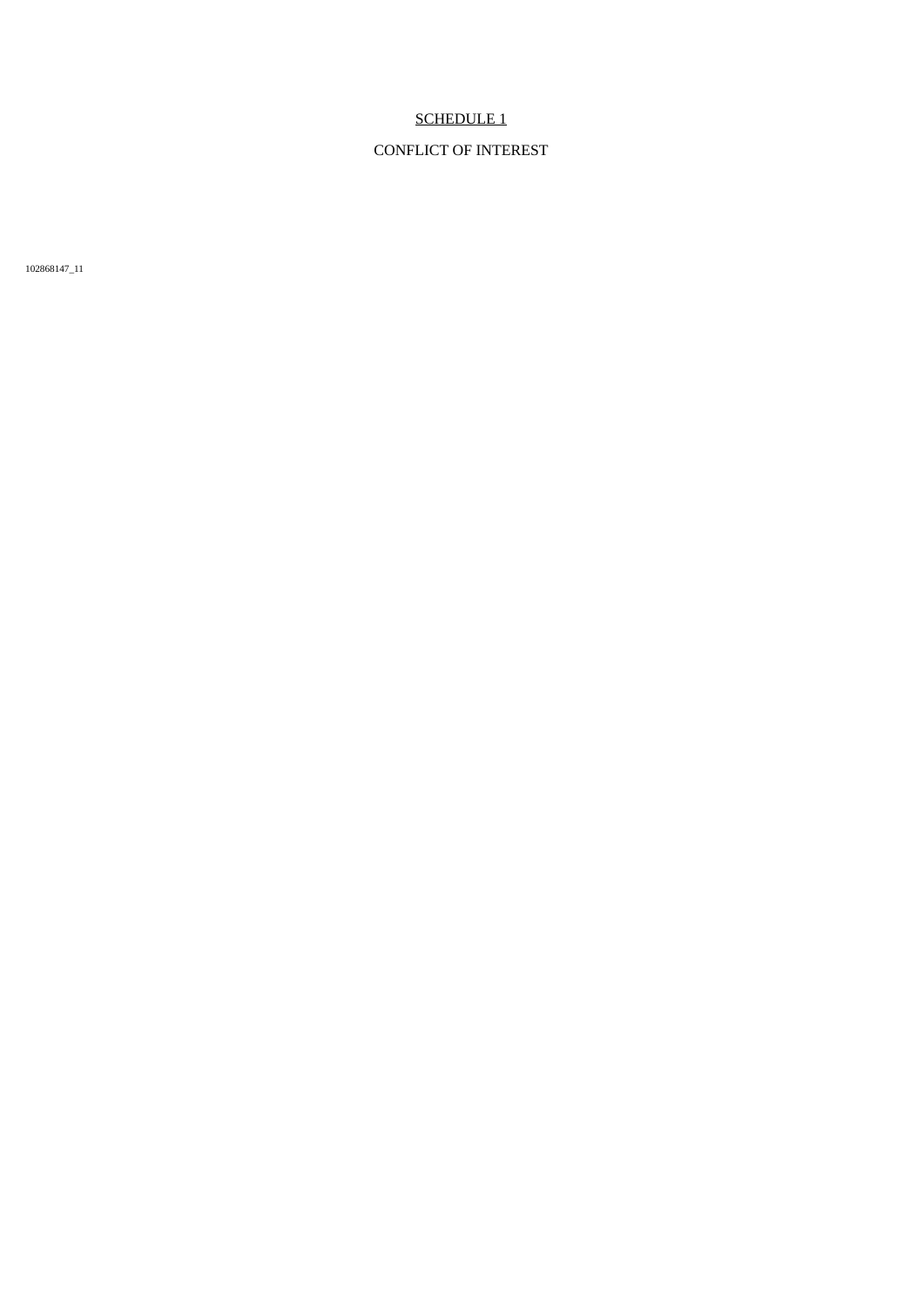# EXHIBIT A

# EMPLOYEE CONFIDENTIALITY, IP ASSIGNMENT AND NON-COMPETITION AGREEMENT

102868147\_11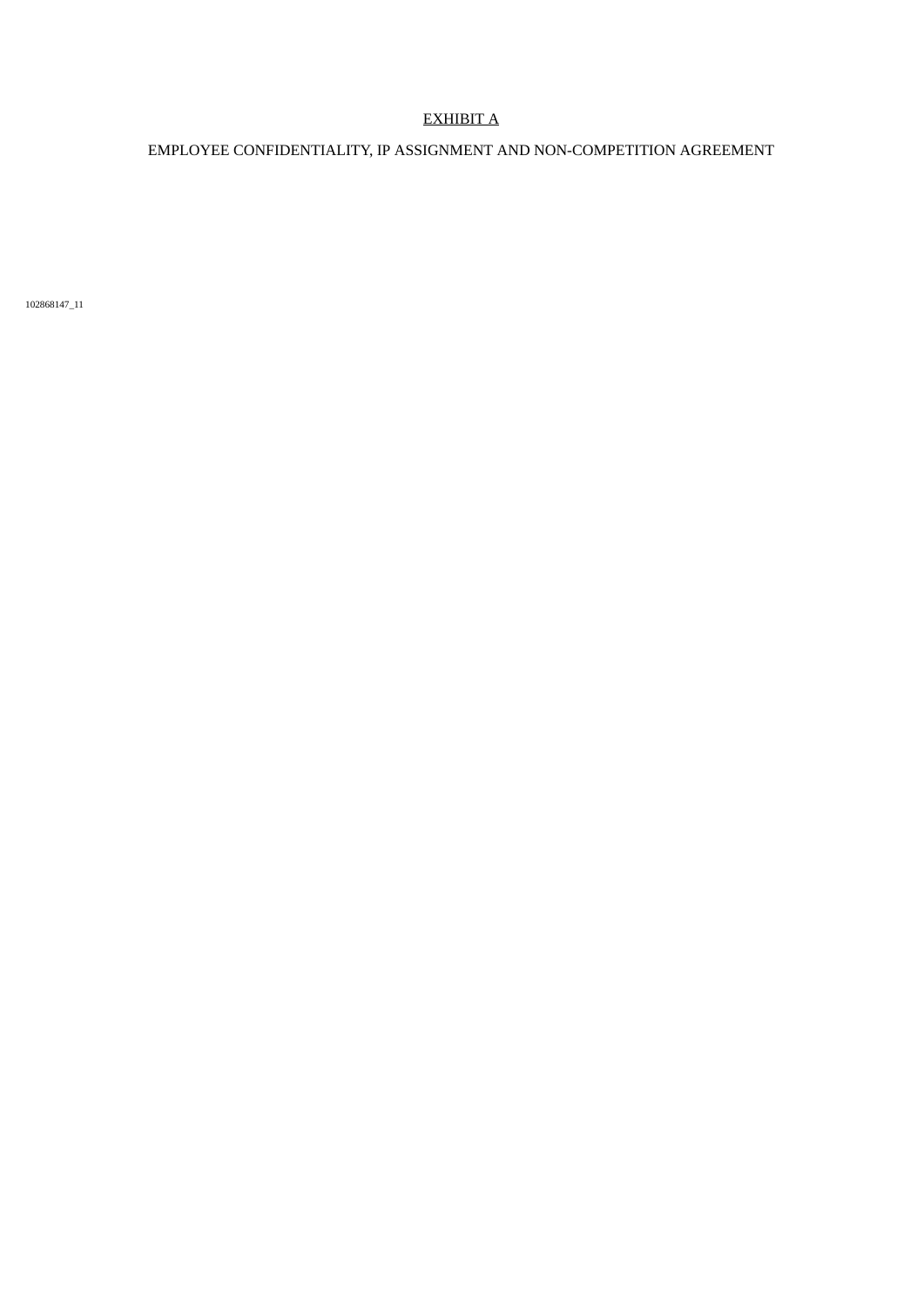#### **CERTIFICATION OF PRINCIPAL EXECUTIVE OFFICER PURSUANT TO RULES 13a-14(a) AND 15d-14(a) UNDER THE SECURITIES EXCHANGE ACT OF 1934, AS ADOPTED PURSUANT TO SECTION 302 OF THE SARBANES-OXLEY ACT OF 2002**

<span id="page-48-0"></span>I, Yizhe Wang, certify that:

- 1. I have reviewed this Quarterly Report on Form 10-Q of LianBio;
- 2. Based on my knowledge, this report does not contain any untrue statement of a material fact or omit to state a material fact necessary to make the statements made, in light of the circumstances under which such statements were made, not misleading with respect to the period covered by this report;
- 3. Based on my knowledge, the financial statements, and other financial information included in this report, fairly present in all material respects the financial condition, results of operations and cash flows of the registrant as of, and for, the periods presented in this report;
- 4. The registrant's other certifying officer(s) and I are responsible for establishing and maintaining disclosure controls and procedures (as defined in Exchange Act Rules 13a-15(e) and 15d-15(e)) for the registrant and have:
	- (a) Designed such disclosure controls and procedures, or caused such disclosure controls and procedures to be designed under our supervision, to ensure that material information relating to the registrant, including its consolidated subsidiaries, is made known to us by others within those entities, particularly during the period in which this report is being prepared;
	- (b) [Omitted pursuant to Rules 13a-14(a) and 15d-14(a)];
	- (c) Evaluated the effectiveness of the registrant's disclosure controls and procedures and presented in this report our conclusions about the effectiveness of the disclosure controls and procedures, as of the end of the period covered by this report based on such evaluation; and
	- (d) Disclosed in this report any change in the registrant's internal control over financial reporting that occurred during the registrant's most recent fiscal quarter (the registrant's fourth fiscal quarter in the case of an annual report) that has materially affected, or is reasonably likely to materially affect, the registrant's internal control over financial reporting; and
- 5. The registrant's other certifying officer(s) and I have disclosed, based on our most recent evaluation of internal control over financial reporting, to the registrant's auditors and the audit committee of the registrant's board of directors (or persons performing the equivalent functions):
	- (a) All significant deficiencies and material weaknesses in the design or operation of internal control over financial reporting which are reasonably likely to adversely affect the registrant's ability to record, process, summarize and report financial information; and
	- (b) Any fraud, whether or not material, that involves management or other employees who have <sup>a</sup> significant role in the registrant's internal control over financial reporting.

Date: May 12, 2022 By: /s/ Yizhe Wang

**Yizhe Wang**

**Chief Executive Officer (Principal Executive Officer)**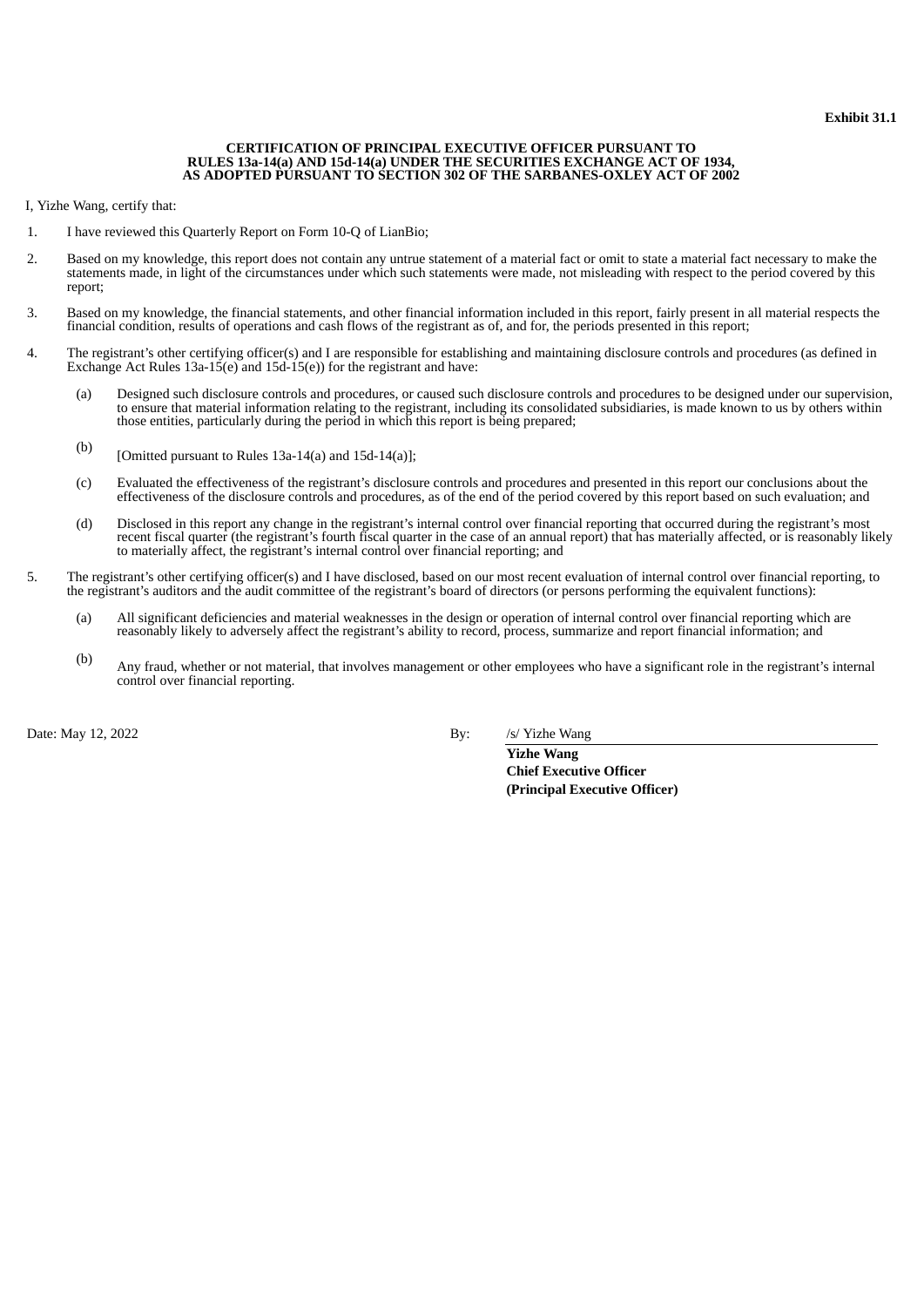#### **CERTIFICATION OF PRINCIPAL FINANCIAL OFFICER PURSUANT TO RULES 13a-14(a) AND 15d-14(a) UNDER THE SECURITIES EXCHANGE ACT OF 1934, AS ADOPTED PURSUANT TO SECTION 302 OF THE SARBANES-OXLEY ACT OF 2002**

<span id="page-49-0"></span>I, Yi Larson, certify that:

- 1.
- I have reviewed this Quarterly Report on Form 10-Q of LianBio;
- 2. Based on my knowledge, this report does not contain any untrue statement of a material fact or omit to state a material fact necessary to make the statements made, in light of the circumstances under which such statements were made, not misleading with respect to the period covered by this report;
- 3. Based on my knowledge, the financial statements, and other financial information included in this report, fairly present in all material respects the financial condition, results of operations and cash flows of the registrant as of, and for, the periods presented in this report;
- 4. The registrant's other certifying officer(s) and I are responsible for establishing and maintaining disclosure controls and procedures (as defined in Exchange Act Rules 13a-15(e) and 15d-15(e)) for the registrant and have:
	- (a) Designed such disclosure controls and procedures, or caused such disclosure controls and procedures to be designed under our supervision, to ensure that material information relating to the registrant, including its consolidated subsidiaries, is made known to us by others within those entities, particularly during the period in which this report is being prepared;
	- (b) [Omitted pursuant to Rules 13a-14(a) and 15d-14(a)];
	- (c) Evaluated the effectiveness of the registrant's disclosure controls and procedures and presented in this report our conclusions about the effectiveness of the disclosure controls and procedures, as of the end of the period covered by this report based on such evaluation; and
	- (d) Disclosed in this report any change in the registrant's internal control over financial reporting that occurred during the registrant's most recent fiscal quarter (the registrant's fourth fiscal quarter in the case of an annual report) that has materially affected, or is reasonably likely to materially affect, the registrant's internal control over financial reporting; and
- 5. The registrant's other certifying officer(s) and I have disclosed, based on our most recent evaluation of internal control over financial reporting, to the registrant's auditors and the audit committee of the registrant's board of directors (or persons performing the equivalent functions):
	- (a) All significant deficiencies and material weaknesses in the design or operation of internal control over financial reporting which are reasonably likely to adversely affect the registrant's ability to record, process, summarize and report financial information; and
	- (b) Any fraud, whether or not material, that involves management or other employees who have <sup>a</sup> significant role in the registrant's internal control over financial reporting.

Date: May 12, 2022 By: /s/ Yi Larson

**Yi Larson Chief Financial Officer (Principal Financial and Accounting Officer)**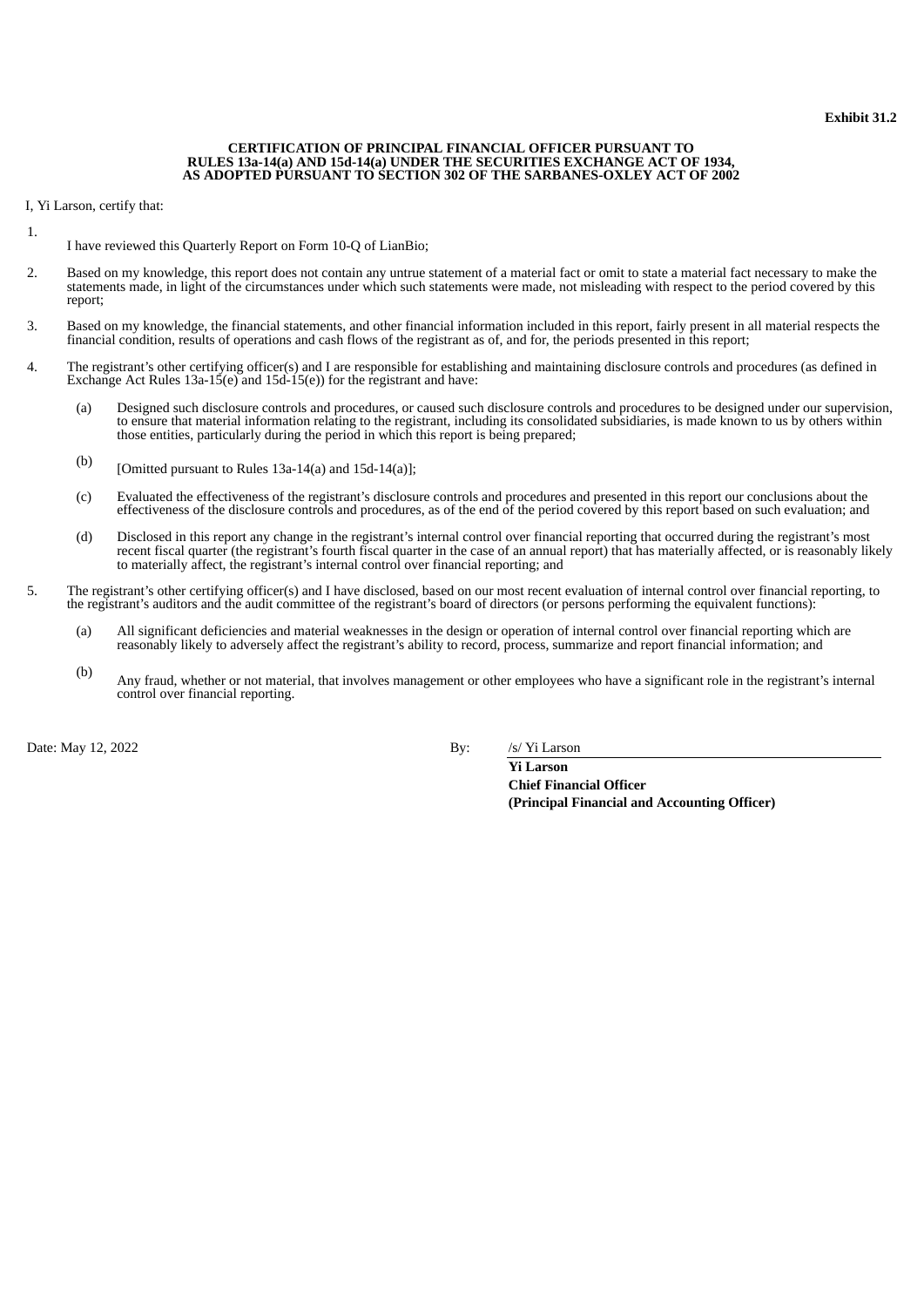#### **CERTIFICATION PURSUANT TO 18 U.S.C. SECTION 1350, AS ADOPTED PURSUANT TO SECTION 906 OF THE SARBANES-OXLEY ACT OF 2002**

<span id="page-50-0"></span>In connection with the Quarterly Report on Form 10-Q of LianBio (the "Company") for the quarterly period ended March 31, 2022 as filed with the Securities and Exchange Commission on the date hereof (the "Report"), I, Yizhe Wang, Chief Executive Officer, certify, pursuant to 18 U.S.C. Section1350, as adopted pursuant to Section 906 of the Sarbanes-Oxley Act of 2002, that:

(1) The Report fully complies with the requirements of Section 13(a) or 15(d) of the Securities Exchange Act of 1934; and

(2) The information contained in the Report fairly presents, in all material respects, the financial condition and results of operations of the Company.

Date: May 12, 2022 By: /s/ Yizhe Wang

**Yizhe Wang Chief Executive Officer (Principal Executive Officer)**